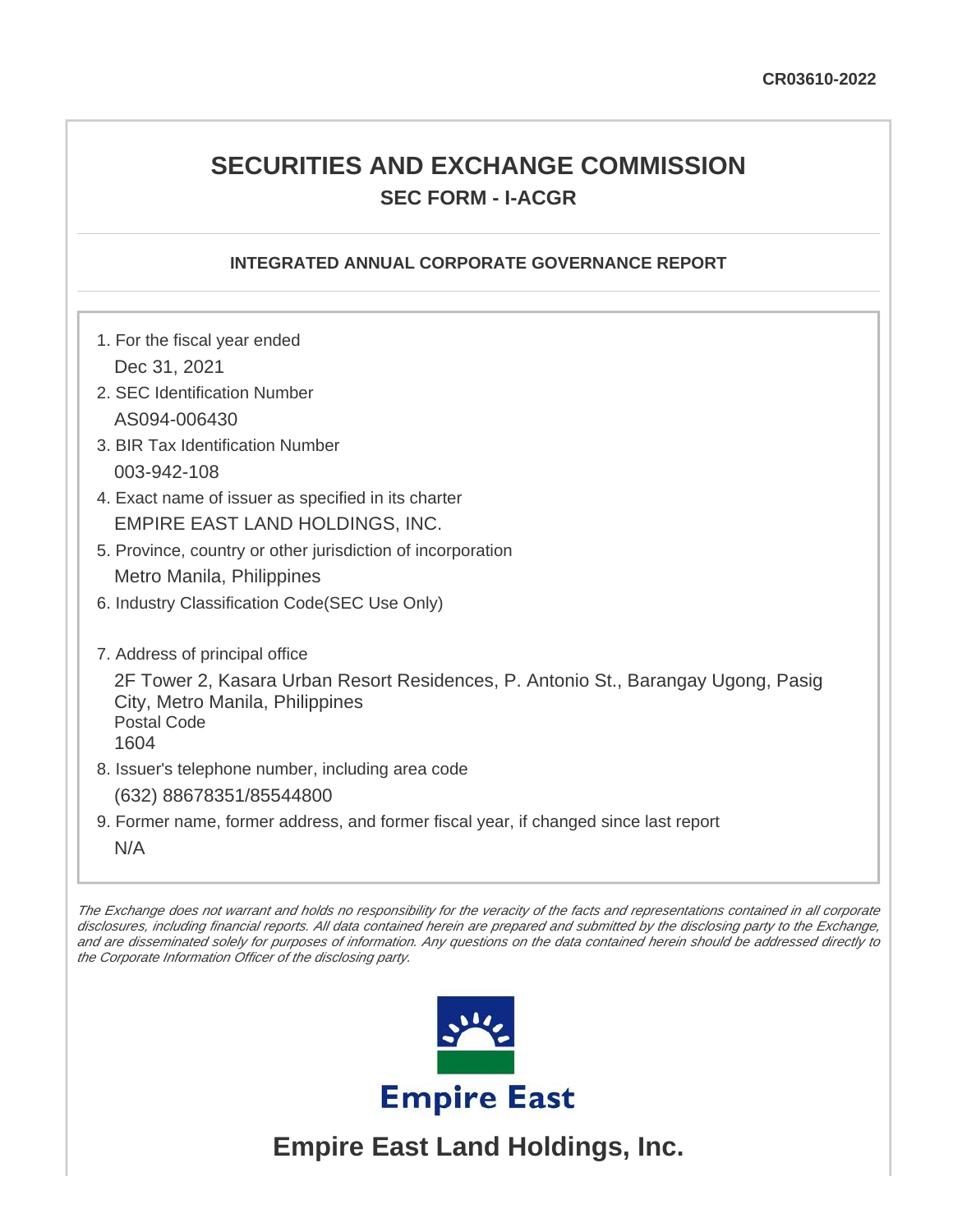## **PSE Disclosure Form I-ACGR - Integrated Annual Corporate Governance Report Reference: SEC Code of Corporate Governance for Publicly-Listed Companies, PSE Corporate Governance Guidelines, and ASEAN Corporate Governance Scorecard**

#### **Description of the Disclosure**

Attached is the Integrated Annual Corporate Governance Report (SEC Form I-ACGR) of EMPIRE EAST LAND HOLDINGS, INC. for the year 2021.

**Filed on behalf by:**

**Name** Dennis Edano **Designation Corporate Secretary**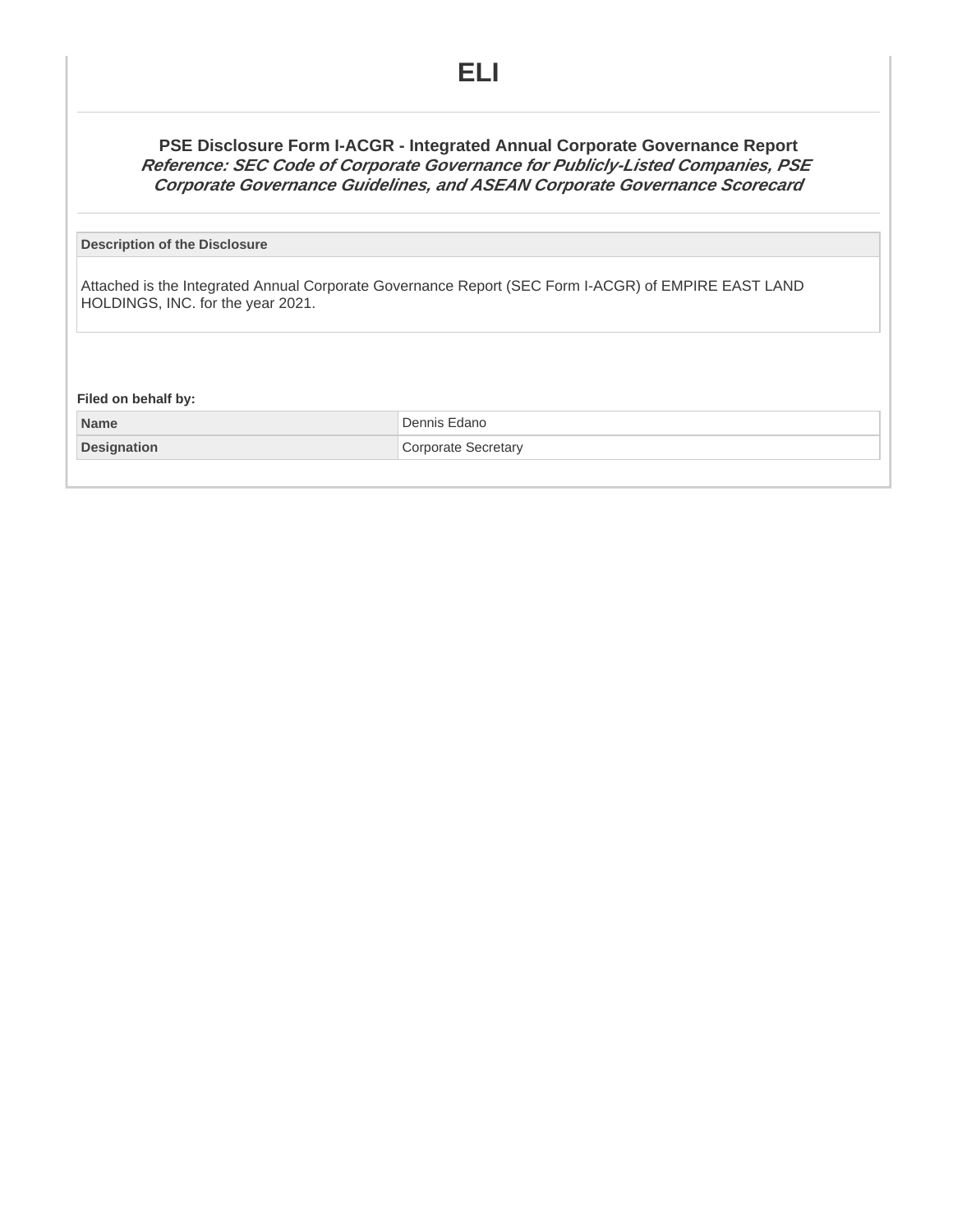

## **SEC FORM – I-ACGR**

## **INTEGRATED ANNUAL CORPORATE GOVERNANCE REPORT**

- 1. For the fiscal year ended **December 31, 2021**
- 2. SEC Identification Number **AS094-006430** 3. BIR Tax Identification No. **003-942-108**
- 4. Exact name of issuer as specified in its charter **EMPIRE EAST LAND HOLDINGS, INC.**
- 5. **Metro Manila** 6. **Constanting to the Conduct of SEC Use Only)**  Province, Country or other jurisdiction of incorporation or organization

Industry Classification Code:

7. **2nd Floor Tower 2, Kasara Urban Resort Residences, P. Antonio St., Barangay Ugong, Pasig City, Metro Manila, Philippines 1634** Address of principal office

### 8. **(632) 85544800**

Issuer's telephone number, including area code

9**. N/A**

Former name, former address, and former fiscal year, if changed since last report.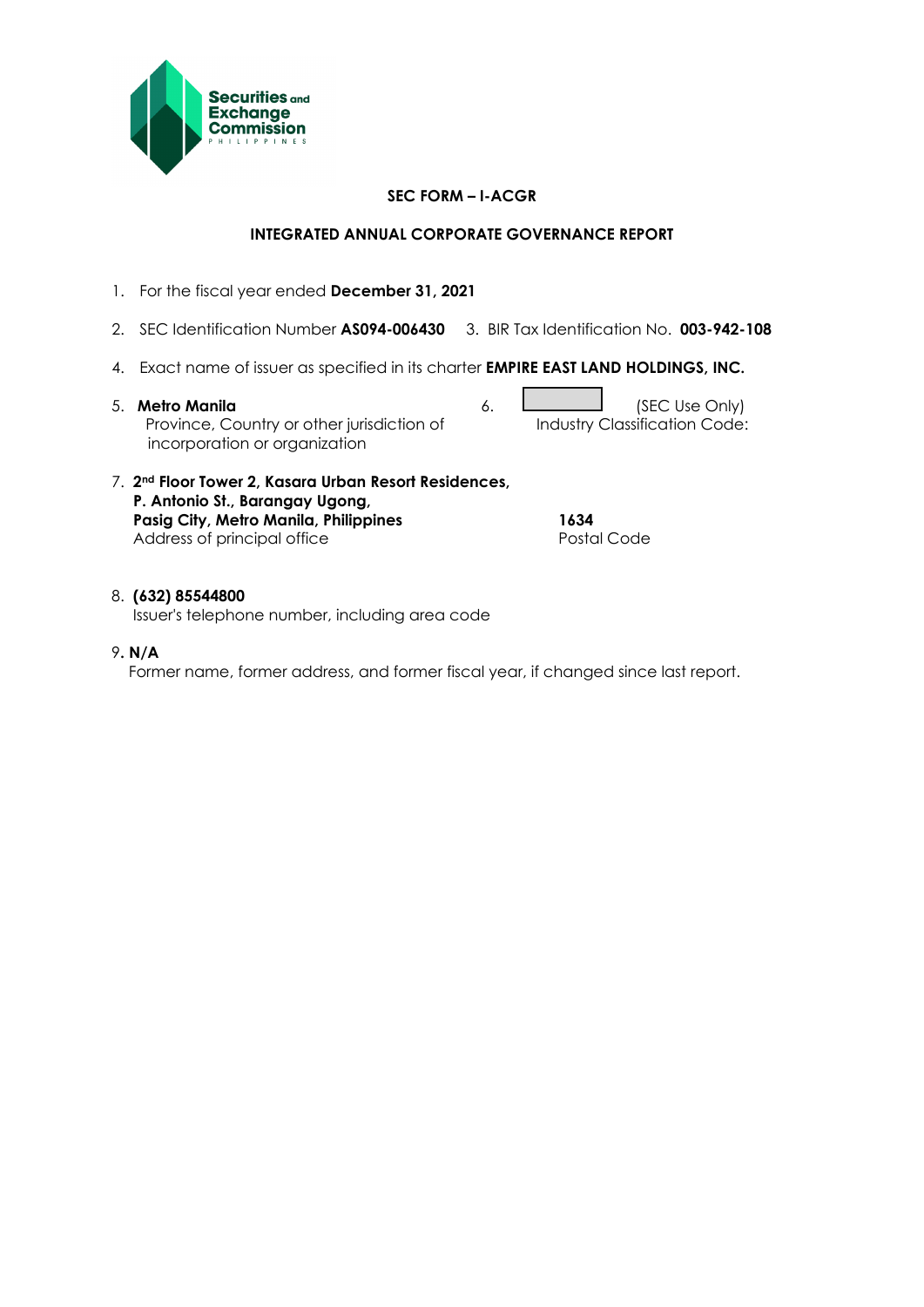| <b>INTEGRATED ANNUAL CORPORATE GOVERNANCE REPORT</b> |                                                                                                                                                                                                   |                                               |                                                                                                                                                                                                                                                                                                         |                    |
|------------------------------------------------------|---------------------------------------------------------------------------------------------------------------------------------------------------------------------------------------------------|-----------------------------------------------|---------------------------------------------------------------------------------------------------------------------------------------------------------------------------------------------------------------------------------------------------------------------------------------------------------|--------------------|
|                                                      |                                                                                                                                                                                                   | <b>COMPLIANT/</b><br>NON-<br><b>COMPLIANT</b> | <b>ADDITIONAL INFORMATION</b>                                                                                                                                                                                                                                                                           | <b>EXPLANATION</b> |
|                                                      |                                                                                                                                                                                                   |                                               | The Board's Governance Responsibilities                                                                                                                                                                                                                                                                 |                    |
| stakeholders.<br><b>Recommendation 1.1</b>           |                                                                                                                                                                                                   |                                               | Principle 1: The company should be headed by a competent, working board to foster the long-term success of the corporation, and to sustain its<br>competitiveness and profitability in a manner consistent with its corporate objectives and the long-term best interests of its shareholders and other |                    |
| industry/sector.                                     | 1. Board is composed of directors with<br>collective working knowledge, experience or<br>expertise that is relevant to the company's                                                              | Compliant                                     | Revised Manual on Corporate<br>Governance, Item 3.2.2, p.6<br>https://www.empire-<br>east.com/business/corporate-<br>governance                                                                                                                                                                         |                    |
|                                                      | 2. Board has an appropriate mix of<br>competence and expertise.                                                                                                                                   | Compliant                                     | SEC Form 17-A - Annual Report, Part III<br>Item 10, p.24-27                                                                                                                                                                                                                                             |                    |
|                                                      | 3. Directors remain qualified for their positions<br>individually and collectively to enable them<br>to fulfill their roles and responsibilities and<br>respond to the needs of the organization. | Compliant                                     | https://empire-<br>east.com/business/company                                                                                                                                                                                                                                                            |                    |
| <b>Recommendation 1.2</b>                            |                                                                                                                                                                                                   |                                               |                                                                                                                                                                                                                                                                                                         |                    |
| executive directors.                                 | 1. Board is composed of a majority of non-                                                                                                                                                        | Compliant                                     | SEC Form 17-A - Annual Report, Part III<br>Item 10, p.24<br>https://empire-<br>east.com/business/company<br>Revised Manual on Corporate<br>Governance, Item 3.2.2, p.7<br>https://www.empire-<br>east.com/business/corporate-<br>governance                                                             |                    |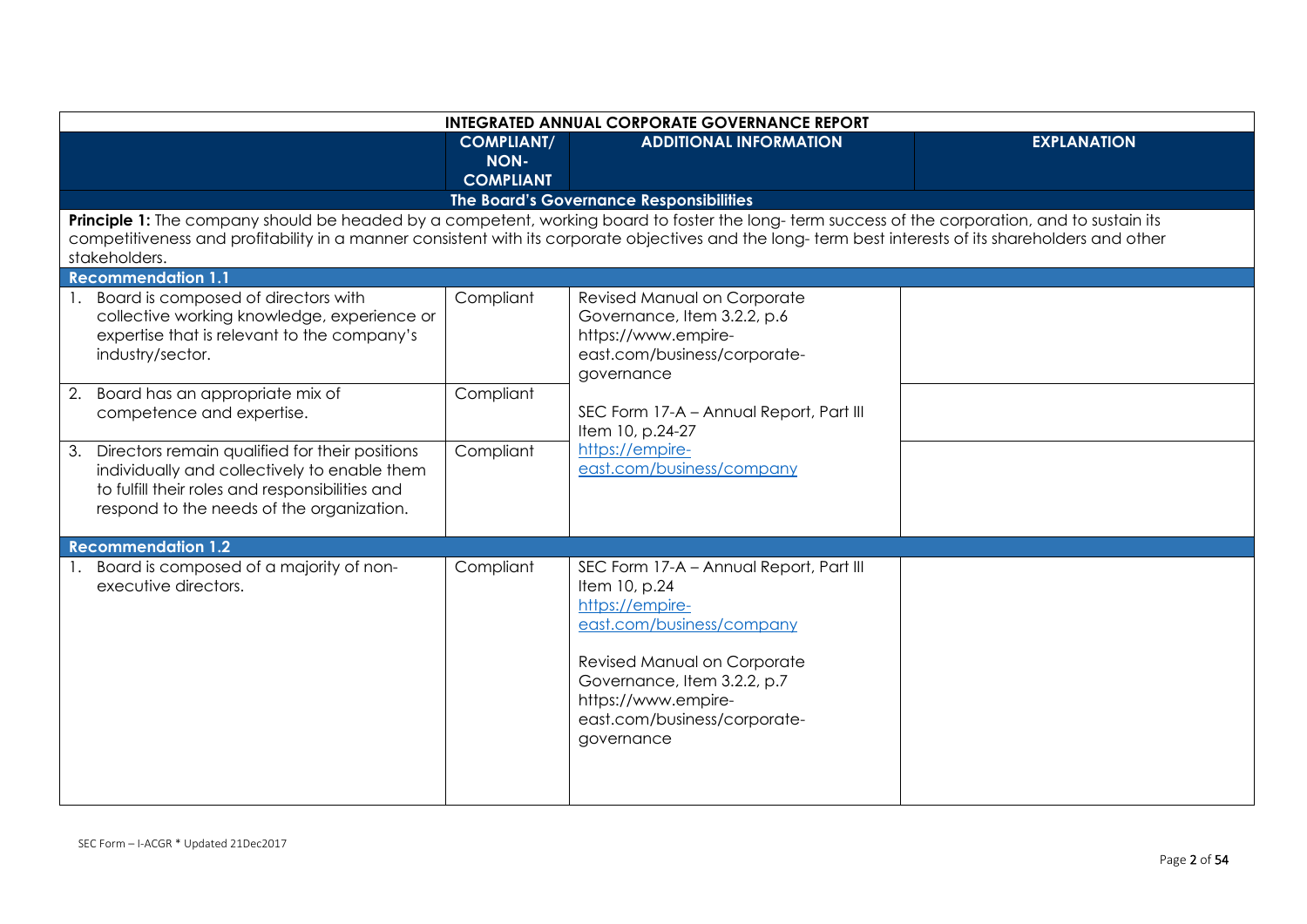| 1. Company provides in its Board Charter and<br>Compliant<br>Revised Manual on Corporate<br>Manual on Corporate Governance a policy<br>Governance, Item 3.2.6, p.10<br>on training of directors.<br>https://www.empire-<br>east.com/business/corporate-<br>governance<br>2. Company has an orientation program for first<br>Compliant<br>Revised Manual on Corporate<br>time directors.<br>Governance, Item 3.2.6, p.10<br>https://www.empire-<br>east.com/business/corporate-<br>governance<br>Compliant<br>3. Company has relevant annual continuing<br>Annual Corporate Governance Training<br>training for all directors.<br>https://edge.pse.com.ph/openDiscView<br>er.do?edge_no=5569542df836206e5d542<br>af6f1e997b9<br><b>Recommendation 1.4</b><br>1. Board has a policy on board diversity.<br>Compliant<br>Revised Manual on Corporate<br>Governance, Item 3.2.6, pp.5-6<br>https://www.empire-<br>east.com/business/corporate-<br>governance<br>As of December 31, 2021, the Board is<br>composed of six (6) male directors and<br>one (1) female director, to wit:<br>Andrew L. Tan<br>$\bullet$<br>Anthony Charlemagne C. Yu<br>Cresencio P. Aquino<br>Alejo L. Villanueva, Jr<br>Kevin Andrew L. Tan<br>Evelyn G. Cacho<br>Enrique Santos L. Sy | <b>Recommendation 1.3</b> |  |  |
|----------------------------------------------------------------------------------------------------------------------------------------------------------------------------------------------------------------------------------------------------------------------------------------------------------------------------------------------------------------------------------------------------------------------------------------------------------------------------------------------------------------------------------------------------------------------------------------------------------------------------------------------------------------------------------------------------------------------------------------------------------------------------------------------------------------------------------------------------------------------------------------------------------------------------------------------------------------------------------------------------------------------------------------------------------------------------------------------------------------------------------------------------------------------------------------------------------------------------------------------------------------|---------------------------|--|--|
|                                                                                                                                                                                                                                                                                                                                                                                                                                                                                                                                                                                                                                                                                                                                                                                                                                                                                                                                                                                                                                                                                                                                                                                                                                                                |                           |  |  |
|                                                                                                                                                                                                                                                                                                                                                                                                                                                                                                                                                                                                                                                                                                                                                                                                                                                                                                                                                                                                                                                                                                                                                                                                                                                                |                           |  |  |
|                                                                                                                                                                                                                                                                                                                                                                                                                                                                                                                                                                                                                                                                                                                                                                                                                                                                                                                                                                                                                                                                                                                                                                                                                                                                |                           |  |  |
|                                                                                                                                                                                                                                                                                                                                                                                                                                                                                                                                                                                                                                                                                                                                                                                                                                                                                                                                                                                                                                                                                                                                                                                                                                                                |                           |  |  |
| <b>Optional: Recommendation 1.4</b>                                                                                                                                                                                                                                                                                                                                                                                                                                                                                                                                                                                                                                                                                                                                                                                                                                                                                                                                                                                                                                                                                                                                                                                                                            |                           |  |  |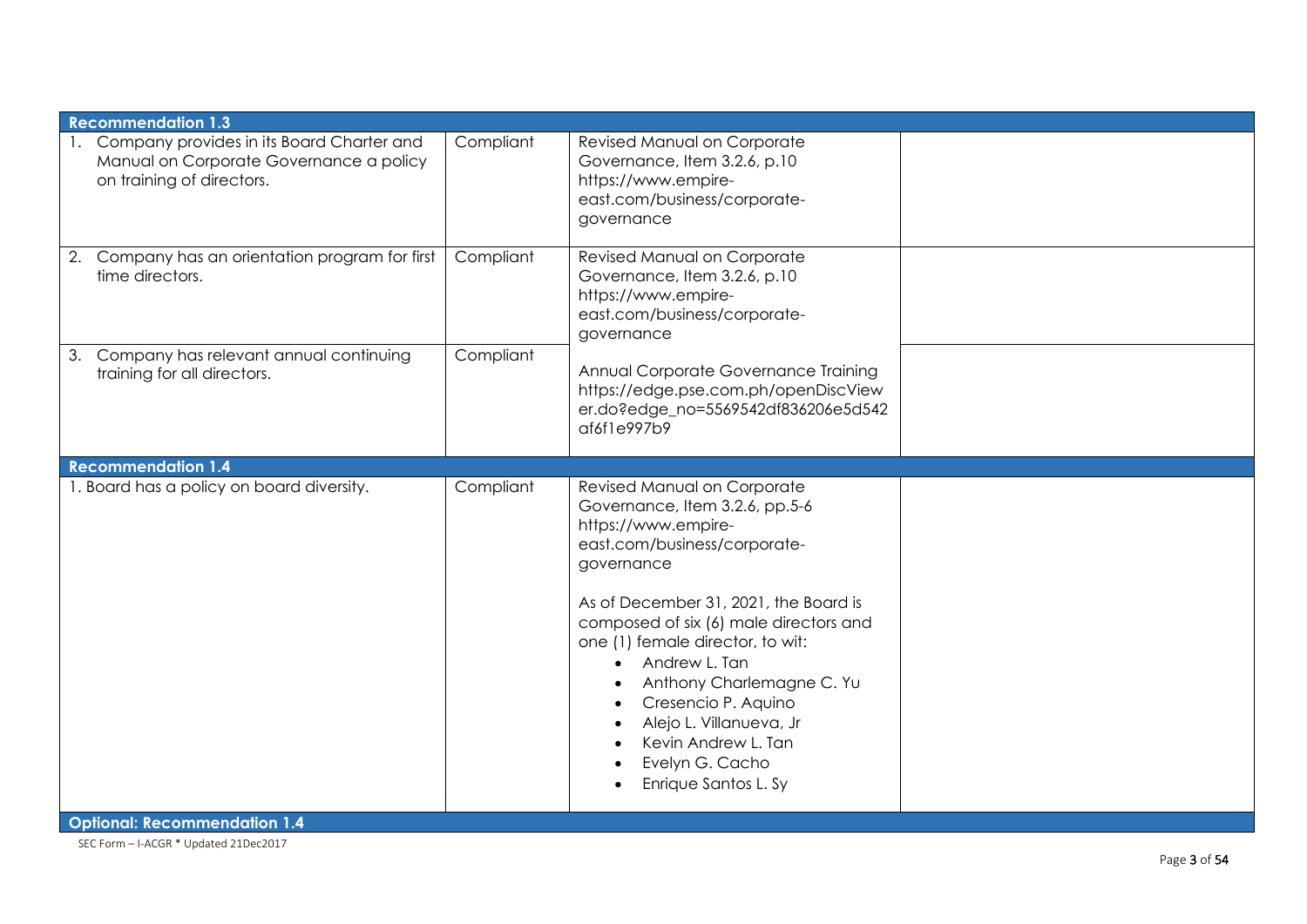| Company has a policy on and discloses      |  |  |
|--------------------------------------------|--|--|
| measurable objectives for implementing its |  |  |
| board diversity and reports on progress in |  |  |
| achieving its objectives.                  |  |  |

| <b>Recommendation 1.5</b>                                                                                                |           |                                                                                                                                    |  |
|--------------------------------------------------------------------------------------------------------------------------|-----------|------------------------------------------------------------------------------------------------------------------------------------|--|
| Board is assisted by a Corporate Secretary.                                                                              | Compliant | Revised Manual on Corporate<br>Governance, Item 3.3, p.23<br>https://www.empire-<br>east.com/business/corporate-                   |  |
| I. Corporate Secretary is a separate<br>individual from the Compliance Officer.                                          | Compliant |                                                                                                                                    |  |
| Corporate Secretary is not a member of<br>the Board of Directors.                                                        | Compliant | governance<br>Definitive Information Statement, p.24<br>https://www.empire-<br>east.com/business/company-disclosure                |  |
| Corporate Secretary attends training/s<br>3.<br>on corporate governance.                                                 | Compliant | Annual Corporate Governance Training<br>https://edge.pse.com.ph/openDiscView<br>er.do?edge_no=5569542df836206e5d542<br>af6f1e997b9 |  |
| <b>Optional: Recommendation 1.5</b>                                                                                      |           |                                                                                                                                    |  |
| Corporate Secretary distributes materials for<br>board meetings at least five business days<br>before scheduled meeting. |           |                                                                                                                                    |  |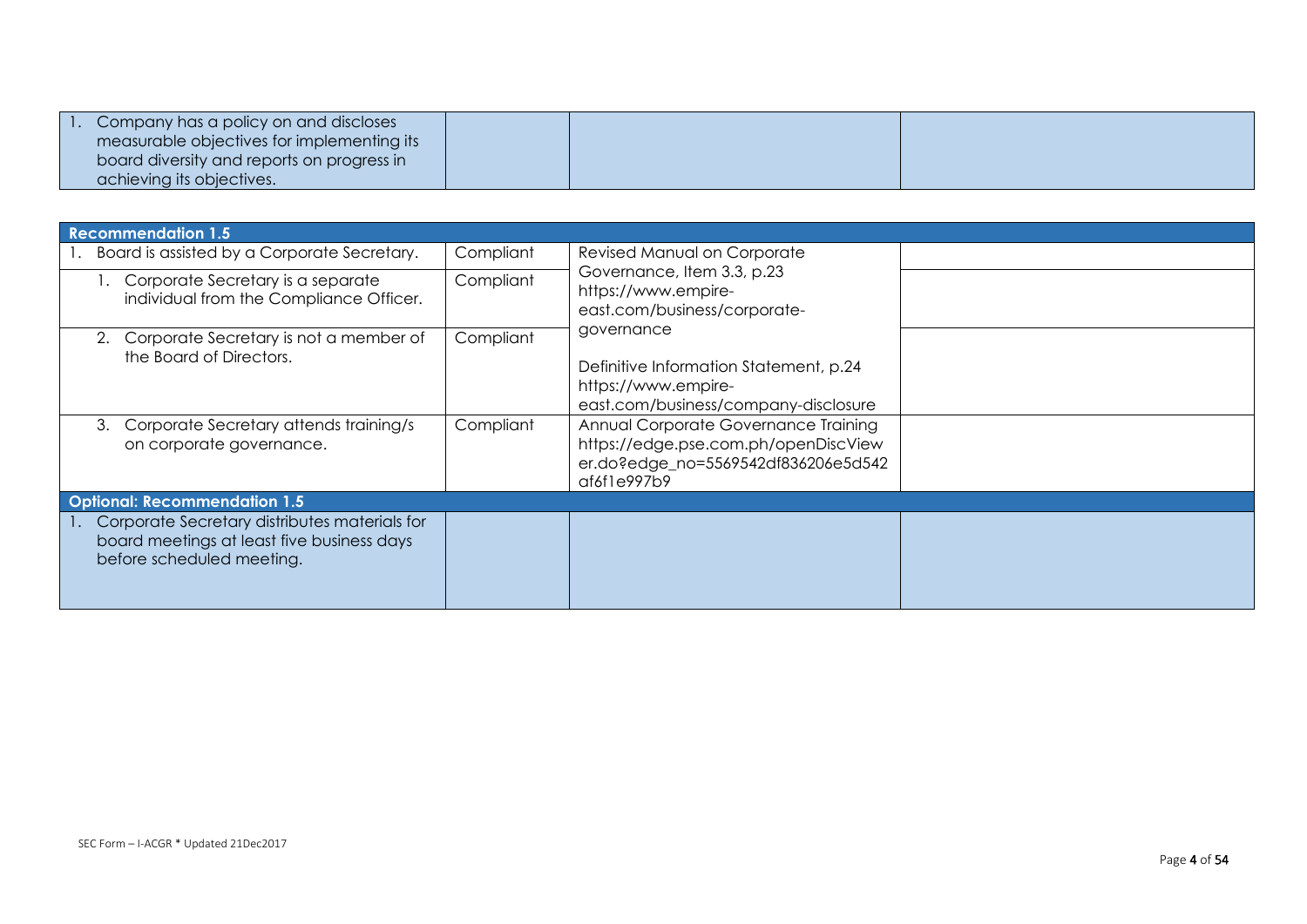|    | <b>Recommendation 1.6</b>                                                                                                                            |                   |                                                                                                                                    |                                                                                                                                                                                                                                                               |  |
|----|------------------------------------------------------------------------------------------------------------------------------------------------------|-------------------|------------------------------------------------------------------------------------------------------------------------------------|---------------------------------------------------------------------------------------------------------------------------------------------------------------------------------------------------------------------------------------------------------------|--|
|    | 1. Board is assisted by a Compliance Officer.                                                                                                        | Compliant         | Definitive Information Statement, p. 23<br>https://www.empire-                                                                     |                                                                                                                                                                                                                                                               |  |
|    | 2. Compliance Officer has a rank of Senior Vice<br>President or an equivalent position with<br>adequate stature and authority in the<br>corporation. | Compliant         | east.com/business/company-disclosure<br>SEC Form 17-A - Annual Report, Part III<br>Item 10, p.24<br>https://empire-                |                                                                                                                                                                                                                                                               |  |
| 3. | Compliance Officer is not a member of the<br>board.                                                                                                  | Non-<br>Compliant | east.com/business/company                                                                                                          | Although the Compliance Officer is a<br>member of the Board, she has been<br>exercising functions as Compliance Officer<br>even before her election. Measures are<br>likewise in place to ensure that this will not<br>interfere with her duties as director. |  |
| 4. | Compliance Officer attends training/s on<br>corporate governance.                                                                                    | Compliant         | Annual Corporate Governance Training<br>https://edge.pse.com.ph/openDiscView<br>er.do?edge_no=5569542df836206e5d542<br>af6f1e997b9 |                                                                                                                                                                                                                                                               |  |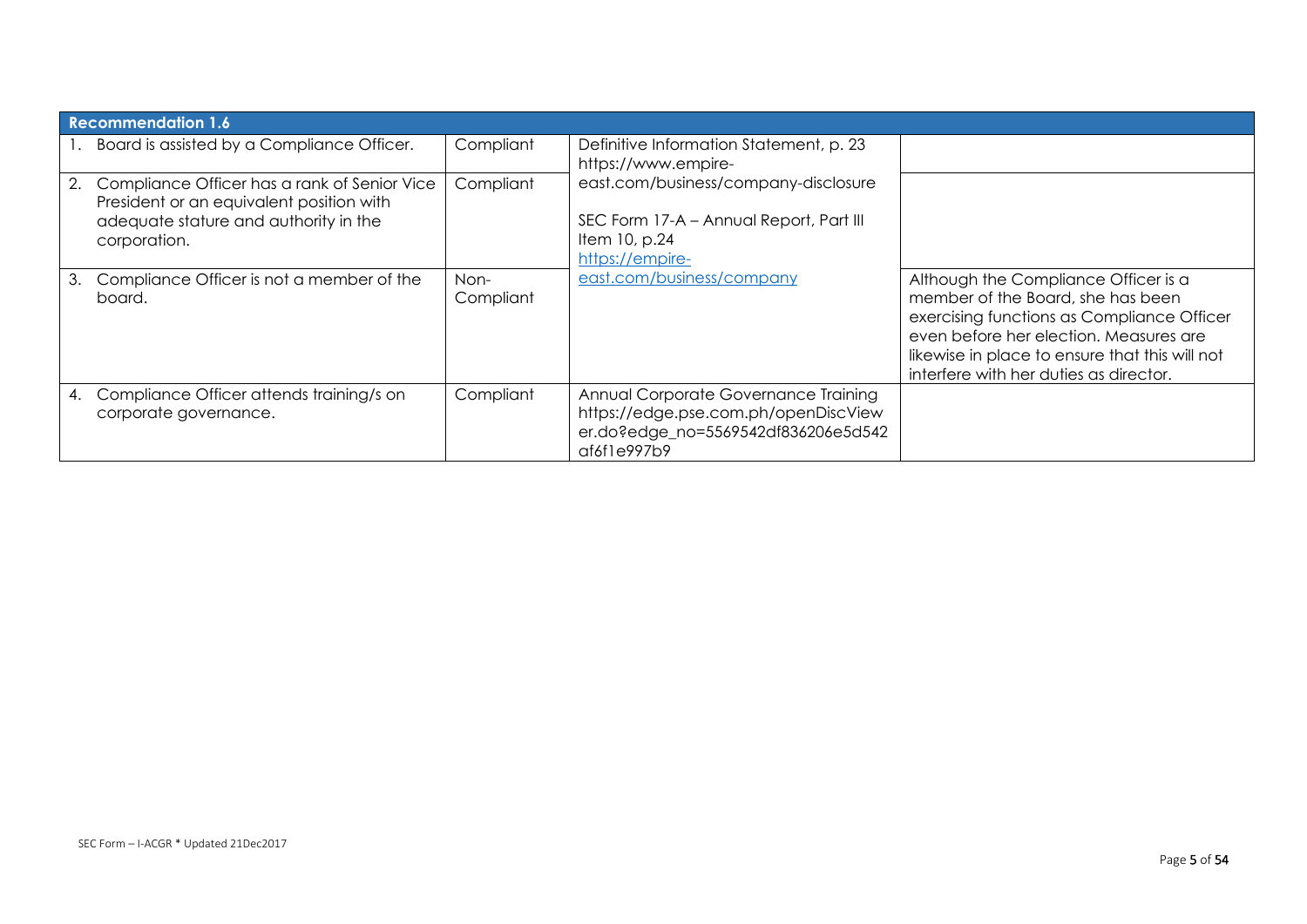| Principle 2: The fiduciary roles, responsibilities and accountabilities of the Board as provided under the law, the company's articles and by-laws, and other              |           |                                                                                                                                                                                              |  |  |
|----------------------------------------------------------------------------------------------------------------------------------------------------------------------------|-----------|----------------------------------------------------------------------------------------------------------------------------------------------------------------------------------------------|--|--|
| legal pronouncements and guidelines should be clearly made known to all directors as well as to stockholders and other stakeholders.                                       |           |                                                                                                                                                                                              |  |  |
| <b>Recommendation 2.1</b><br>1. Directors act on a fully informed basis, in<br>good faith, with due diligence and care,<br>and in the best interest of the company.        | Compliant | Revised Manual on Corporate<br>Governance, Item 3.2.5, p.9<br>https://www.empire-<br>east.com/business/corporate-<br>governance                                                              |  |  |
| <b>Recommendation 2.2</b>                                                                                                                                                  |           |                                                                                                                                                                                              |  |  |
| 1. Board oversees the development, review<br>and approval of the company's business<br>objectives and strategy.                                                            | Compliant | Revised Manual on Corporate<br>Governance, Item 3.2.5, p.9<br>https://www.empire-                                                                                                            |  |  |
| 2. Board oversees and monitors the<br>implementation of the company's business<br>objectives and strategy.                                                                 | Compliant | east.com/business/corporate-<br>governance<br>Company Website - Minutes of the                                                                                                               |  |  |
|                                                                                                                                                                            |           | Annual Stockholders' Meeting<br>https://www.empire-<br>east.com/business/company-disclosure                                                                                                  |  |  |
| Supplement to Recommendation 2.2                                                                                                                                           |           |                                                                                                                                                                                              |  |  |
| 1. Board has a clearly defined and updated<br>vision, mission and core values.                                                                                             | Compliant | Company Website<br>https://www.empire-east.com/our-<br>company                                                                                                                               |  |  |
| 2. Board has a strategy execution process that<br>facilitates effective management<br>performance and is attuned to the<br>company's business environment, and<br>culture. | Compliant | Revised Manual on Corporate<br>Governance, Item 3.2, p.9<br>https://www.empire-<br>east.com/business/corporate-<br>governance                                                                |  |  |
| <b>Recommendation 2.3</b>                                                                                                                                                  |           |                                                                                                                                                                                              |  |  |
| Board is headed by a competent and<br>qualified Chairperson.                                                                                                               | Compliant | SEC Form 17-A - Annual Report, Part III,<br>Item 10, p.25<br>https://www.empire-<br>east.com/business/company-disclosure<br>The Corporation is headed by its<br>Chairman, Dr. Andrew L. Tan. |  |  |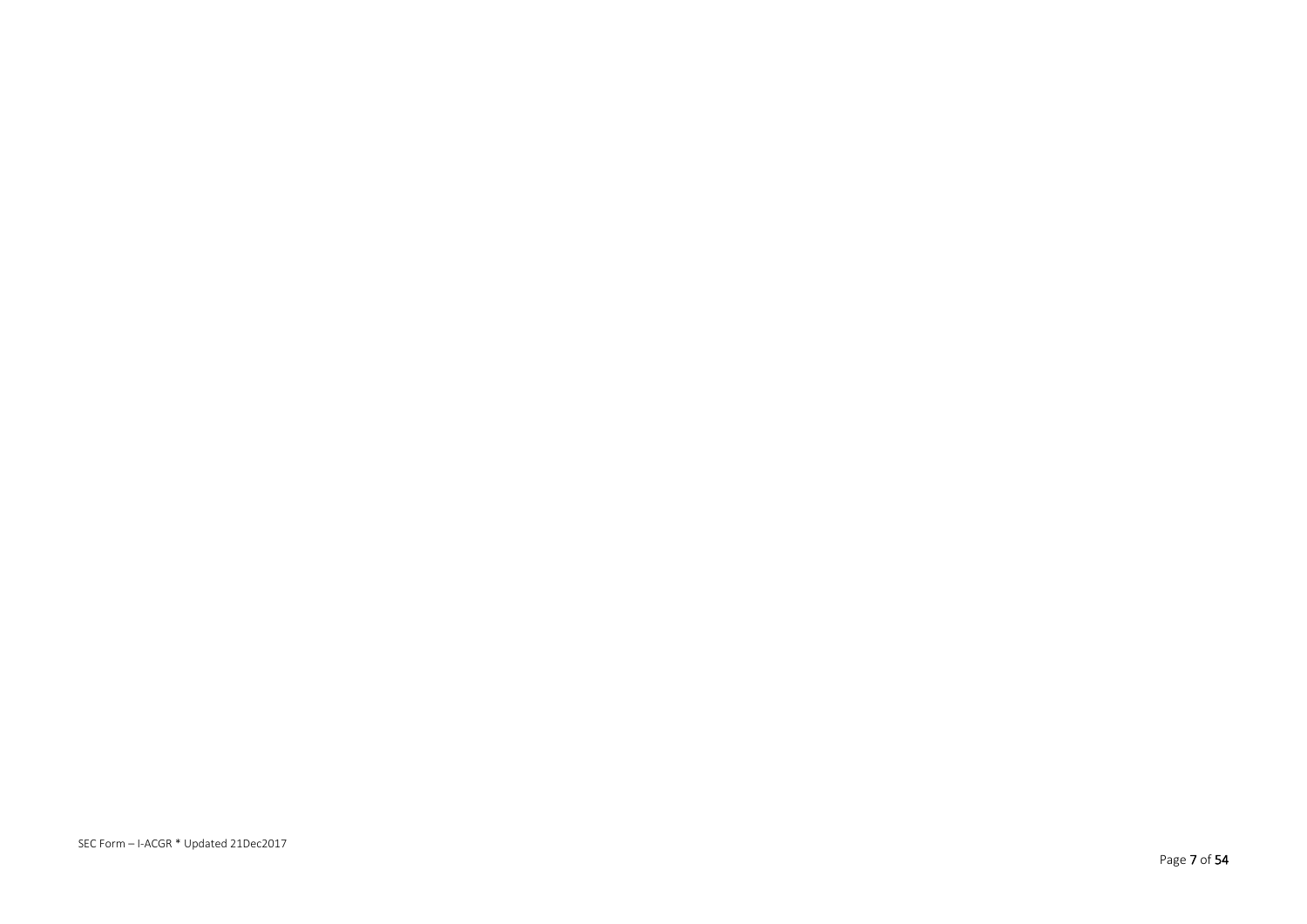|    | <b>Recommendation 2.4</b>                                                                                                                                                                                               |           |                                                                                                                                                                                                                     |  |
|----|-------------------------------------------------------------------------------------------------------------------------------------------------------------------------------------------------------------------------|-----------|---------------------------------------------------------------------------------------------------------------------------------------------------------------------------------------------------------------------|--|
|    | Board ensures and adopts an effective<br>succession planning program for directors,<br>key officers and management.                                                                                                     | Compliant | Amended By-laws - Article II, Section 4<br>https://www.empire-<br>east.com/about/structures<br>Revised Manual on Corporate                                                                                          |  |
| 2. | Board adopts a policy on the retirement for<br>directors and key officers.                                                                                                                                              | Compliant | Governance, Item 3.2.6, p.11<br>https://www.empire-<br>east.com/business/corporate-<br>governance<br>SEC Form 17- A- Annual Report, Item 11,<br>p.31<br>https://www.empire-<br>east.com/business/company-disclosure |  |
|    | <b>Recommendation 2.5</b>                                                                                                                                                                                               |           |                                                                                                                                                                                                                     |  |
|    | Board aligns the remuneration of key officers<br>and board members with long-term interests<br>of the company.                                                                                                          | Compliant | Revised Manual on Corporate<br>Governance, Item 3.2.10, p.14<br>https://www.empire-                                                                                                                                 |  |
|    | 2. Board adopts a policy specifying the<br>relationship between remuneration and<br>performance.                                                                                                                        | Compliant | east.com/business/corporate-<br>governance                                                                                                                                                                          |  |
|    | 3. Directors do not participate in discussions or<br>deliberations involving his/her own<br>remuneration.                                                                                                               | Compliant |                                                                                                                                                                                                                     |  |
|    | <b>Optional: Recommendation 2.5</b>                                                                                                                                                                                     |           |                                                                                                                                                                                                                     |  |
|    | Board approves the remuneration of senior<br>executives.                                                                                                                                                                |           |                                                                                                                                                                                                                     |  |
|    | 2. Company has measurable standards to align<br>the performance-based remuneration of the<br>executive directors and senior executives<br>with long-term interest, such as claw back<br>provision and deferred bonuses. |           |                                                                                                                                                                                                                     |  |
|    | <b>Recommendation 2.6</b>                                                                                                                                                                                               |           |                                                                                                                                                                                                                     |  |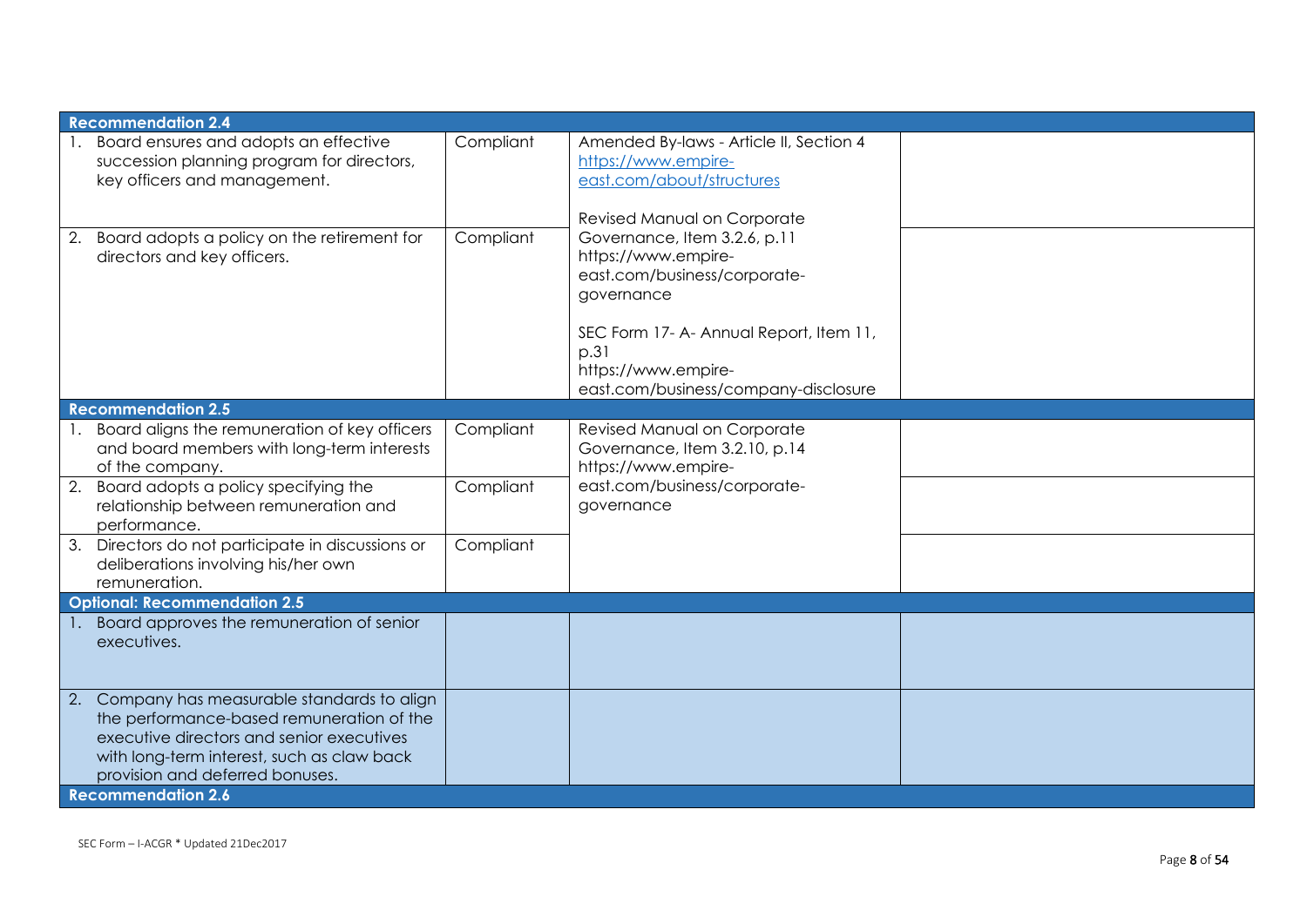| 2. | 1. Board has a formal and transparent board<br>nomination and election policy.<br>Board nomination and election policy is                                                                                                    | Compliant<br>Compliant | <b>Revised Manual on Corporate</b><br>Governance, Item 3.2.2, pp.5-6 and Item<br>3.2.11.1, pp.15-16<br>https://www.empire- |  |
|----|------------------------------------------------------------------------------------------------------------------------------------------------------------------------------------------------------------------------------|------------------------|----------------------------------------------------------------------------------------------------------------------------|--|
|    | disclosed in the company's Manual on<br>Corporate Governance.                                                                                                                                                                |                        | east.com/business/corporate-<br>governance                                                                                 |  |
| 3. | Board nomination and election policy<br>includes how the company accepted<br>nominations from minority shareholders.                                                                                                         | Compliant              | Definitive Information Statement, pp.9-10<br>https://www.empire-<br>east.com/business/company-disclosure                   |  |
|    | 4. Board nomination and election policy<br>includes how the board shortlists candidates.                                                                                                                                     | Compliant              |                                                                                                                            |  |
|    | 5. Board nomination and election policy<br>includes an assessment of the effectiveness<br>of the Board's processes in the nomination,<br>election or replacement of a director.                                              | Compliant              |                                                                                                                            |  |
|    | 6. Board has a process for identifying the<br>quality of directors that is aligned with the<br>strategic direction of the company.                                                                                           | Compliant              |                                                                                                                            |  |
|    | <b>Optional: Recommendation to 2.6</b>                                                                                                                                                                                       |                        |                                                                                                                            |  |
|    | 1. Company uses professional search firms or<br>other external sources of candidates (such<br>as director databases set up by director or<br>shareholder bodies) when searching for<br>candidates to the board of directors. |                        |                                                                                                                            |  |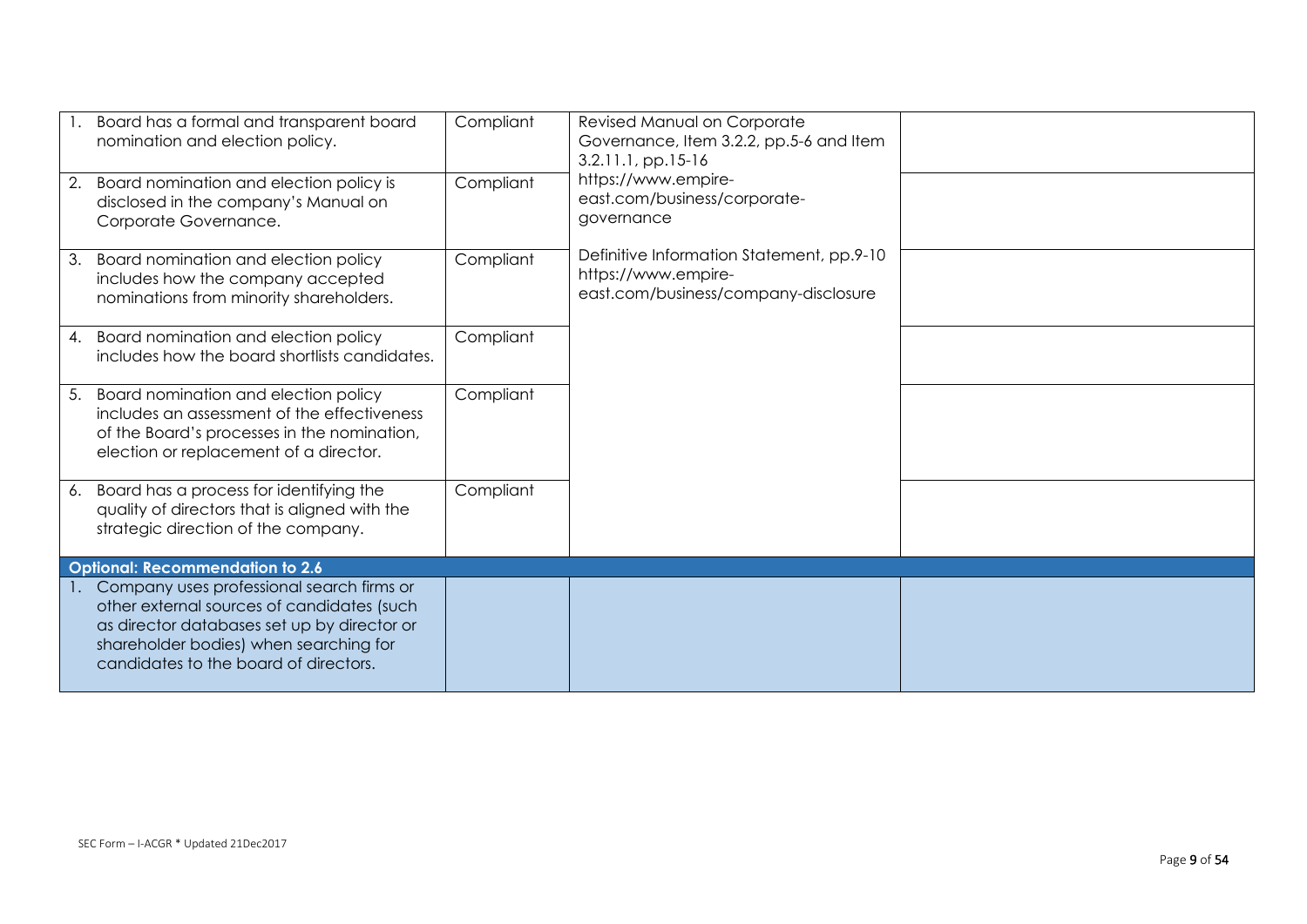| <b>Recommendation 2.7</b>                                                                                                                                                                                   |           |                                                                                                                                                                                             |  |
|-------------------------------------------------------------------------------------------------------------------------------------------------------------------------------------------------------------|-----------|---------------------------------------------------------------------------------------------------------------------------------------------------------------------------------------------|--|
| Board has overall responsibility in ensuring<br>that there is a group-wide policy and system<br>governing related party transactions (RPTs)<br>and other unusual or infrequently occurring<br>transactions. | Compliant | <b>Related Party Transaction Policy</b><br>https://www.empire-<br>east.com/business/corporate-<br>governance                                                                                |  |
| 2. RPT policy includes appropriate review and<br>approval of material RPTs, which guarantee<br>fairness and transparency of the<br>transactions.                                                            | Compliant | Revised Manual on Corporate<br>Governance, Item 3.2.5, p.9, and<br>$3.2.11.4$ , pp.19-21<br>https://www.empire-                                                                             |  |
| 3. RPT policy encompasses all entities within the<br>group, taking into account their size,<br>structure, risk profile and complexity of<br>operations.                                                     | Compliant | east.com/business/corporate-<br>governance<br>SEC Form 17-A - Annual Report, Part I<br>Item 1, p.10; Item 13, p.32; and p.77<br>https://www.empire-<br>east.com/business/company-disclosure |  |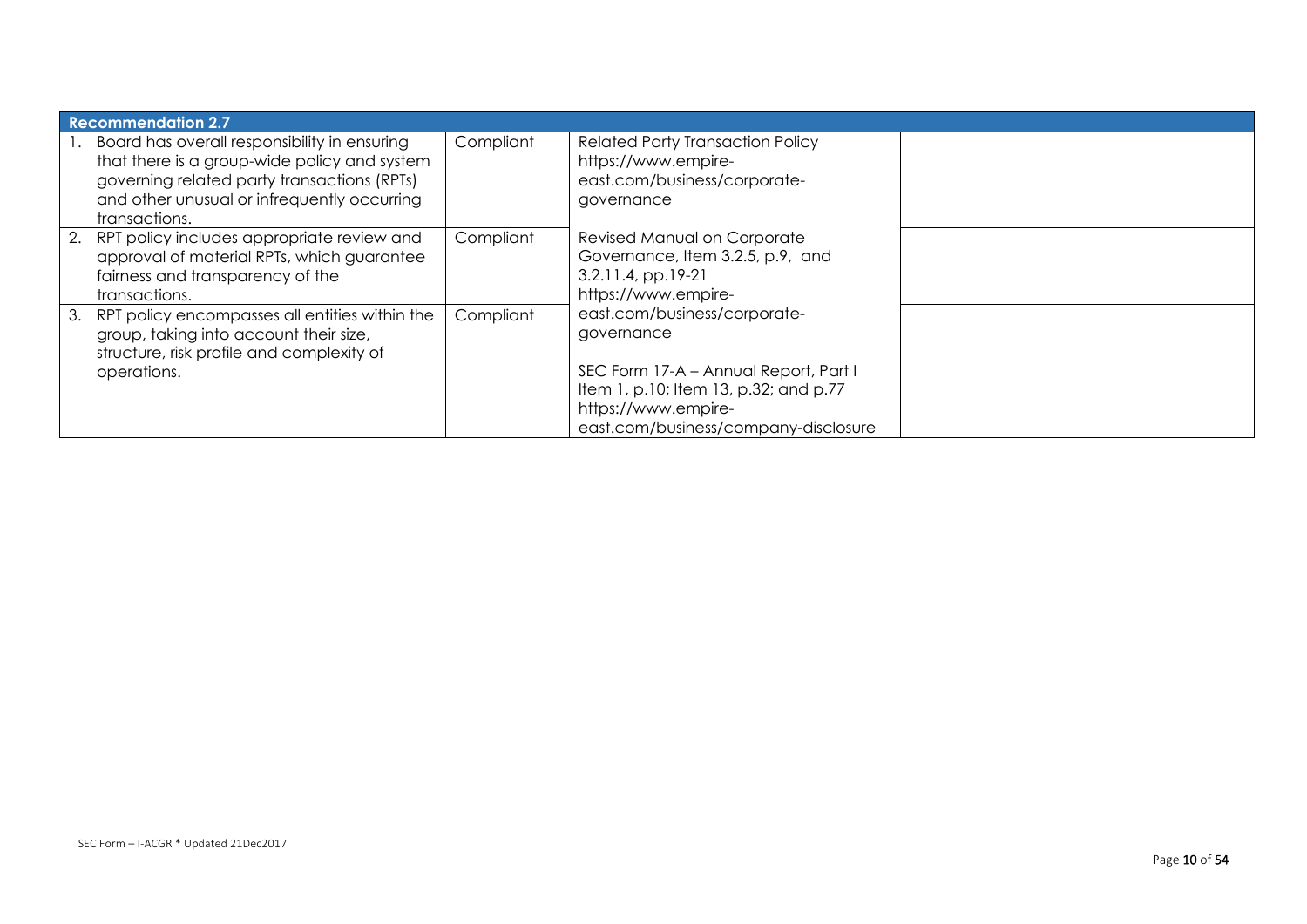| <b>Supplement to Recommendations 2.7</b>                                                                                                                                                                                                                                                                                                                                                                                                                                                            |           |                                                                                                                                                                                                                                                                                                                                                                                                                                                                                                                                                                                                        |  |  |
|-----------------------------------------------------------------------------------------------------------------------------------------------------------------------------------------------------------------------------------------------------------------------------------------------------------------------------------------------------------------------------------------------------------------------------------------------------------------------------------------------------|-----------|--------------------------------------------------------------------------------------------------------------------------------------------------------------------------------------------------------------------------------------------------------------------------------------------------------------------------------------------------------------------------------------------------------------------------------------------------------------------------------------------------------------------------------------------------------------------------------------------------------|--|--|
| 1. Board clearly defines the threshold for<br>disclosure and approval of RPTs and<br>categorizes such transactions according to<br>those that are considered de minimis or<br>transactions that need not be reported or<br>announced, those that need to be<br>disclosed, and those that need prior<br>shareholder approval. The aggregate<br>amount of RPTs within any twelve (12) month<br>period should be considered for purposes of<br>applying the thresholds for disclosure and<br>approval. | Compliant | Revised Manual on Corporate<br>Governance, Item 3.2.5, p.9<br>https://www.empire-<br>east.com/business/corporate-<br>governance<br><b>Related Party Transaction Policy</b><br>https://www.empire-<br>east.com/business/corporate-<br>governance                                                                                                                                                                                                                                                                                                                                                        |  |  |
| Board establishes a voting system whereby a<br>2.<br>majority of non-related party shareholders<br>approve specific types of related party<br>transactions during shareholders' meetings.                                                                                                                                                                                                                                                                                                           | Compliant | Per the Company's Revised Manual on<br>Corporate Governance, the Board has<br>the responsibility to establish a voting<br>system whereby a majority of non-<br>related party shareholders approve<br>specific types of related party<br>transactions during shareholders'<br>meetings. However, the Board has not<br>yet established this voting system.<br>The Company states related party<br>transactions in its Annual Report, Audited<br>Financial Statements, and Definitive<br>Information Statement, which are<br>presented to all the stockholders for<br>approval during the annual meeting. |  |  |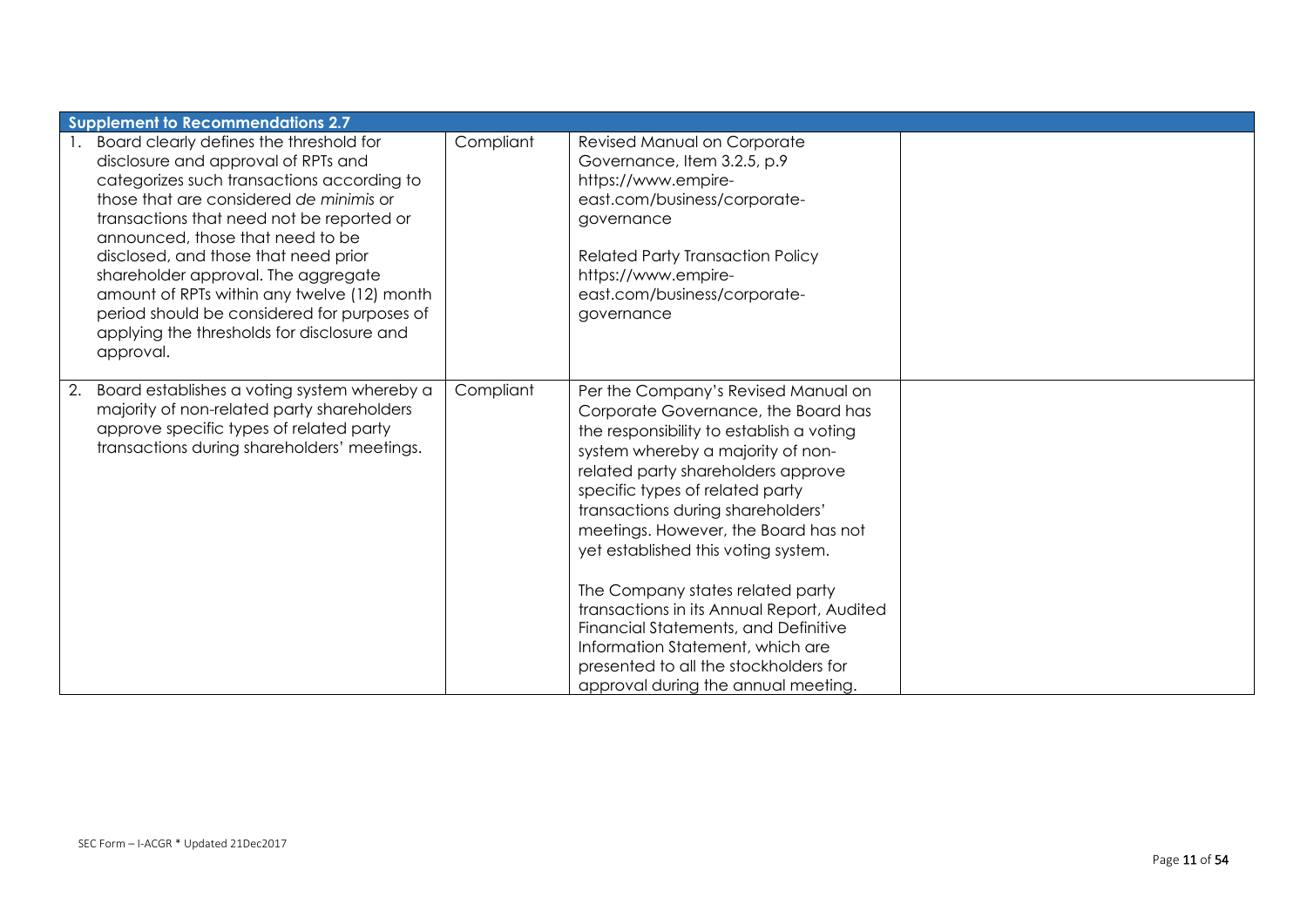| <b>Recommendation 2.8</b>                                                                                                                                                                                                                               |           |                                                                                                                                                                                                                                                                                                                                                                                                                                                                                                                                                                                                                                                                                                                                                                                                                                                                                                                                                                                                                                                                                                                                                                           |  |
|---------------------------------------------------------------------------------------------------------------------------------------------------------------------------------------------------------------------------------------------------------|-----------|---------------------------------------------------------------------------------------------------------------------------------------------------------------------------------------------------------------------------------------------------------------------------------------------------------------------------------------------------------------------------------------------------------------------------------------------------------------------------------------------------------------------------------------------------------------------------------------------------------------------------------------------------------------------------------------------------------------------------------------------------------------------------------------------------------------------------------------------------------------------------------------------------------------------------------------------------------------------------------------------------------------------------------------------------------------------------------------------------------------------------------------------------------------------------|--|
| Board is primarily responsible for approving<br>the selection of Management led by the<br>Chief Executive Officer (CEO) and the heads<br>of the other control functions (Chief Risk<br>Officer, Chief Compliance Officer and Chief<br>Audit Executive). | Compliant | Revised Manual on Corporate<br>Governance, Item 3.2.6, p.10<br>https://www.empire-<br>east.com/business/corporate-<br>governance contains the Board's policy<br>and responsibility for approving the<br>selection of management.<br>Management is composed of the<br>following:<br>Atty. Anthony Charlemagne C. Yu -<br>President / Chief Executive Officer<br>Ricky S. Libago - Exec. Vice President<br>Evelyn G. Cacho - Senior Vice President /<br>Corporate Information Officer /<br><b>Compliance Officer</b><br>Jhoanna Lyndelou T. Llaga - First Vice<br>President for Marketing<br>Dennis E. Edaño - Corporate Secretary /<br>Vice President for Legal and Corporate<br><b>Affairs</b><br>Celeste Z. Sioson-Bumatay - Asst.<br>Corporate Secretary / Vice President for<br><b>Credit and Collection</b><br>Franemil T. Ramos- Vice President for<br>Management Information System<br>Armiel Victor A. Asuncion - Senior<br>Assistant Vice President for Human<br>Resources<br>Kim Camille Manansala - Asst. Vice<br>President for Audit and Management<br>Services<br>Giovanni C. Ng - Treasurer<br>Definitive Information Statement, p.23<br>https://www.empire- |  |
|                                                                                                                                                                                                                                                         |           | east.com/business/company-disclosure                                                                                                                                                                                                                                                                                                                                                                                                                                                                                                                                                                                                                                                                                                                                                                                                                                                                                                                                                                                                                                                                                                                                      |  |
| Board is primarily responsible for assessing the<br>2.<br>performance of Management led by the<br>Chief Executive Officer (CEO) and the heads                                                                                                           | Compliant | Revised Manual on Corporate<br>Governance, Item 3.2.5, p.9, and Item<br>$3.2.6$ , p.10                                                                                                                                                                                                                                                                                                                                                                                                                                                                                                                                                                                                                                                                                                                                                                                                                                                                                                                                                                                                                                                                                    |  |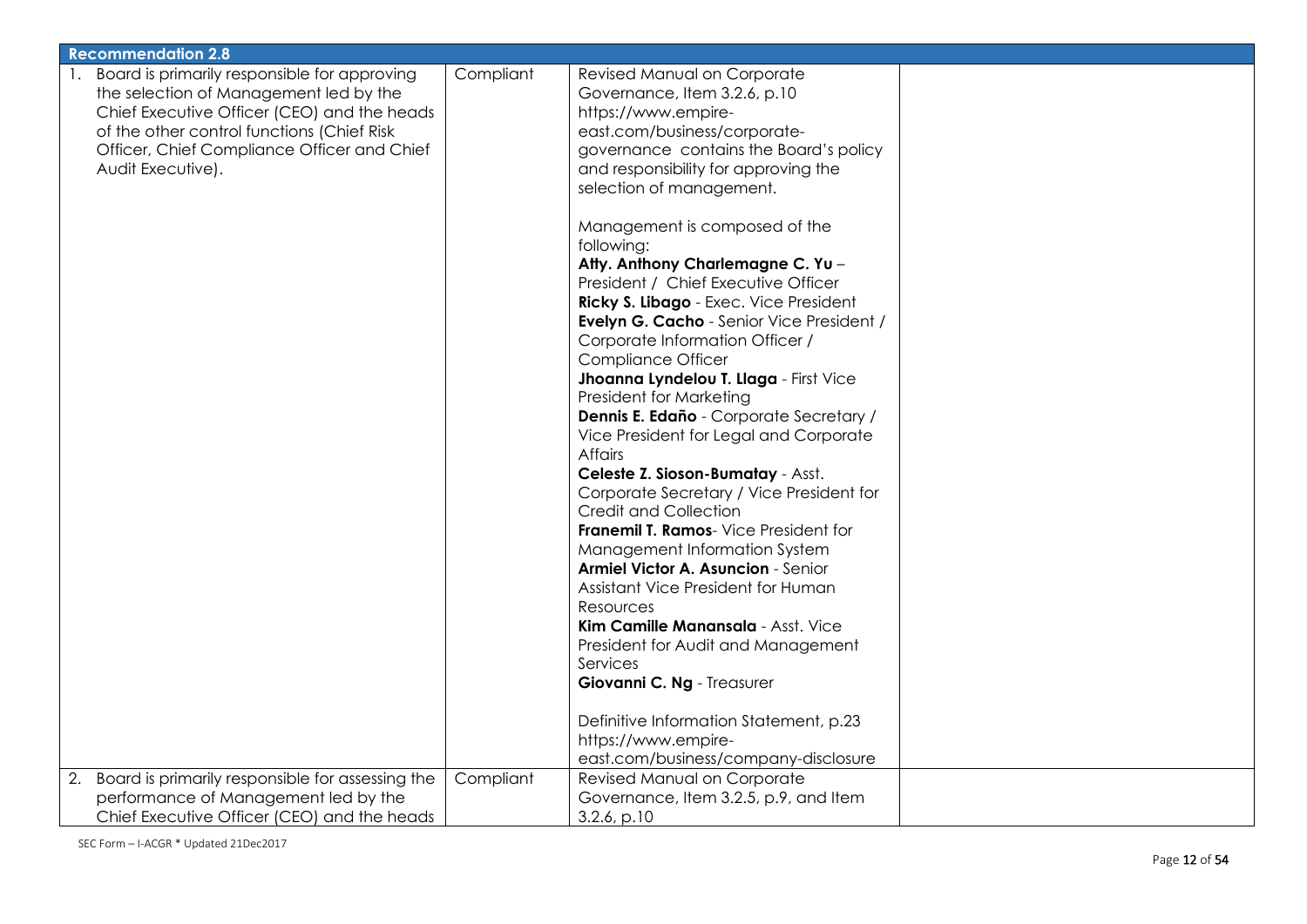| of the other control functions (Chief Risk<br>Officer, Chief Compliance Officer and Chief<br>Audit Executive).                                                                                   |           | https://www.empire-<br>east.com/business/corporate-<br>governance                                                                                      |  |
|--------------------------------------------------------------------------------------------------------------------------------------------------------------------------------------------------|-----------|--------------------------------------------------------------------------------------------------------------------------------------------------------|--|
| <b>Recommendation 2.9</b>                                                                                                                                                                        |           |                                                                                                                                                        |  |
| Board establishes an effective performance<br>management framework that ensures that<br>Management's performance is at par with<br>the standards set by the Board and Senior<br>Management.      | Compliant | Revised Manual on Corporate<br>Governance, Item 3.2.6, p.11, and Item 7,<br>p. 31<br>https://www.empire-<br>east.com/business/corporate-<br>governance |  |
| Board establishes an effective performance<br>2.<br>management framework that ensures that<br>personnel's performance is at par with the<br>standards set by the Board and Senior<br>Management. | Compliant |                                                                                                                                                        |  |
| <b>Recommendation 2.10</b>                                                                                                                                                                       |           |                                                                                                                                                        |  |
| 1. Board oversees that an appropriate internal<br>control system is in place.                                                                                                                    | Compliant | Revised Manual on Corporate<br>Governance, Item 3.2.6, p.11;<br>Item 3.2.8, p.13; and Item 3.2.11.3, p.18                                              |  |
| 2. The internal control system includes a<br>mechanism for monitoring and managing<br>potential conflict of interest of the<br>Management, members and shareholders.                             | Compliant | https://www.empire-<br>east.com/business/corporate-<br>governance                                                                                      |  |
| 3. Board approves the Internal Audit Charter.                                                                                                                                                    | Compliant | <b>Audit Committee Charter</b><br>https://www.empire-<br>east.com/business/corporate-<br>governance                                                    |  |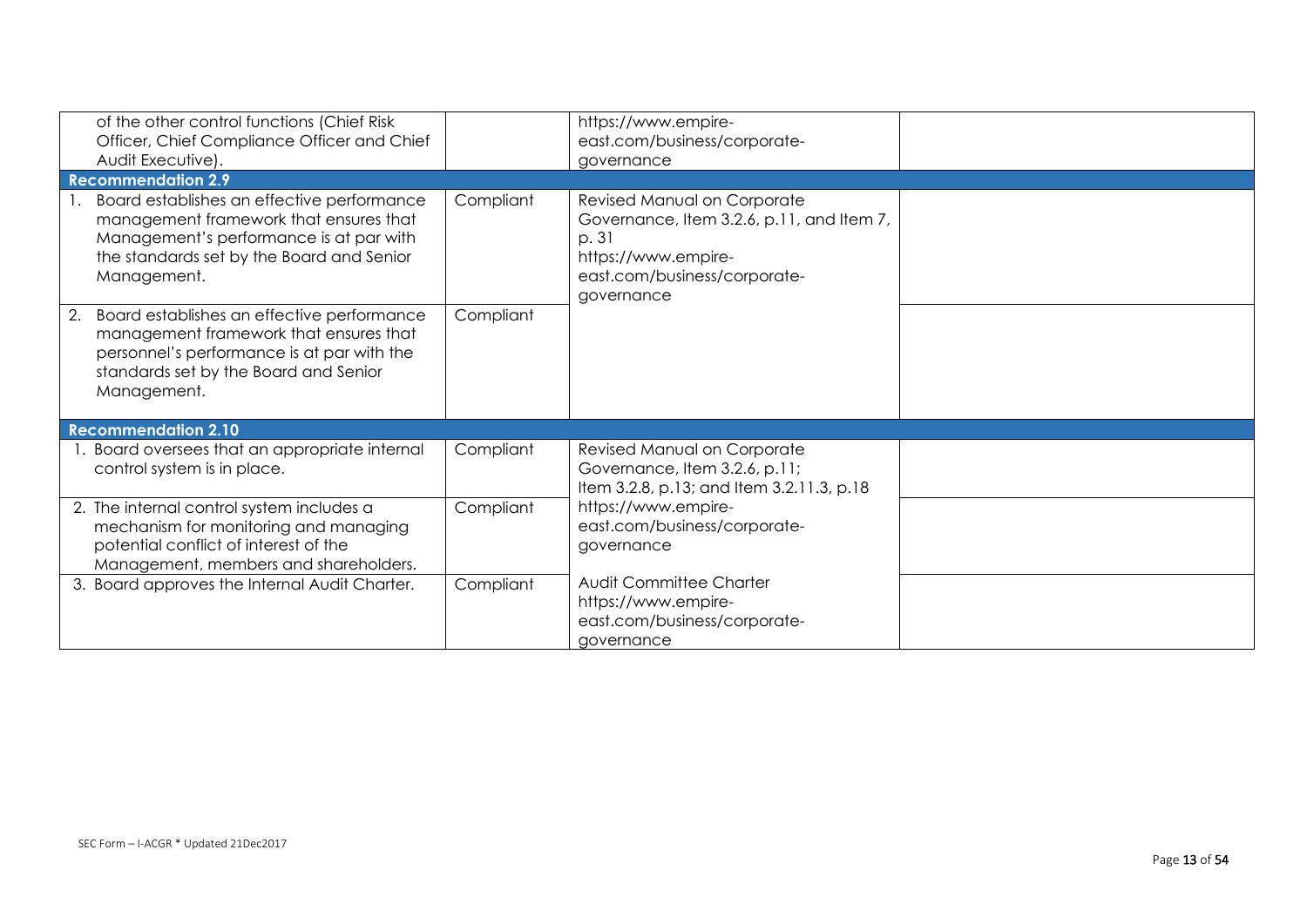| <b>Recommendation 2.11</b>                                                                                                                                                                                                         |                        |                                                                                                                                                                                    |  |
|------------------------------------------------------------------------------------------------------------------------------------------------------------------------------------------------------------------------------------|------------------------|------------------------------------------------------------------------------------------------------------------------------------------------------------------------------------|--|
| Board oversees that the company has in<br>place a sound enterprise risk management<br>(ERM) framework to effectively identify,<br>monitor, assess and manage key business<br>risks.<br>2. The risk management framework guides the | Compliant<br>Compliant | Revised Manual on Corporate<br>Governance, Item 3.2.6, p.11, Item 3.2.8,<br>p.13, and Item 3.2.11.2, pp.16-17<br>https://www.empire-<br>east.com/business/corporate-<br>governance |  |
| board in identifying units/business lines and<br>enterprise-level risk exposures, as well as the<br>effectiveness of risk management strategies.                                                                                   |                        | Enterprise Risk Management<br>https://www.empire-<br>east.com/business/corporate-<br>governance                                                                                    |  |
| <b>Recommendation 2.12</b>                                                                                                                                                                                                         |                        |                                                                                                                                                                                    |  |
| Board has a Board Charter that formalizes<br>and clearly states its roles, responsibilities and<br>accountabilities in carrying out its fiduciary<br>role.                                                                         | Compliant              | <b>Board Committee Charter:</b><br>https://www.empire-<br>east.com/business/corporate-<br>governance                                                                               |  |
| Board Charter serves as a guide to the<br>2.<br>directors in the performance of their<br>functions.                                                                                                                                | Compliant              |                                                                                                                                                                                    |  |
| 3. Board Charter is publicly available and<br>posted on the company's website.                                                                                                                                                     | Compliant              |                                                                                                                                                                                    |  |
| <b>Additional Recommendation to Principle 2</b>                                                                                                                                                                                    |                        |                                                                                                                                                                                    |  |
| 1. Board has a clear insider trading policy.                                                                                                                                                                                       | Compliant              | Insider Trading Policy (Part of Company's<br>Policies)<br>https://www.empire-<br>east.com/business/corporate-<br>governance                                                        |  |
| <b>Optional: Principle 2</b>                                                                                                                                                                                                       |                        |                                                                                                                                                                                    |  |
| Company has a policy on granting loans to<br>directors, either forbidding the practice or<br>ensuring that the transaction is conducted at<br>arm's length basis and at market rates.                                              |                        |                                                                                                                                                                                    |  |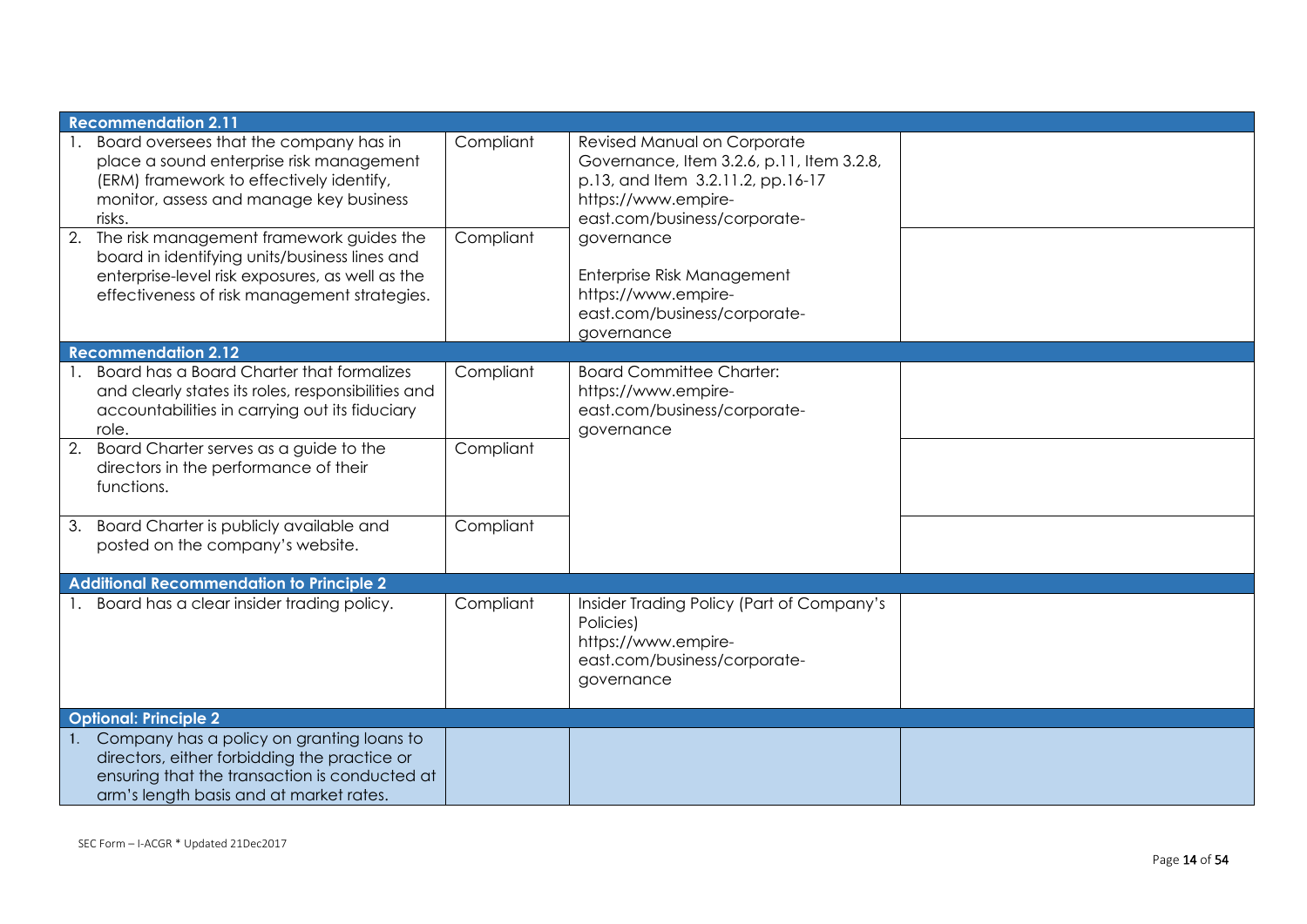| Company discloses the types of decision<br>2.<br>requiring board of directors' approval.                                                                                                                                                             |                                                                                                                                                                                                                                                                                                                                                                                                                                                            |                                                                                                                                                                                                                                        |  |  |  |  |
|------------------------------------------------------------------------------------------------------------------------------------------------------------------------------------------------------------------------------------------------------|------------------------------------------------------------------------------------------------------------------------------------------------------------------------------------------------------------------------------------------------------------------------------------------------------------------------------------------------------------------------------------------------------------------------------------------------------------|----------------------------------------------------------------------------------------------------------------------------------------------------------------------------------------------------------------------------------------|--|--|--|--|
|                                                                                                                                                                                                                                                      |                                                                                                                                                                                                                                                                                                                                                                                                                                                            |                                                                                                                                                                                                                                        |  |  |  |  |
| <b>Recommendation 3.1</b>                                                                                                                                                                                                                            | Principle 3: Board committees should be set up to the extent possible to support the effective performance of the Board's functions, particularly with respect<br>to audit, risk management, related party transactions, and other key corporate governance concerns, such as nomination and remuneration. The<br>composition, functions and responsibilities of all committees established should be contained in a publicly available Committee Charter. |                                                                                                                                                                                                                                        |  |  |  |  |
| Board establishes board committees that                                                                                                                                                                                                              |                                                                                                                                                                                                                                                                                                                                                                                                                                                            |                                                                                                                                                                                                                                        |  |  |  |  |
| focus on specific board functions to aid in<br>the optimal performance of its roles and<br>responsibilities.                                                                                                                                         | Compliant                                                                                                                                                                                                                                                                                                                                                                                                                                                  | Revised Manual on Corporate<br>Governance, Item 3.2.6, p.11<br>https://www.empire-<br>east.com/business/corporate-<br>governance                                                                                                       |  |  |  |  |
|                                                                                                                                                                                                                                                      |                                                                                                                                                                                                                                                                                                                                                                                                                                                            | 2021 General Information Sheet<br>https://www.empire-<br>east.com/business/company-disclosure                                                                                                                                          |  |  |  |  |
| <b>Recommendation 3.2</b>                                                                                                                                                                                                                            |                                                                                                                                                                                                                                                                                                                                                                                                                                                            |                                                                                                                                                                                                                                        |  |  |  |  |
| Board establishes an Audit Committee to<br>enhance its oversight capability over the<br>company's financial reporting, internal<br>control system, internal and external audit<br>processes, and compliance with applicable<br>laws and regulations. | Compliant                                                                                                                                                                                                                                                                                                                                                                                                                                                  | Revised Manual on Corporate<br>Governance, Item 3.2.11.3, pp17-19<br>https://www.empire-<br>east.com/business/corporate-<br>governance<br>Audit Committee Charter<br>https://www.empire-<br>east.com/business/corporate-<br>governance |  |  |  |  |
| 2. Audit Committee is composed of at least<br>three appropriately qualified non-executive<br>directors, the majority of whom, including the<br>Chairman is independent.                                                                              | Compliant                                                                                                                                                                                                                                                                                                                                                                                                                                                  | Audit Committee Charter, p. 1<br>https://www.empire-<br>east.com/business/corporate-<br>governance<br>2021 General Information Sheet<br>https://www.empire-<br>east.com/business/company-disclosure                                    |  |  |  |  |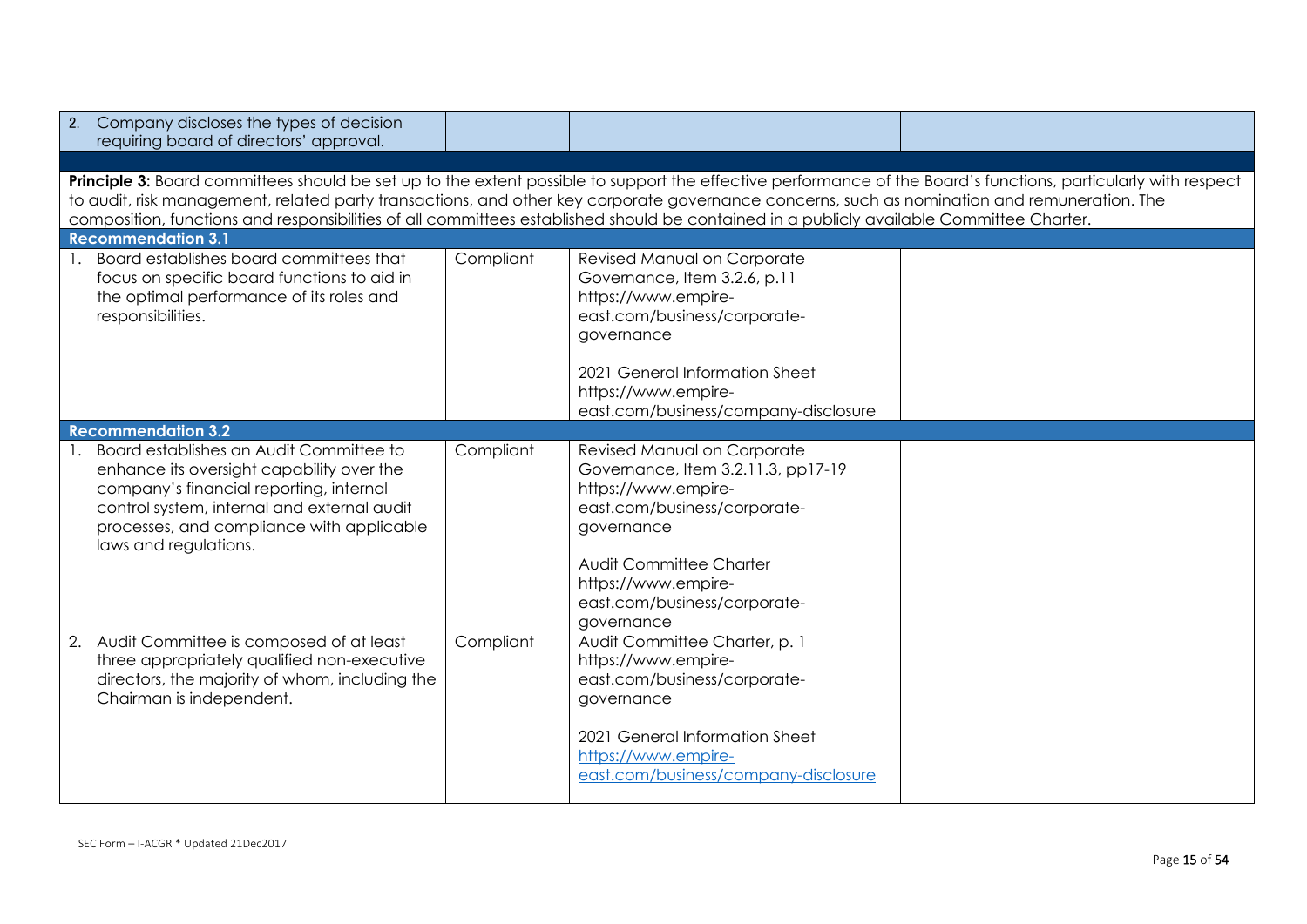|                                                                                                                                                               |                   | Revised Manual on Corporate<br>Governance, Item 3.2.11.3, p.17<br>https://www.empire-<br>east.com/business/corporate-<br>governance<br>Definitive Information Statement, p/14<br>https://www.empire-<br>east.com/business/company-disclosure                                             |                                                                                                                                                                                                                                                                    |
|---------------------------------------------------------------------------------------------------------------------------------------------------------------|-------------------|------------------------------------------------------------------------------------------------------------------------------------------------------------------------------------------------------------------------------------------------------------------------------------------|--------------------------------------------------------------------------------------------------------------------------------------------------------------------------------------------------------------------------------------------------------------------|
| 3. All the members of the committee have<br>relevant background, knowledge, skills,<br>and/or experience in the areas of<br>accounting, auditing and finance. | Compliant         | Audit Committee Charter, p. 1<br>https://empire-east.com/business<br>Revised Manual on Corporate<br>Governance, Item 3.2.11.3, p.17<br>https://empire-east.com/business<br>Definitive Information Statement, pp/24-<br>25<br>https://www.empire-<br>east.com/business/company-disclosure |                                                                                                                                                                                                                                                                    |
| 4. The Chairman of the Audit Committee is not<br>the Chairman of the Board or of any other<br>committee.                                                      | Non-<br>compliant |                                                                                                                                                                                                                                                                                          | Although the Chairman of the Audit<br>Committee is likewise the chairman of<br>another committee, he is an Independent<br>Director which ensures his independence<br>from management. He is also able to<br>manage his time despite the multiple<br>chairmanships. |
| <b>Supplement to Recommendation 3.2</b>                                                                                                                       |                   |                                                                                                                                                                                                                                                                                          |                                                                                                                                                                                                                                                                    |
| 1. Audit Committee approves all non-audit<br>services conducted by the external auditor.                                                                      | Compliant         | Revised Manual on Corporate<br>Governance, Item 3.2.11.3, p.19<br>https://www.empire-<br>east.com/business/corporate-<br>governance                                                                                                                                                      |                                                                                                                                                                                                                                                                    |
| Audit Committee conducts regular meetings<br>2.<br>and dialogues with the external audit team<br>without anyone from management present.                      | Compliant         | Audit Committee Charter, p.1<br>https://www.empire-<br>east.com/business/corporate-<br>governance                                                                                                                                                                                        | As per the Audit Committee Charter, the<br>Audit Committee reviews with management<br>and external auditors the results of the audit,<br>including any difficulties encountered and                                                                                |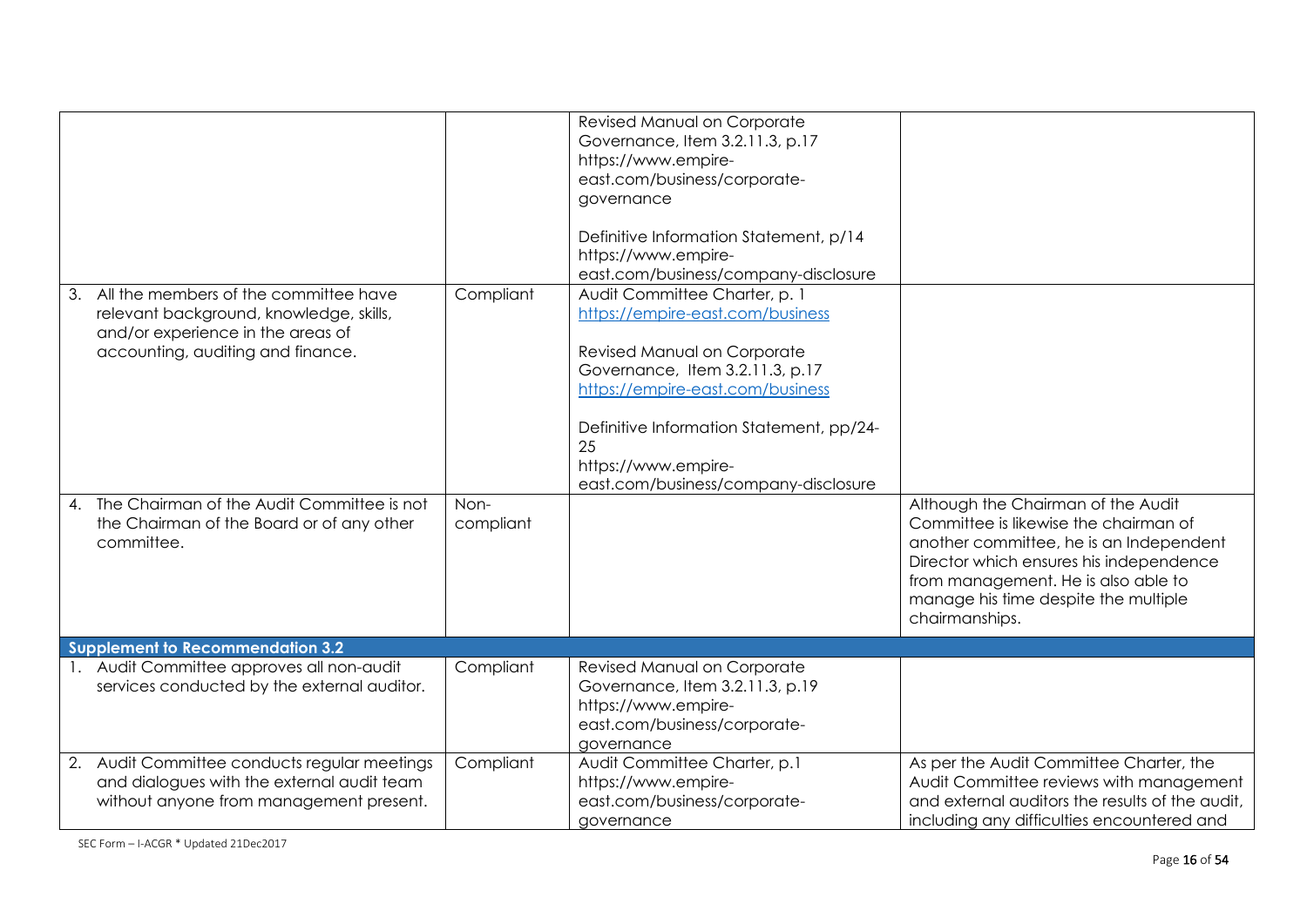|                                                                                                                                                                                                                                                                  |                   |                                                                                                                                                                                                                                                  | other issues warranting the attention of the<br>Committee, and resolve any disagreements<br>between management and the external<br>auditors regarding financial reporting.<br>Meetings are not held regularly but as may<br>be needed depending on the results of the<br>review. |
|------------------------------------------------------------------------------------------------------------------------------------------------------------------------------------------------------------------------------------------------------------------|-------------------|--------------------------------------------------------------------------------------------------------------------------------------------------------------------------------------------------------------------------------------------------|----------------------------------------------------------------------------------------------------------------------------------------------------------------------------------------------------------------------------------------------------------------------------------|
| <b>Optional: Recommendation 3.2</b>                                                                                                                                                                                                                              |                   |                                                                                                                                                                                                                                                  |                                                                                                                                                                                                                                                                                  |
| 1. Audit Committee meet at least four times<br>during the year.                                                                                                                                                                                                  |                   |                                                                                                                                                                                                                                                  |                                                                                                                                                                                                                                                                                  |
| 2. Audit Committee approves the appointment<br>and removal of the internal auditor.                                                                                                                                                                              |                   |                                                                                                                                                                                                                                                  |                                                                                                                                                                                                                                                                                  |
| <b>Recommendation 3.3</b>                                                                                                                                                                                                                                        |                   |                                                                                                                                                                                                                                                  |                                                                                                                                                                                                                                                                                  |
| 1. Board establishes a Corporate Governance<br>Committee tasked to assist the Board in the<br>performance of its corporate governance<br>responsibilities, including the functions that<br>were formerly assigned to a Nomination and<br>Remuneration Committee. | Compliant         | Definitive Information Statement, p.14<br>https://www.empire-<br>east.com/business/company-disclosure<br>Revised Manual on Corporate<br>Governance, Item 3.2.11.1, pp.14-16<br>https://www.empire-<br>east.com/business/corporate-<br>governance |                                                                                                                                                                                                                                                                                  |
| 2. Corporate Governance Committee is<br>composed of at least three members, all of<br>whom should be independent directors.                                                                                                                                      | Non-<br>compliant |                                                                                                                                                                                                                                                  | The Company only has two (2) independent<br>directors, both of which are members of the<br>Committee.                                                                                                                                                                            |
| Chairman of the Corporate Governance<br>3.<br>Committee is an independent director.                                                                                                                                                                              | Compliant         | 2021 General Information Sheet<br>https://www.empire-<br>east.com/business/company-disclosure<br>Revised Manual on Corporate<br>Governance, Item 3.2.11.1, p.14<br>https://www.empire-<br>east.com/business/corporate-<br>governance             |                                                                                                                                                                                                                                                                                  |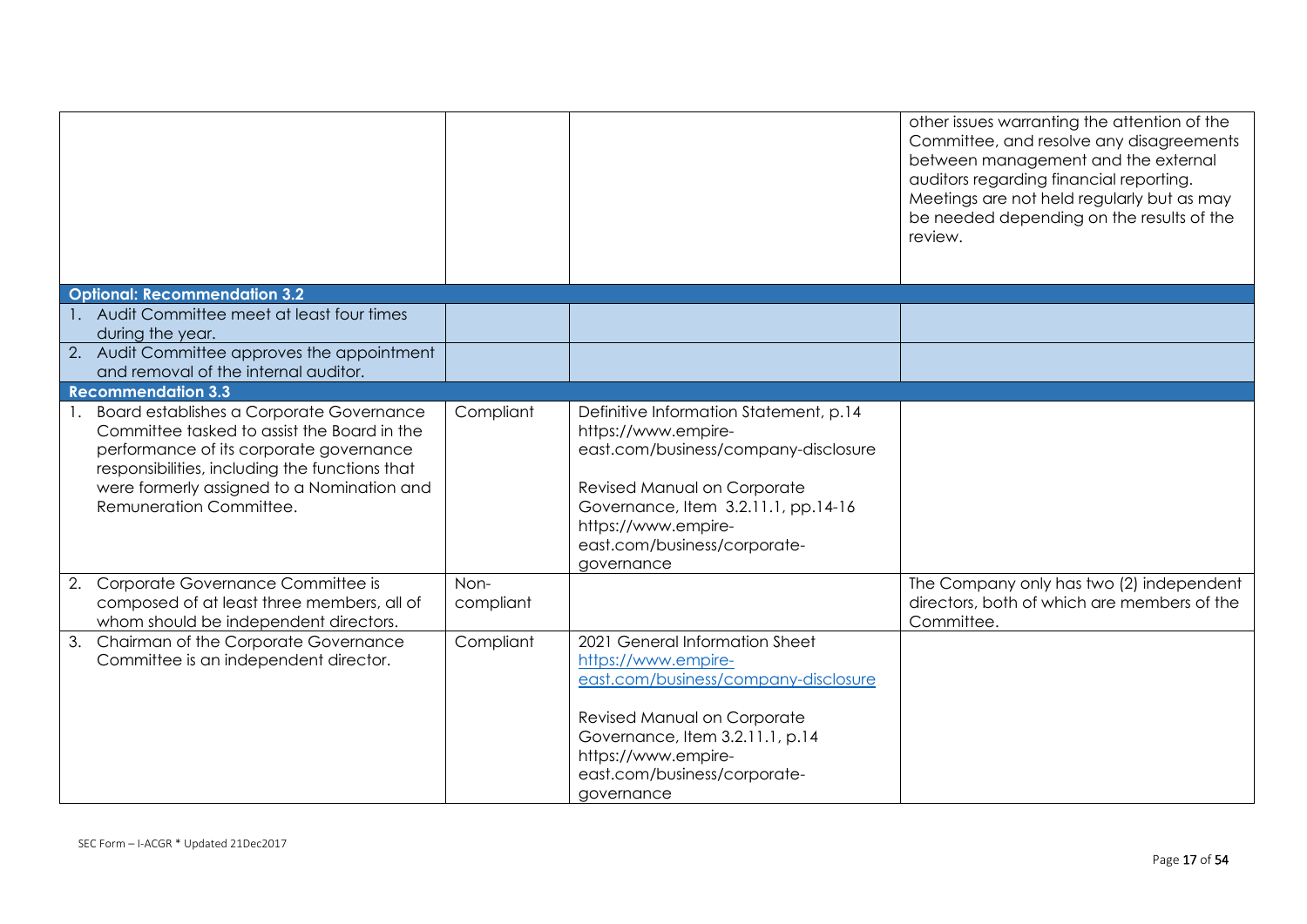| <b>Optional: Recommendation 3.3.</b>                                                                                                                                                                                           |           |                                                                                                                                                                                                                                                 |  |
|--------------------------------------------------------------------------------------------------------------------------------------------------------------------------------------------------------------------------------|-----------|-------------------------------------------------------------------------------------------------------------------------------------------------------------------------------------------------------------------------------------------------|--|
| 1. Corporate Governance Committee meet at<br>least twice during the year.                                                                                                                                                      |           |                                                                                                                                                                                                                                                 |  |
| <b>Recommendation 3.4</b>                                                                                                                                                                                                      |           |                                                                                                                                                                                                                                                 |  |
| 1. Board establishes a separate Board Risk<br>Oversight Committee (BROC) that should be<br>responsible for the oversight of a company's<br>Enterprise Risk Management system to<br>ensure its functionality and effectiveness. | Compliant | Revised Manual on Corporate<br>Governance, Item 3.2.11.2, p.16-17<br>https://www.empire-<br>east.com/business/corporate-<br>governance<br>Definitive Information Statement, p.14<br>https://www.empire-<br>east.com/business/company-disclosure |  |
| 2. BROC is composed of at least three<br>members, the majority of whom should be<br>independent directors, including the<br>Chairman.                                                                                          | Compliant | Revised Manual on Corporate<br>Governance, Item 3.2.11.2, p.16<br>https://www.empire-<br>east.com/business/corporate-<br>governance<br>2021 General Information Sheet<br>https://www.empire-<br>east.com/business/company-disclosure            |  |
| 3. The Chairman of the BROC is not the<br>Chairman of the Board or of any other<br>committee.                                                                                                                                  | Compliant | Revised Manual on Corporate<br>Governance, Item 3.2.11.2, p.16<br>https://www.empire-<br>east.com/business/corporate-<br>governance<br>2021 General Information Sheet<br>https://www.empire-<br>east.com/business/company-disclosure            |  |
| 4. At least one member of the BROC has<br>relevant thorough knowledge and<br>experience on risk and risk management.                                                                                                           | Compliant | Definitive Information Statement, pp.24-<br>25<br>https://www.empire-<br>east.com/business/company-disclosure                                                                                                                                   |  |
| <b>Recommendation 3.5</b>                                                                                                                                                                                                      |           |                                                                                                                                                                                                                                                 |  |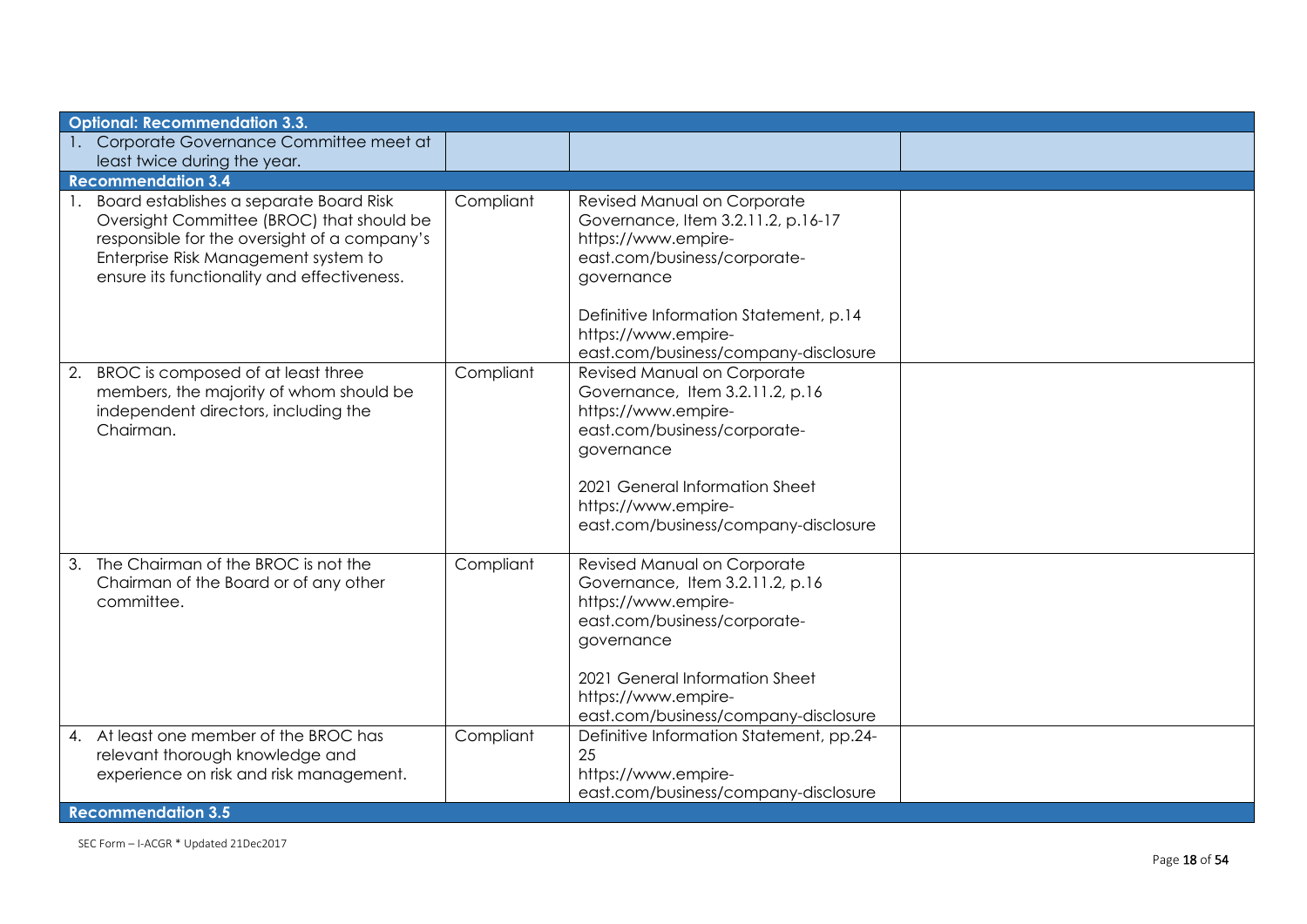|    | <b>Board establishes a Related Party</b><br>Transactions (RPT) Committee, which is<br>tasked with reviewing all material related<br>party transactions of the company.                                              | Compliant         | Revised Manual on Corporate<br>Governance, Item 3.2.11.4, pp.19-21<br>https://www.empire-<br>east.com/business/corporate-<br>governance<br>Definitive Information Statement, pp<br>https://www.empire-<br>east.com/business/company-disclosure       |                                                                                                                                                                                                                                                                                                                                                                                |
|----|---------------------------------------------------------------------------------------------------------------------------------------------------------------------------------------------------------------------|-------------------|------------------------------------------------------------------------------------------------------------------------------------------------------------------------------------------------------------------------------------------------------|--------------------------------------------------------------------------------------------------------------------------------------------------------------------------------------------------------------------------------------------------------------------------------------------------------------------------------------------------------------------------------|
|    | 2. RPT Committee is composed of at least three<br>non-executive directors, two of whom should<br>be independent, including the Chairman.                                                                            | Non-<br>compliant | Revised Manual on Corporate<br>Governance, Item 3.2.11.4, p.19<br>https://www.empire-<br>east.com/business/corporate-<br>governance<br>Definitive Information Statement, pp.24-<br>25<br>https://www.empire-<br>east.com/business/company-disclosure | The RPT Committee is composed of two<br>non-executive directors and one executive<br>director, two of whom are independent<br>directors, including the Chairman. Thus, it<br>has substantially complied with the<br>requirement of this provision but cannot fully<br>comply with the requirement that it should<br>be composed of at least three non-<br>executive directors. |
|    | <b>Recommendation 3.6</b>                                                                                                                                                                                           |                   |                                                                                                                                                                                                                                                      |                                                                                                                                                                                                                                                                                                                                                                                |
|    | All established committees have a<br>Committee Charter stating in plain terms<br>their respective purposes, memberships,<br>structures, operations, reporting process,<br>resources and other relevant information. | Non-<br>compliant |                                                                                                                                                                                                                                                      | The Audit Committee has a charter. The<br>other committees are in the process of<br>obtaining appropriate approvals for their<br>respective charters; however, they have<br>adopted the charters of their predecessor<br>committees insofar as these are relevant to<br>them.                                                                                                  |
| 2. | Committee Charters provide standards for<br>evaluating the performance of the<br>Committees.                                                                                                                        | Non-<br>complaint |                                                                                                                                                                                                                                                      | The Audit Committee has a charter. The<br>other committees are in the process of<br>obtaining appropriate approvals for their<br>respective charters; however, they have<br>adopted the charters of their predecessor<br>committees insofar as these are relevant to<br>them.                                                                                                  |
| 3. | Committee Charters were fully disclosed on<br>the company's website.                                                                                                                                                | Compliant         | Company Website - Audit Committee<br>Charter                                                                                                                                                                                                         |                                                                                                                                                                                                                                                                                                                                                                                |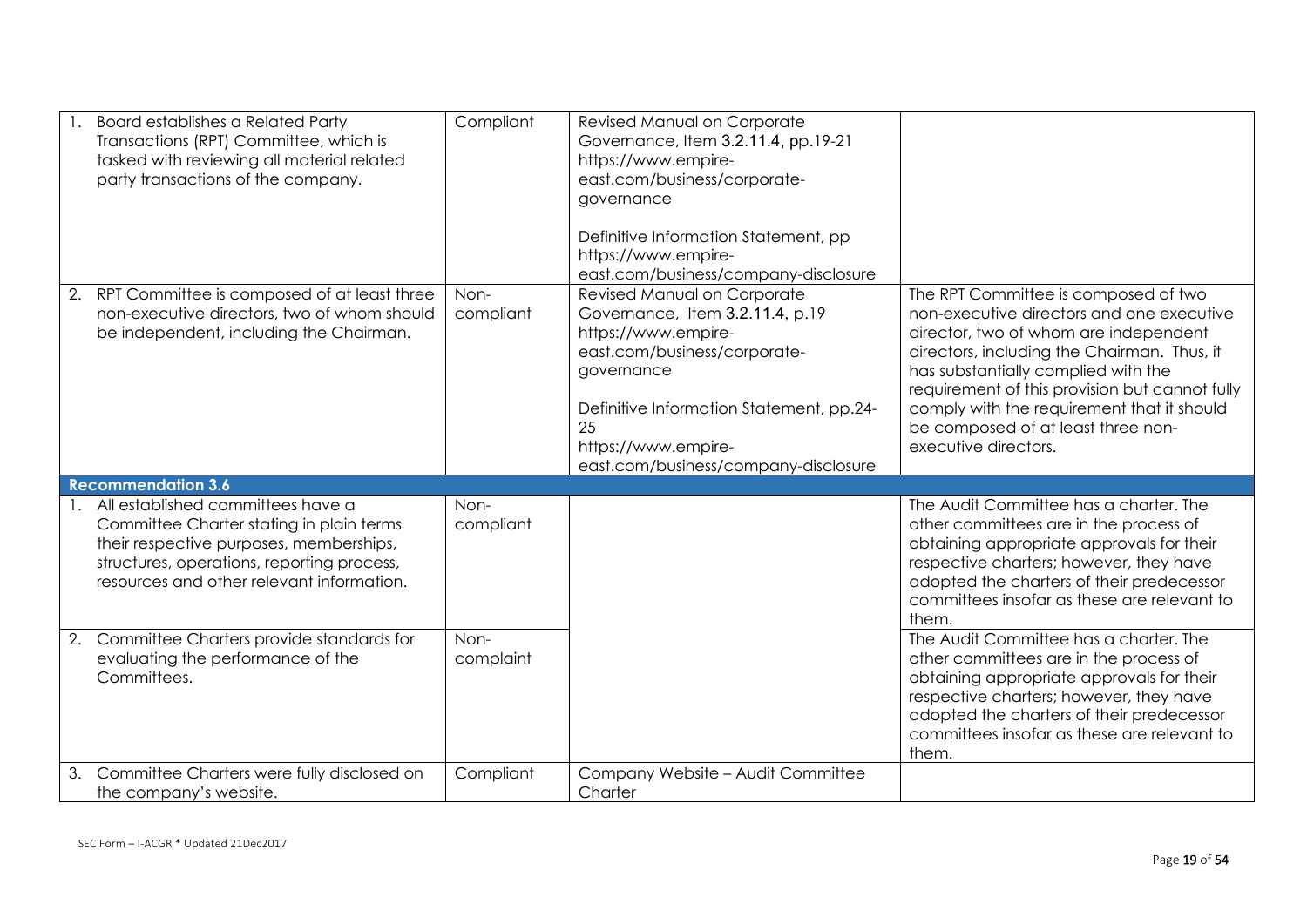|  | https://www.empire-          |  |
|--|------------------------------|--|
|  | east.com/business/corporate- |  |
|  | governance                   |  |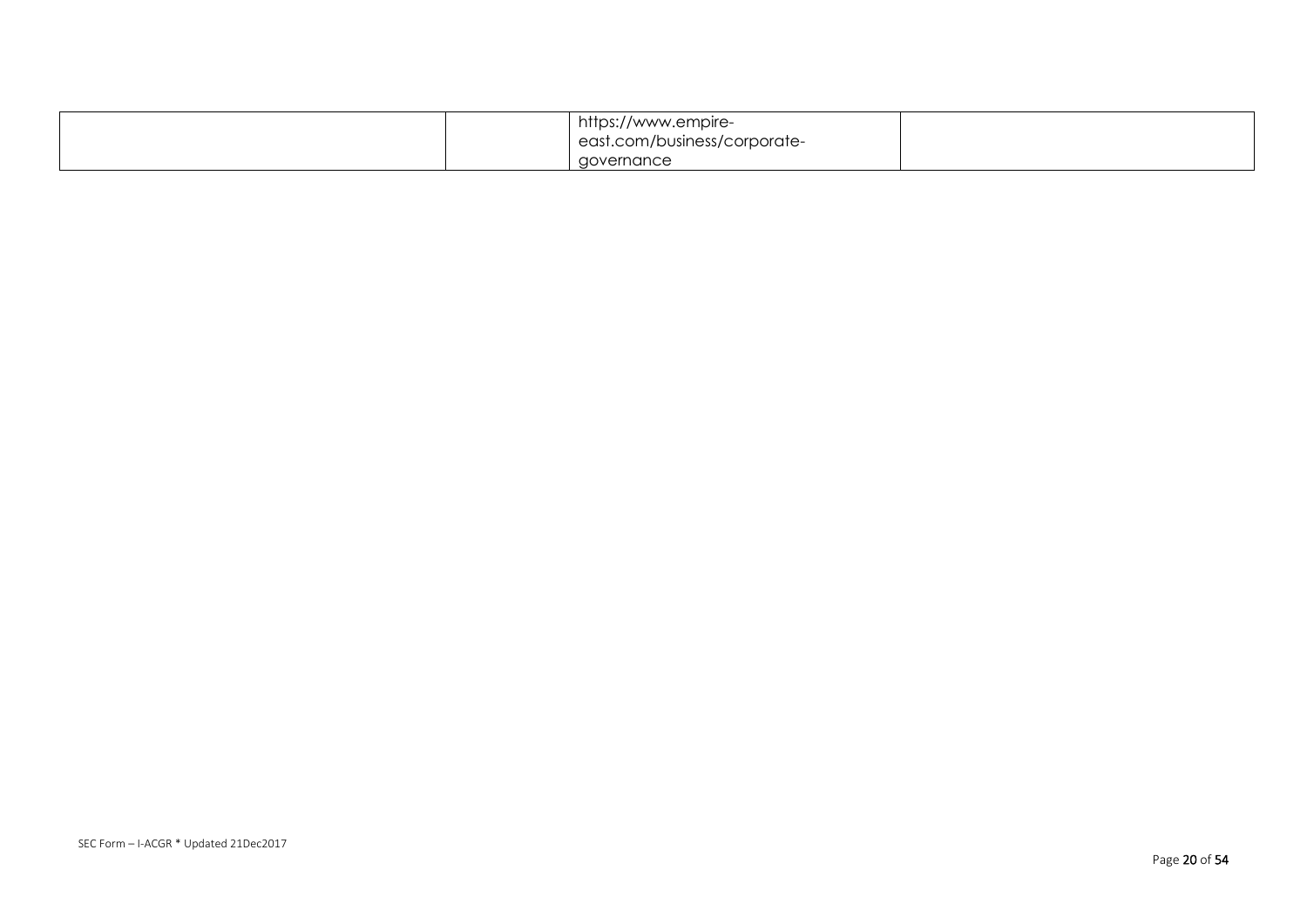|                                                                                                                                                                                                                                                                                |           | Principle 4: To show full commitment to the company, the directors should devote the time and attention necessary to properly and effectively perform their                                                                                                   |  |
|--------------------------------------------------------------------------------------------------------------------------------------------------------------------------------------------------------------------------------------------------------------------------------|-----------|---------------------------------------------------------------------------------------------------------------------------------------------------------------------------------------------------------------------------------------------------------------|--|
| duties and responsibilities, including sufficient time to be familiar with the corporation's business.                                                                                                                                                                         |           |                                                                                                                                                                                                                                                               |  |
| <b>Recommendation 4.1</b><br>1. The Directors attend and actively participate<br>in all meetings of the Board, Committees and<br>shareholders in person or through tele-<br>/videoconferencing conducted in<br>accordance with the rules and regulations of<br>the Commission. | Compliant | Results of the Annual Stockholders<br>Meeting for 2021<br>https://edge.pse.com.ph/openDiscView<br>er.do?edge_no=167af4d087f6b61e5d542<br>af6f1e997b9<br>Results of the Organizational Meeting of                                                              |  |
|                                                                                                                                                                                                                                                                                |           | the Board of Directors for 2021<br>https://edge.pse.com.ph/openDiscView<br>er.do?edge_no=a186ff7d72bc80a95d542<br>af6f1e997b9<br>Minutes of the Annual Stockholders'<br>Meeting for 2021<br>https://www.empire-<br>east.com/business/corporate-<br>governance |  |
|                                                                                                                                                                                                                                                                                |           | PSE Disclosure Form 17-18 - Other SEC<br>Forms/Reports/Requirements-<br><b>Attendance of Directors</b><br>https://edge.pse.com.ph/openDiscView<br>er.do?edge no=18de0eeb910569cb3470<br>cea4b051ca8f                                                          |  |
| 2. The directors review meeting materials for all<br>Board and Committee meetings.                                                                                                                                                                                             | Compliant | Revised Manual on Corporate<br>Governance, Item 3.2.7, p.12<br>https://www.empire-<br>east.com/business/corporate-<br>governance<br>Amended By-laws - Article I, Section 3<br>https://www.empire-<br>east.com/about/structures                                |  |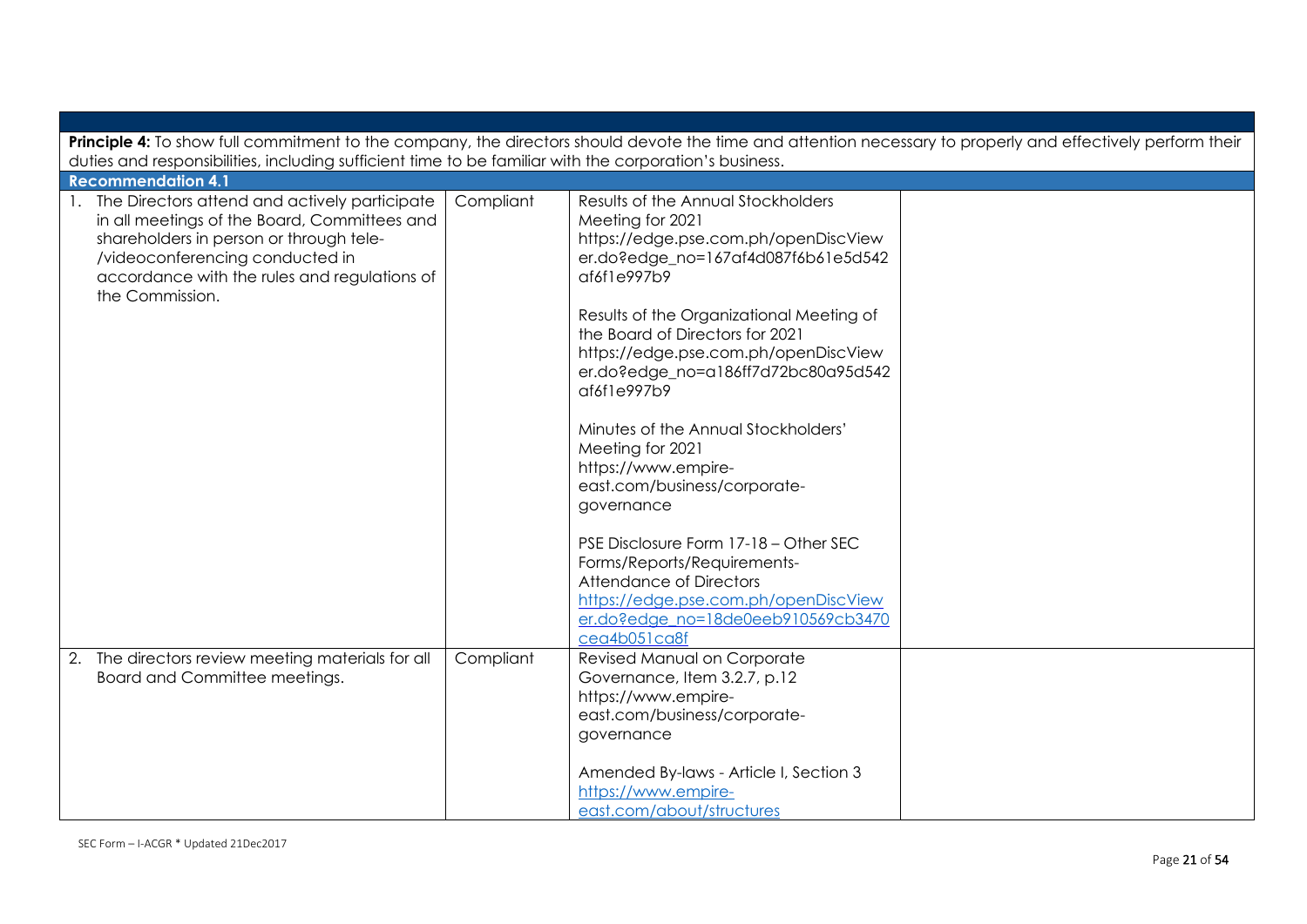| 3. The directors ask the necessary questions or<br>seek clarifications and explanations during<br>the Board and Committee meetings.                                                                                                                                              | Compliant | Minutes of the Annual Stockholders'<br>Meeting for 2021<br>https://www.empire-<br>east.com/business/corporate-<br>governance      |  |
|----------------------------------------------------------------------------------------------------------------------------------------------------------------------------------------------------------------------------------------------------------------------------------|-----------|-----------------------------------------------------------------------------------------------------------------------------------|--|
| <b>Recommendation 4.2</b>                                                                                                                                                                                                                                                        |           |                                                                                                                                   |  |
| 1. Non-executive directors concurrently serve in<br>a maximum of five publicly-listed companies<br>to ensure that they have sufficient time to<br>fully prepare for minutes, challenge<br>Management's proposals/views, and<br>oversee the long-term strategy of the<br>company. | Compliant | Revised Manual on Corporate<br>Governance, Item 3.2.2, p.7<br>https://www.empire-<br>east.com/business/corporate-<br>governance   |  |
| <b>Recommendation 4.3</b>                                                                                                                                                                                                                                                        |           |                                                                                                                                   |  |
| The directors notify the company's board<br>before accepting a directorship in another<br>company.                                                                                                                                                                               | Compliant | Revised Manual on Corporate<br>Governance, Item 3.2.13, p.22<br>https://www.empire-<br>east.com/business/corporate-<br>governance |  |
| <b>Optional: Principle 4</b>                                                                                                                                                                                                                                                     |           |                                                                                                                                   |  |
| Company does not have any executive<br>directors who serve in more than two boards<br>of listed companies outside of the group.                                                                                                                                                  |           |                                                                                                                                   |  |
| 2. Company schedules board of directors'<br>meetings before the start of the financial<br>year.                                                                                                                                                                                  |           |                                                                                                                                   |  |
| 3. Board of directors meet at least six times<br>during the year.                                                                                                                                                                                                                |           |                                                                                                                                   |  |
| 4. Company requires as minimum quorum of at<br>least 2/3 for board decisions.                                                                                                                                                                                                    |           |                                                                                                                                   |  |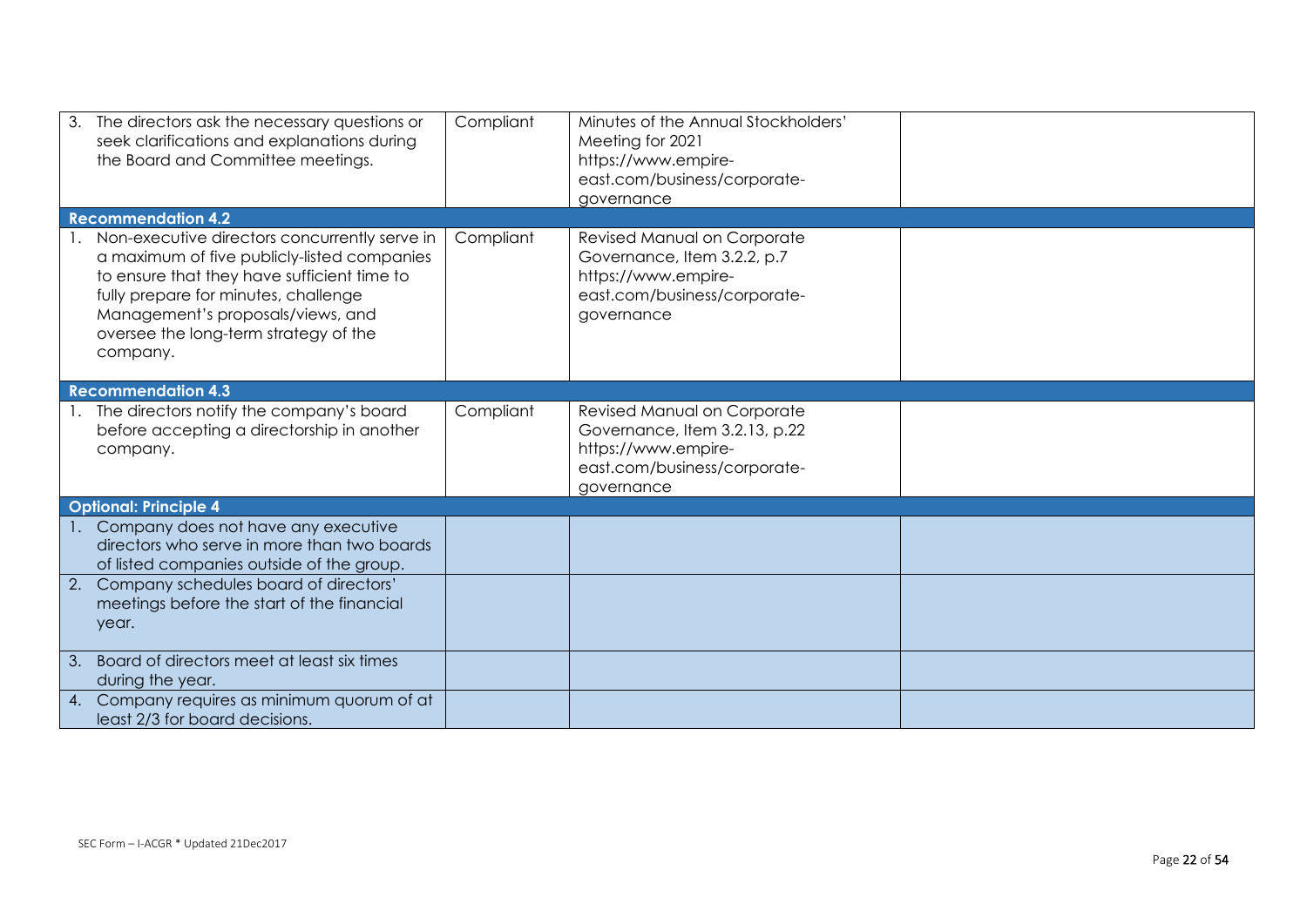| Principle 5: The board should endeavor to exercise an objective and independent judgment on all corporate affairs                                                                                                                                                             |                   |                                                                                                                                   |                                                                                                                                                                                                                                                                                                          |  |
|-------------------------------------------------------------------------------------------------------------------------------------------------------------------------------------------------------------------------------------------------------------------------------|-------------------|-----------------------------------------------------------------------------------------------------------------------------------|----------------------------------------------------------------------------------------------------------------------------------------------------------------------------------------------------------------------------------------------------------------------------------------------------------|--|
| <b>Recommendation 5.1</b>                                                                                                                                                                                                                                                     |                   |                                                                                                                                   |                                                                                                                                                                                                                                                                                                          |  |
| 1. The Board has at least 3 independent<br>directors or such number as to constitute<br>one-third of the board, whichever is higher.                                                                                                                                          | Non-<br>compliant |                                                                                                                                   | The Company has two (2) independent<br>directors which is compliant under the<br>Securities Regulation Code (SRC) and the<br>rules and regulations of the SEC requiring a<br>company to have at least 20% of the<br>number of directors or two (2), whichever is<br>lower, but in no case less than two. |  |
| <b>Recommendation 5.2</b>                                                                                                                                                                                                                                                     |                   |                                                                                                                                   |                                                                                                                                                                                                                                                                                                          |  |
| 1. The independent directors possess all the<br>qualifications and none of the<br>disqualifications to hold the positions.                                                                                                                                                    | Compliant         | Revised Manual on Corporate<br>Governance, Item 3.2.2, p.5-6<br>https://www.empire-<br>east.com/business/corporate-<br>governance |                                                                                                                                                                                                                                                                                                          |  |
| <b>Supplement to Recommendation 5.2</b>                                                                                                                                                                                                                                       |                   |                                                                                                                                   |                                                                                                                                                                                                                                                                                                          |  |
| 1. Company has no shareholder agreements,<br>by-laws provisions, or other arrangements<br>that constrain the directors' ability to vote<br>independently.                                                                                                                     | Compliant         | Revised Manual on Corporate<br>Governance, Item 4, p.27<br>https://www.empire-<br>east.com/business/corporate-<br>governance      |                                                                                                                                                                                                                                                                                                          |  |
| <b>Recommendation 5.3</b>                                                                                                                                                                                                                                                     |                   |                                                                                                                                   |                                                                                                                                                                                                                                                                                                          |  |
| 1. The independent directors serve for a<br>cumulative term of nine years (reckoned<br>from 2012).                                                                                                                                                                            | Compliant         | Revised Manual on Corporate<br>Governance, Item 3.2.2, p.5-7<br>https://www.empire-                                               |                                                                                                                                                                                                                                                                                                          |  |
| 2. The company bars an independent director<br>from serving in such capacity after the term<br>limit of nine years.                                                                                                                                                           | Compliant         | east.com/business/corporate-<br>governance                                                                                        |                                                                                                                                                                                                                                                                                                          |  |
| 3. In the instance that the company retains an<br>independent director in the same capacity<br>after nine years, the board provides<br>meritorious justification and seeks<br>shareholders' approval during the annual<br>shareholders' meeting.<br><b>Recommendation 5.4</b> | Compliant         |                                                                                                                                   |                                                                                                                                                                                                                                                                                                          |  |
|                                                                                                                                                                                                                                                                               |                   |                                                                                                                                   |                                                                                                                                                                                                                                                                                                          |  |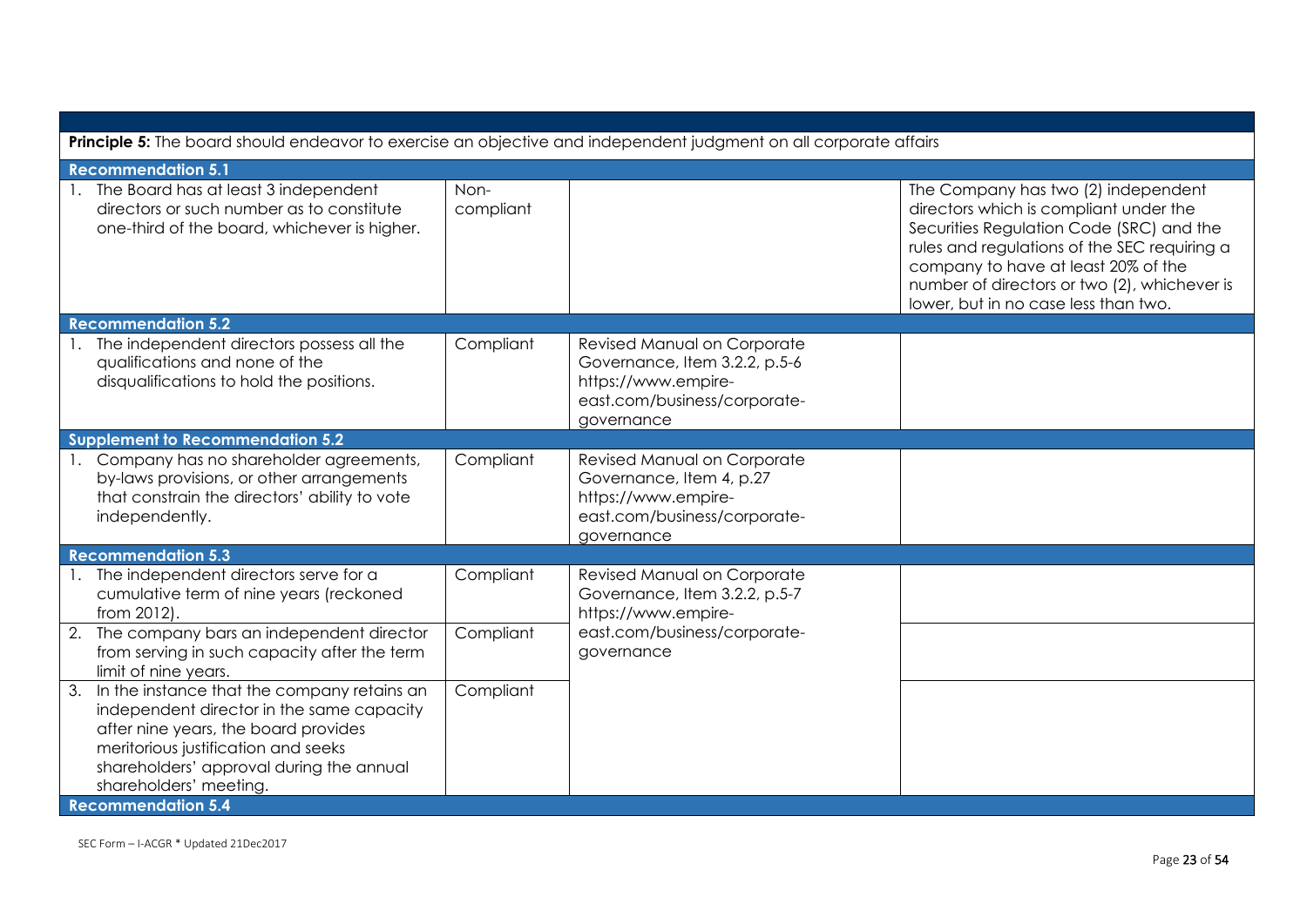| 1. The positions of Chairman of the Board and<br>Chief Executive Officer are held by separate<br>individuals.                                                                                              | Compliant | Chairman: DR. ANDREW L. TAN<br>Chief Executive Officer:<br>ATTY. ANTHONY CHARLEMAGNE C. YU                                                                                                                                                                           |  |
|------------------------------------------------------------------------------------------------------------------------------------------------------------------------------------------------------------|-----------|----------------------------------------------------------------------------------------------------------------------------------------------------------------------------------------------------------------------------------------------------------------------|--|
| 2. The Chairman of the Board and Chief<br>Executive Officer have clearly defined<br>responsibilities.                                                                                                      | Compliant | Revised Manual on Corporate<br>Governance, pp.21-22<br>https://www.empire-<br>east.com/business/corporate-<br>governance                                                                                                                                             |  |
| <b>Recommendation 5.5</b>                                                                                                                                                                                  |           |                                                                                                                                                                                                                                                                      |  |
| 1. If the Chairman of the Board is not an<br>independent director, the board designates<br>a lead director among the independent<br>directors.                                                             | Compliant | The Chairman, Dr. Andrew L. Tan, is not<br>an independent director, hence the<br>board appointed Mr. Cresencio P.<br>Aquino.                                                                                                                                         |  |
| <b>Recommendation 5.6</b>                                                                                                                                                                                  |           |                                                                                                                                                                                                                                                                      |  |
| Directors with material interest in a<br>transaction affecting the corporation abstain<br>from taking part in the deliberations on the<br>transaction.                                                     | Compliant | Revised Manual on Corporate<br>Governance, Item 3.2.7, p.12<br>https://www.empire-<br>east.com/business/corporate-<br>governance<br>Conflict of Interest Policy (Part of<br>Company's Policies)<br>https://www.empire-<br>east.com/business/corporate-<br>governance |  |
| <b>Recommendation 5.7</b>                                                                                                                                                                                  |           |                                                                                                                                                                                                                                                                      |  |
| 1. The non-executive directors (NEDs) have<br>separate periodic meetings with the external<br>auditor and heads of the internal audit,<br>compliance and risk functions, without any<br>executive present. | Compliant | The non-executive directors who are also<br>Independent Directors are part of the<br>Board Committees and have had the<br>required meetings under this provision.                                                                                                    |  |
| 2. The meetings are chaired by the lead<br>independent director.                                                                                                                                           | Compliant |                                                                                                                                                                                                                                                                      |  |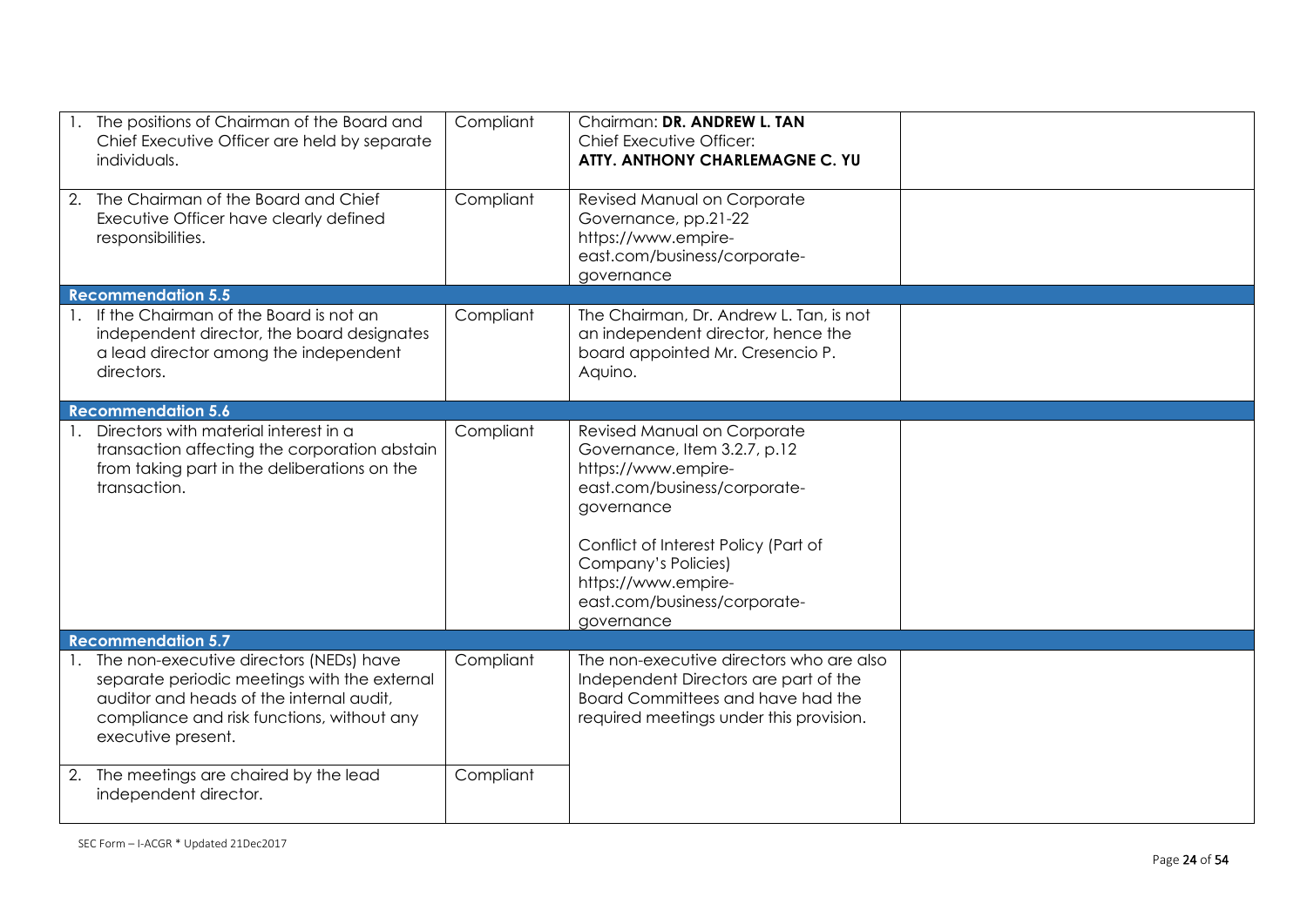| <b>Optional: Principle 5</b>                 |  |  |  |  |  |
|----------------------------------------------|--|--|--|--|--|
| None of the directors is a former CEO of the |  |  |  |  |  |
| company in the past 2 years.                 |  |  |  |  |  |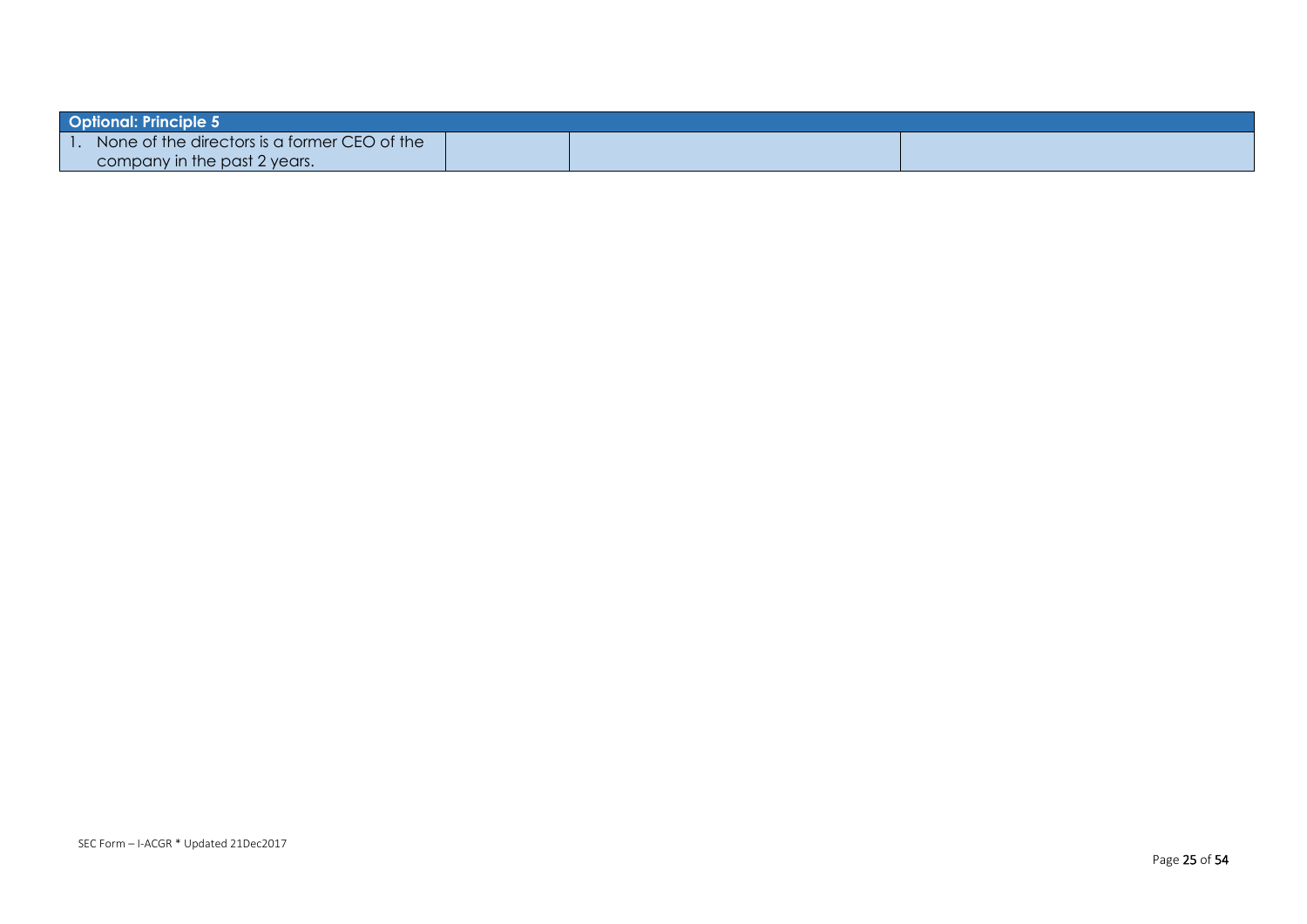|    | Principle 6: The best measure of the Board's effectiveness is through an assessment process. The Board should regularly carry out evaluations to appraise its<br>performance as a body, and assess whether it possesses the right mix of backgrounds and competencies. |                   |                                                                                                                                                                                                                                                                                                   |                                                                                                                                       |  |
|----|------------------------------------------------------------------------------------------------------------------------------------------------------------------------------------------------------------------------------------------------------------------------|-------------------|---------------------------------------------------------------------------------------------------------------------------------------------------------------------------------------------------------------------------------------------------------------------------------------------------|---------------------------------------------------------------------------------------------------------------------------------------|--|
|    | <b>Recommendation 6.1</b>                                                                                                                                                                                                                                              |                   |                                                                                                                                                                                                                                                                                                   |                                                                                                                                       |  |
|    | Board conducts an annual self-assessment of<br>its performance as a whole.                                                                                                                                                                                             | Compliant         | Revised Manual on Corporate<br>Governance, Item 3.2.5, p. 10                                                                                                                                                                                                                                      |                                                                                                                                       |  |
|    | 2. The Chairman conducts a self-assessment of<br>his performance.                                                                                                                                                                                                      | Compliant         | https://www.empire-<br>east.com/business/corporate-<br>governance                                                                                                                                                                                                                                 |                                                                                                                                       |  |
| 3. | The individual members conduct a self-<br>assessment of their performance.                                                                                                                                                                                             | Compliant         |                                                                                                                                                                                                                                                                                                   |                                                                                                                                       |  |
|    | 4. Each committee conducts a self-assessment<br>of its performance.                                                                                                                                                                                                    | Compliant         |                                                                                                                                                                                                                                                                                                   |                                                                                                                                       |  |
| 5. | Every three years, the assessments are<br>supported by an external facilitator.                                                                                                                                                                                        | Non-<br>compliant |                                                                                                                                                                                                                                                                                                   | The Board relies on its self-assessment and<br>the feedback from the stockholders during<br>annual meeting to assess its performance. |  |
|    | <b>Recommendation 6.2</b>                                                                                                                                                                                                                                              |                   |                                                                                                                                                                                                                                                                                                   |                                                                                                                                       |  |
|    | Board has in place a system that provides, at<br>the minimum, criteria and process to<br>determine the performance of the Board,<br>individual directors and committees.                                                                                               | Compliant         | Revised Manual on Corporate<br>Governance, Item 3.2.5, p.10<br>https://www.empire-<br>east.com/business/corporate-<br>governance                                                                                                                                                                  |                                                                                                                                       |  |
|    | 2. The system allows for a feedback<br>mechanism from the shareholders.                                                                                                                                                                                                | Compliant         | Some of the feedback mechanisms<br>already in place by the Company are<br>the following:<br>1. Open Forum during the Annual<br>Stockholders' Meetings; and<br>2. Investor Relations office where the<br>contact information of the Investor<br>Relations Director are indicated in the<br>website |                                                                                                                                       |  |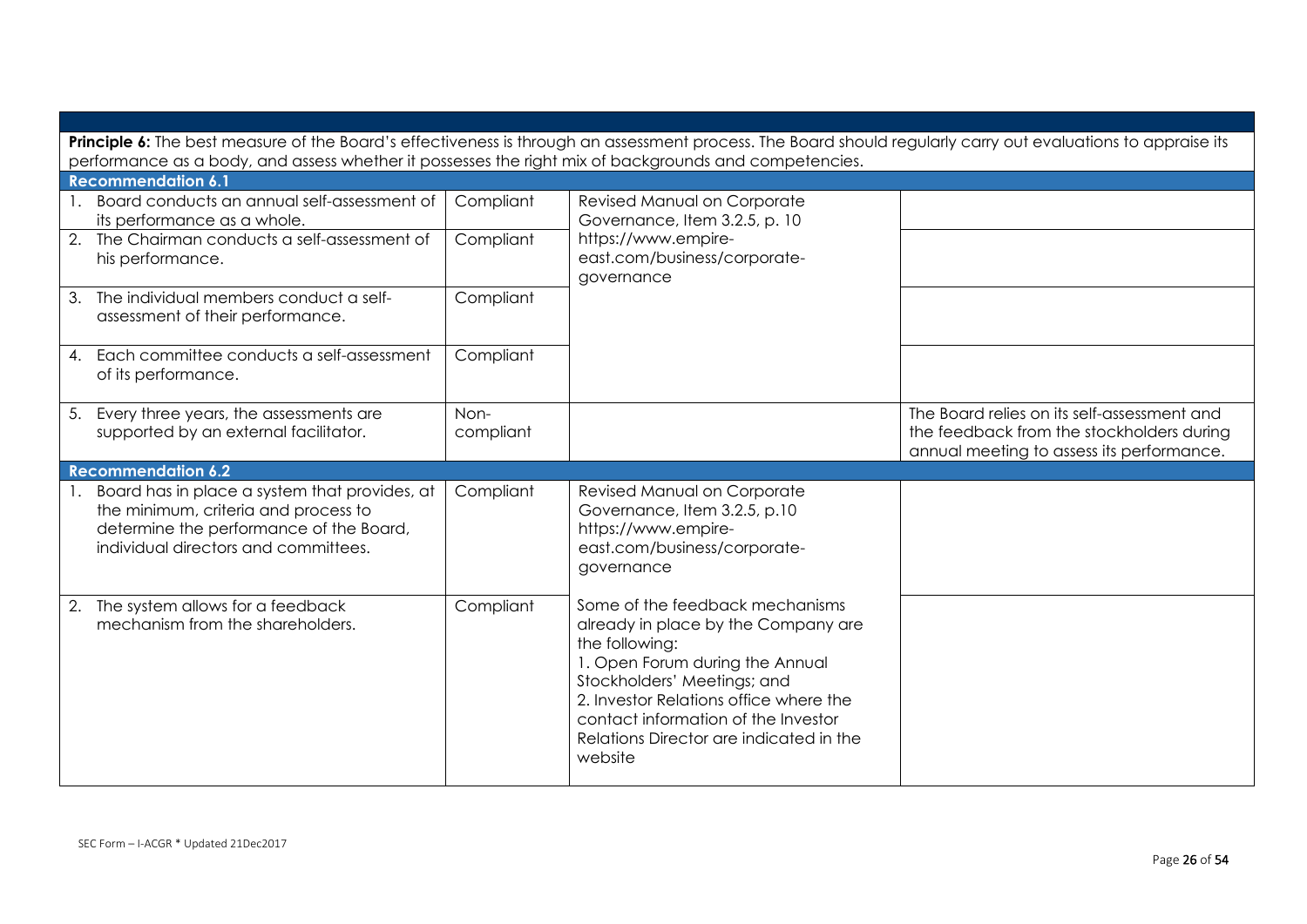| Principle 7: Members of the Board are duty-bound to apply high ethical standards, taking into account the interests of all stakeholders.                                                                                                                    |           |                                                                                                                                                                                                   |  |  |
|-------------------------------------------------------------------------------------------------------------------------------------------------------------------------------------------------------------------------------------------------------------|-----------|---------------------------------------------------------------------------------------------------------------------------------------------------------------------------------------------------|--|--|
|                                                                                                                                                                                                                                                             |           |                                                                                                                                                                                                   |  |  |
| <b>Recommendation 7.1</b>                                                                                                                                                                                                                                   |           |                                                                                                                                                                                                   |  |  |
| Board adopts a Code of Business Conduct<br>and Ethics, which provide standards for<br>professional and ethical behavior, as well as<br>articulate acceptable and unacceptable<br>conduct and practices in internal and<br>external dealings of the company. | Compliant | Revised Manual on Corporate<br>Governance, Item 3.2.7, p.13<br>https://www.empire-<br>east.com/business/corporate-<br>governance                                                                  |  |  |
| 2.<br>The Code is properly disseminated to the<br>Board, senior management and employees.                                                                                                                                                                   | Compliant | Code of Business Conduct and Ethics<br>https://www.empire-<br>east.com/business/corporate-<br>governance                                                                                          |  |  |
| The Code is disclosed and made available<br>3.<br>to the public through the company website.                                                                                                                                                                | Compliant | Code of Business Conduct and Ethics<br>https://www.empire-<br>east.com/business/corporate-<br>governance                                                                                          |  |  |
| <b>Supplement to Recommendation 7.1</b>                                                                                                                                                                                                                     |           |                                                                                                                                                                                                   |  |  |
| 1. Company has clear and stringent policies<br>and procedures on curbing and penalizing<br>company involvement in offering, paying<br>and receiving bribes.                                                                                                 | Compliant | Code of Business Conduct and Ethics<br>https://www.empire-<br>east.com/business/corporate-<br>governance                                                                                          |  |  |
| <b>Recommendation 7.2</b>                                                                                                                                                                                                                                   |           |                                                                                                                                                                                                   |  |  |
| Board ensures the proper and efficient<br>implementation and monitoring of<br>compliance with the Code of Business<br>Conduct and Ethics.                                                                                                                   | Compliant | Revised Manual on Corporate<br>Governance, Item 3.2.7, p.13<br>https://www.empire-<br>east.com/business/corporate-                                                                                |  |  |
| Board ensures the proper and efficient<br>2.<br>implementation and monitoring of<br>compliance with company internal policies.                                                                                                                              | Compliant | governance<br>Code of Business Conduct and Ethics<br>https://www.empire-<br>east.com/business/corporate-<br>governance<br>The Directors, Management, and<br>employees of the Company are required |  |  |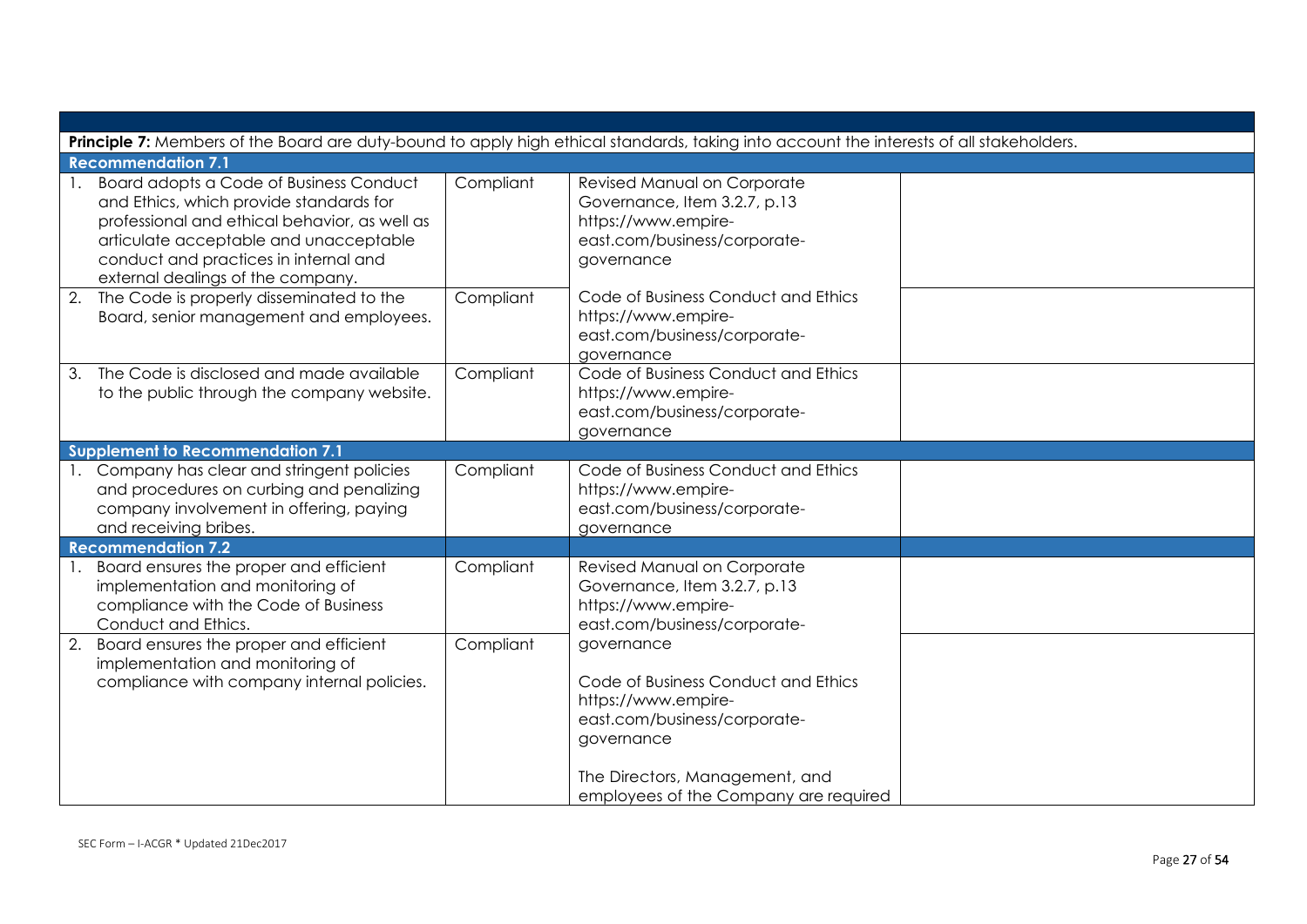|  | to comply with the Code of Business<br>Conduct and Ethics. |  |
|--|------------------------------------------------------------|--|
|  |                                                            |  |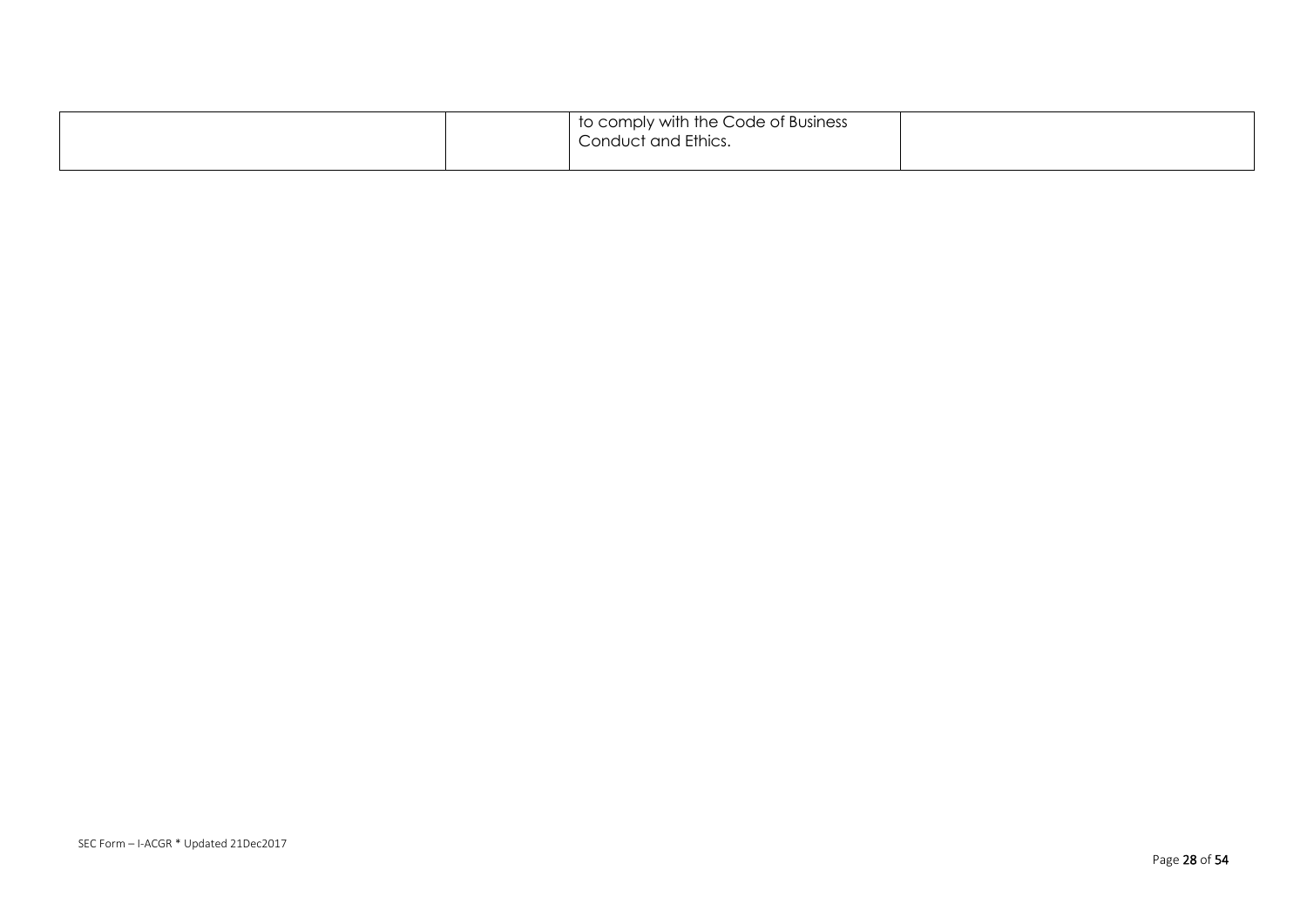| <b>Disclosure and Transparency</b>                                                                                                                                                                                                                                                                                                                                          |           |                                                                                                                                                                                                                                                                                                                                                                                                                                                                                                                                                                        |                                                                                                                                                                                                            |  |
|-----------------------------------------------------------------------------------------------------------------------------------------------------------------------------------------------------------------------------------------------------------------------------------------------------------------------------------------------------------------------------|-----------|------------------------------------------------------------------------------------------------------------------------------------------------------------------------------------------------------------------------------------------------------------------------------------------------------------------------------------------------------------------------------------------------------------------------------------------------------------------------------------------------------------------------------------------------------------------------|------------------------------------------------------------------------------------------------------------------------------------------------------------------------------------------------------------|--|
| Principle 8: The company should establish corporate disclosure policies and procedures that are practical and in accordance with best practices and<br>regulatory expectations.                                                                                                                                                                                             |           |                                                                                                                                                                                                                                                                                                                                                                                                                                                                                                                                                                        |                                                                                                                                                                                                            |  |
| <b>Recommendations 8.1</b>                                                                                                                                                                                                                                                                                                                                                  |           |                                                                                                                                                                                                                                                                                                                                                                                                                                                                                                                                                                        |                                                                                                                                                                                                            |  |
| Board establishes corporate disclosure<br>policies and procedures to ensure a<br>comprehensive, accurate, reliable and<br>timely report to shareholders and other<br>shareholders that gives a fair and complete<br>picture of a company's financial condition,<br>results and business operations.<br><b>Supplement to Recommendations 8.1</b>                             | Compliant | Revised Manual on Corporate<br>Governance, Item 5, p.30<br>https://www.empire-<br>east.com/business/corporate-<br>governance<br>All reports and disclosures are made<br>available to its shareholders and<br>stakeholders thru comprehensive,<br>accurate, reliable and timely disclosures<br>and corporate website postings. The<br>Company holds analysts' briefing<br>quarterly and annually, and gives<br>presentations on the Company's<br>financial condition, results and business<br>operations before, during and after the<br>Annual Stockholders' Meetings. |                                                                                                                                                                                                            |  |
| 1. Company distributes or makes available<br>annual and quarterly consolidated reports,<br>cash flow statements, and special audit<br>revisions. Consolidated financial statements<br>are published within ninety (90) days from<br>the end of the fiscal year, while interim<br>reports are published within forty-five (45)<br>days from the end of the reporting period. | Compliant | In accordance with the implementing<br>Rules and Regulations of the Securities<br>Regulation Code, the Company discloses<br>audited<br>consolidated<br>its<br>financial<br>statements as part of the annual report<br>within 105 days after the end of the fiscal<br>year and its interim reports within 45 days<br>after the end of each of the first three (3)<br>quarters of each fiscal year.<br>The Company filed its consolidated<br>financial statements on 30 April 2022,<br>while the first quarter report was filed on<br>13 May 2022.                       | The Company filed its audited consolidated<br>financial statements for the period covered<br>on 30 April 2022, which is within the allowed<br>extension period of the SEC due to the<br>Covid-19 Pandemic. |  |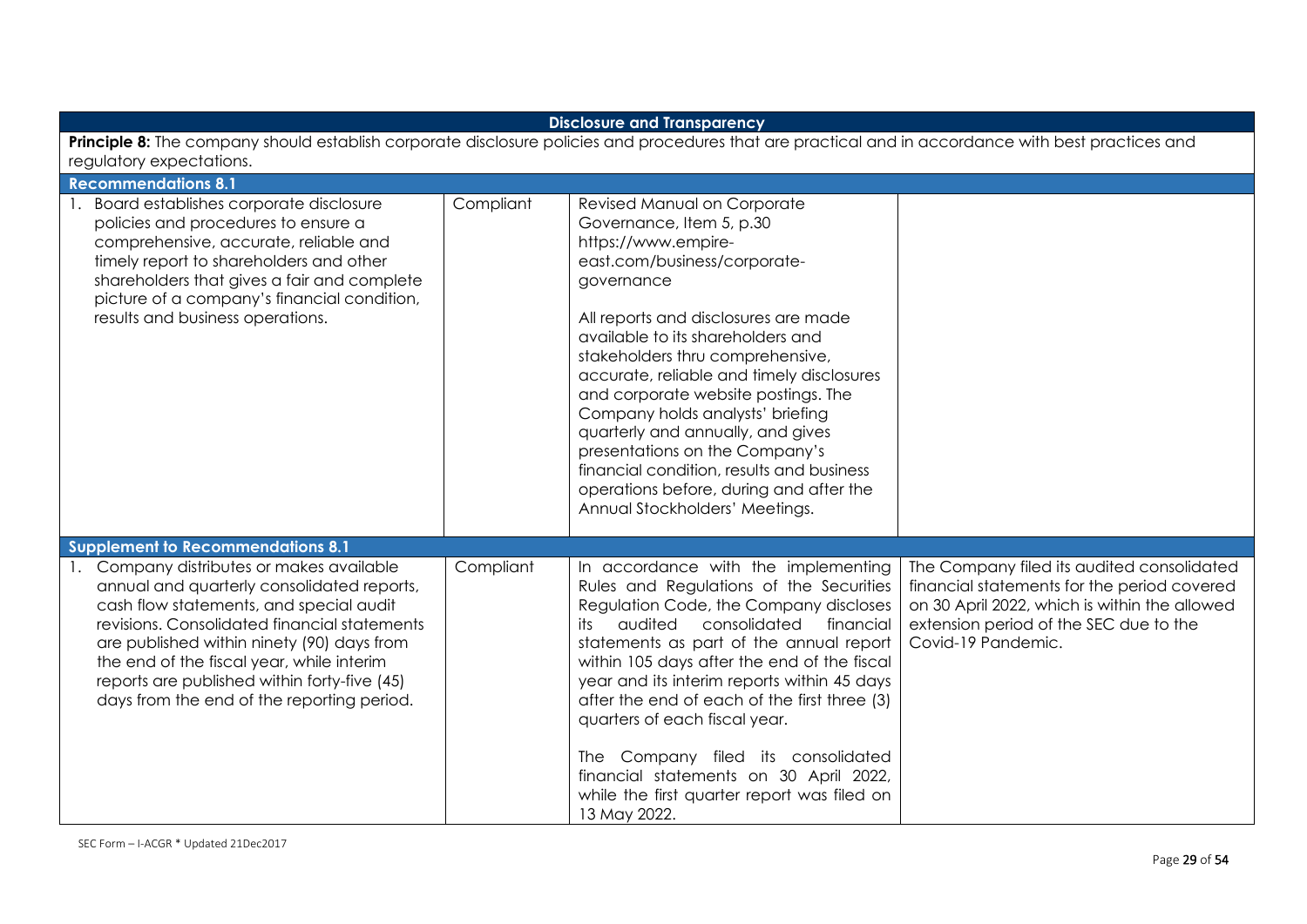| 2. Company discloses in its annual report the<br>principal risks associated with the identity of<br>the company's controlling shareholders; the<br>degree of ownership concentration; cross-<br>holdings among company affiliates; and any<br>imbalances between the controlling<br>shareholders' voting power and overall<br>equity position in the company. | Compliant | SEC Form 17-A - Annual Report, Part I<br>Item $1$ p.12<br>https://www.empire-<br>east.com/business/company-disclosure |  |
|---------------------------------------------------------------------------------------------------------------------------------------------------------------------------------------------------------------------------------------------------------------------------------------------------------------------------------------------------------------|-----------|-----------------------------------------------------------------------------------------------------------------------|--|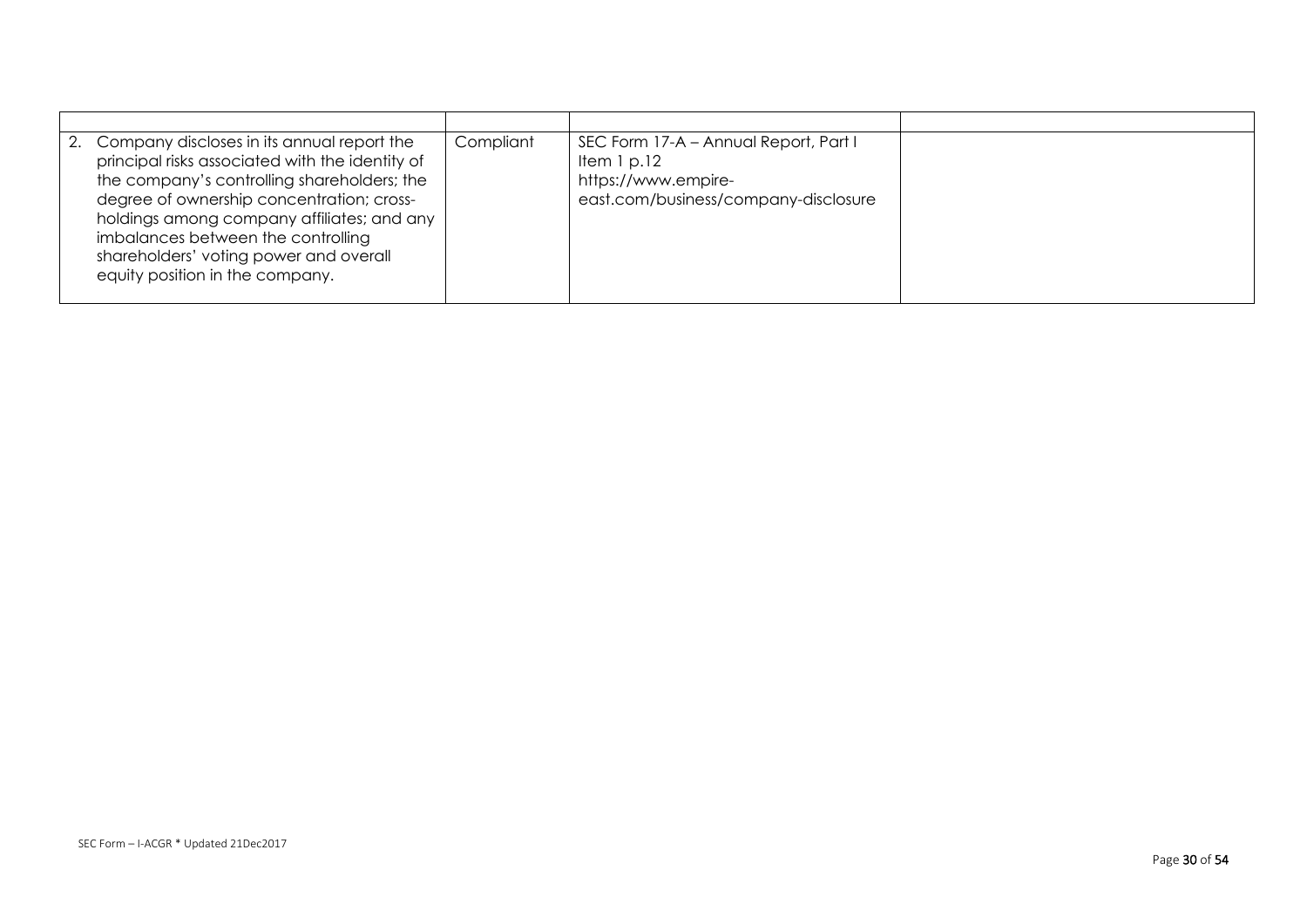| <b>Recommendation 8.2</b>                                                                                                                                                                                                                                                                                        |           |                                                                                                                                                                                                                                                                                                                                               |  |
|------------------------------------------------------------------------------------------------------------------------------------------------------------------------------------------------------------------------------------------------------------------------------------------------------------------|-----------|-----------------------------------------------------------------------------------------------------------------------------------------------------------------------------------------------------------------------------------------------------------------------------------------------------------------------------------------------|--|
| Company has a policy requiring all directors<br>to disclose/report to the company any<br>dealings in the company's shares within<br>three business days.                                                                                                                                                         | Compliant | Revised Manual on Corporate<br>Governance, Item 5, p.30<br>https://www.empire-<br>east.com/business/corporate-                                                                                                                                                                                                                                |  |
| 2.<br>Company has a policy requiring all officers<br>to disclose/report to the company any<br>dealings in the company's shares within<br>three business days.                                                                                                                                                    | Compliant | governance                                                                                                                                                                                                                                                                                                                                    |  |
| <b>Supplement to Recommendation 8.2</b>                                                                                                                                                                                                                                                                          |           |                                                                                                                                                                                                                                                                                                                                               |  |
| Company discloses the trading of the<br>$\mathbf{1}$ .<br>corporation's shares by directors, officers (or<br>persons performing similar functions) and<br>controlling shareholders. This includes the<br>disclosure of the company's purchase of its<br>shares from the market (e.g. share buy-back<br>program). | Compliant | The Company discloses in its website the<br>following disclosures:<br>Public Ownership Report<br>https://www.empire-<br>east.com/business/company-disclosure<br>List of Top 100 Stockholders<br>https://www.empire-<br>east.com/business/company-disclosure<br>Company's Conglomerate Map<br>https://www.empire-<br>east.com/about/structures |  |
| <b>Recommendation 8.3</b>                                                                                                                                                                                                                                                                                        |           |                                                                                                                                                                                                                                                                                                                                               |  |
| Board fully discloses all relevant and material<br>information on individual board members to<br>evaluate their experience and qualifications,<br>and assess any potential conflicts of interest<br>that might affect their judgment.                                                                            | Compliant | SEC Form 17-A - Annual Report, Part III<br>Item 10, pp.25-27<br>https://www.empire-<br>east.com/business/company-disclosure                                                                                                                                                                                                                   |  |
| Board fully discloses all relevant and material<br>2.<br>information on key executives to evaluate<br>their experience and qualifications, and<br>assess any potential conflicts of interest that<br>might affect their judgment.<br><b>Recommendation 8.4</b>                                                   | Compliant | SEC Form 17-A - Annual Report, Part III<br>Item 10, pp.25-29<br>https://www.empire-<br>east.com/business/company-disclosure                                                                                                                                                                                                                   |  |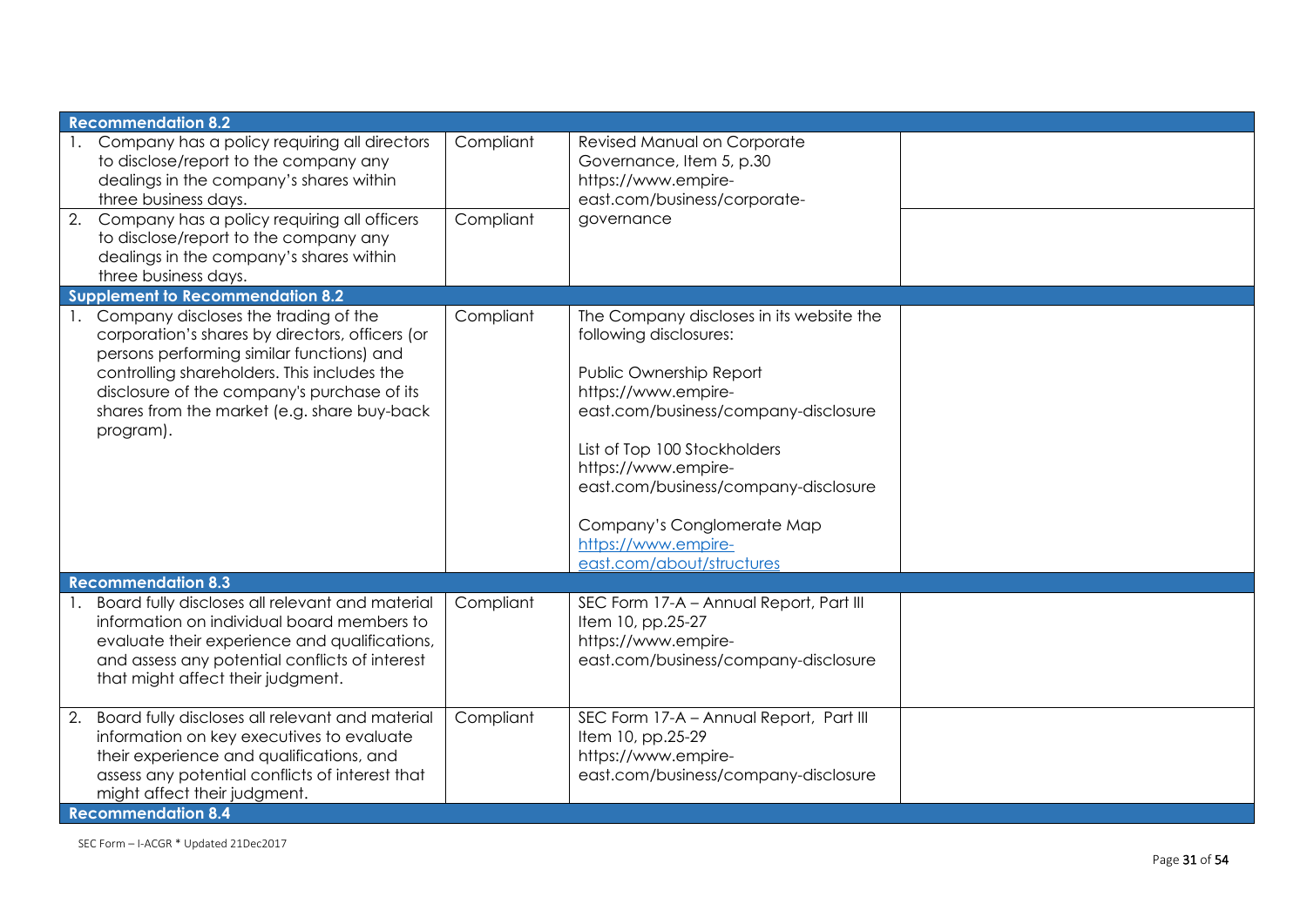|                | Company provides a clear disclosure of its<br>policies and procedure for setting Board<br>remuneration, including the level and mix of<br>the same.                                         | Compliant  | Revised Manual on Corporate<br>Governance, Item 3.2.10, p.14<br>https://www.empire-<br>east.com/business/corporate-                                                                |  |
|----------------|---------------------------------------------------------------------------------------------------------------------------------------------------------------------------------------------|------------|------------------------------------------------------------------------------------------------------------------------------------------------------------------------------------|--|
| 2.             | Company provides a clear disclosure of its<br>policies and procedure for setting executive<br>remuneration, including the level and mix of<br>the same.                                     | Compliant  | governance                                                                                                                                                                         |  |
|                | 3. Company discloses the remuneration on an<br>individual basis, including termination and<br>retirement provisions.                                                                        | Compliant  |                                                                                                                                                                                    |  |
|                | <b>Recommendation 8.5</b>                                                                                                                                                                   |            |                                                                                                                                                                                    |  |
|                | 1. Company discloses its policies governing<br>Related Party Transactions (RPTs) and other<br>unusual or infrequently occurring<br>transactions in their Manual on Corporate<br>Governance. | Compliance | Revised Manual on Corporate<br>Governance, Item 3.2.11.4, pp.19-21<br>https://www.empire-<br>east.com/business/corporate-<br>governance                                            |  |
|                | 2. Company discloses material or significant<br>RPTs reviewed and approved during the<br>year.                                                                                              | Compliant  | Information on RPTs of the Company can<br>be found in Note 2.23 of the Audited<br><b>Financial Statements</b><br>https://www.empire-<br>east.com/business/company-disclosure       |  |
|                |                                                                                                                                                                                             |            |                                                                                                                                                                                    |  |
|                | Company requires directors to disclose their<br>interests in transactions or any other conflict<br>of interests.                                                                            | Compliant  | Revised Manual on Corporate<br>Governance, Item 3.2.7, pp. 12<br>https://www.empire-<br>east.com/business/corporate-<br>governance                                                 |  |
|                | <b>Optional: Recommendation 8.5</b>                                                                                                                                                         |            |                                                                                                                                                                                    |  |
| $\mathbf{1}$ . | Company discloses that RPTs are<br>conducted in such a way to ensure that<br>they are fair and at arms' length.                                                                             |            | Information on RPTs of the Company can<br>be found in Note 2.23 of the Audited<br><b>Financial Statements</b><br>https://www.empire-<br>east.com/business/corporate-<br>governance |  |
|                | <b>Recommendation 8.6</b>                                                                                                                                                                   |            |                                                                                                                                                                                    |  |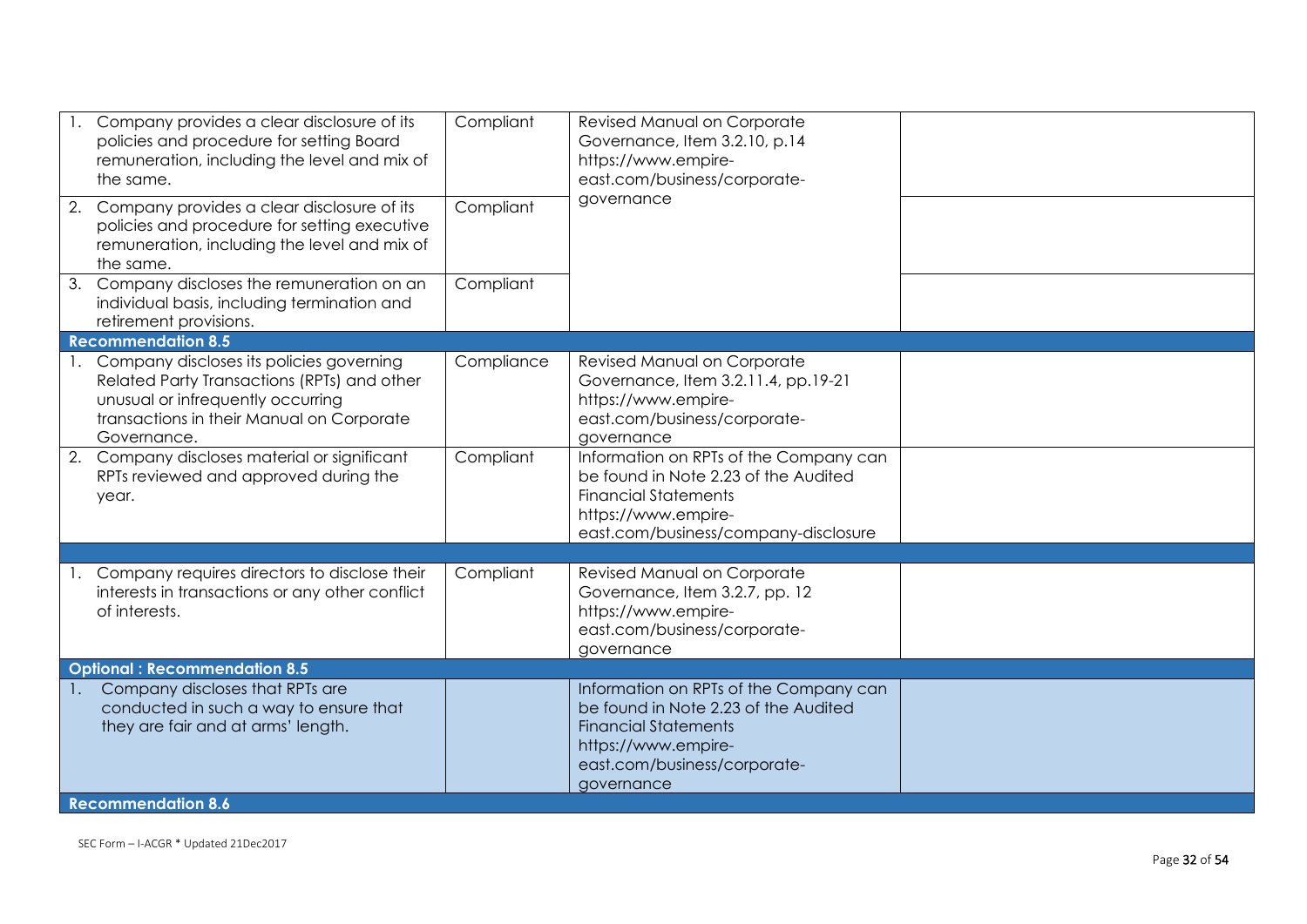| Company makes a full, fair, accurate and<br>timely disclosure to the public of every<br>material fact or event that occur, particularly<br>on the acquisition or disposal of significant<br>assets, which could adversely affect the<br>viability or the interest of its shareholders and<br>other stakeholders. | Compliant | Revised Manual on Corporate<br>Governance, Item 5, p.30-31<br>https://www.empire-<br>east.com/business/corporate-<br>governance                                                                                                        |  |
|------------------------------------------------------------------------------------------------------------------------------------------------------------------------------------------------------------------------------------------------------------------------------------------------------------------|-----------|----------------------------------------------------------------------------------------------------------------------------------------------------------------------------------------------------------------------------------------|--|
| 2. Board appoints an independent party to<br>evaluate the fairness of the transaction price<br>on the acquisition or disposal of assets.                                                                                                                                                                         | Compliant | For some transactions, the Company<br>hires a 3rd party real estate valuator and<br>Purchase Price Study. It is in very rare<br>cases that the Company does valuations<br>internally, but this is always based on<br>market standards. |  |
| Supplement to Recommendation 8.6                                                                                                                                                                                                                                                                                 |           |                                                                                                                                                                                                                                        |  |
| Company discloses the existence,<br>justification and details on shareholder<br>agreements, voting trust agreements,<br>confidentiality agreements, and such other<br>agreements that may impact on the<br>control, ownership, and strategic direction<br>of the company.                                        | Compliant | Definitive Information Statement, pp. 7-9<br>https://www.empire-<br>east.com/business/company-disclosure                                                                                                                               |  |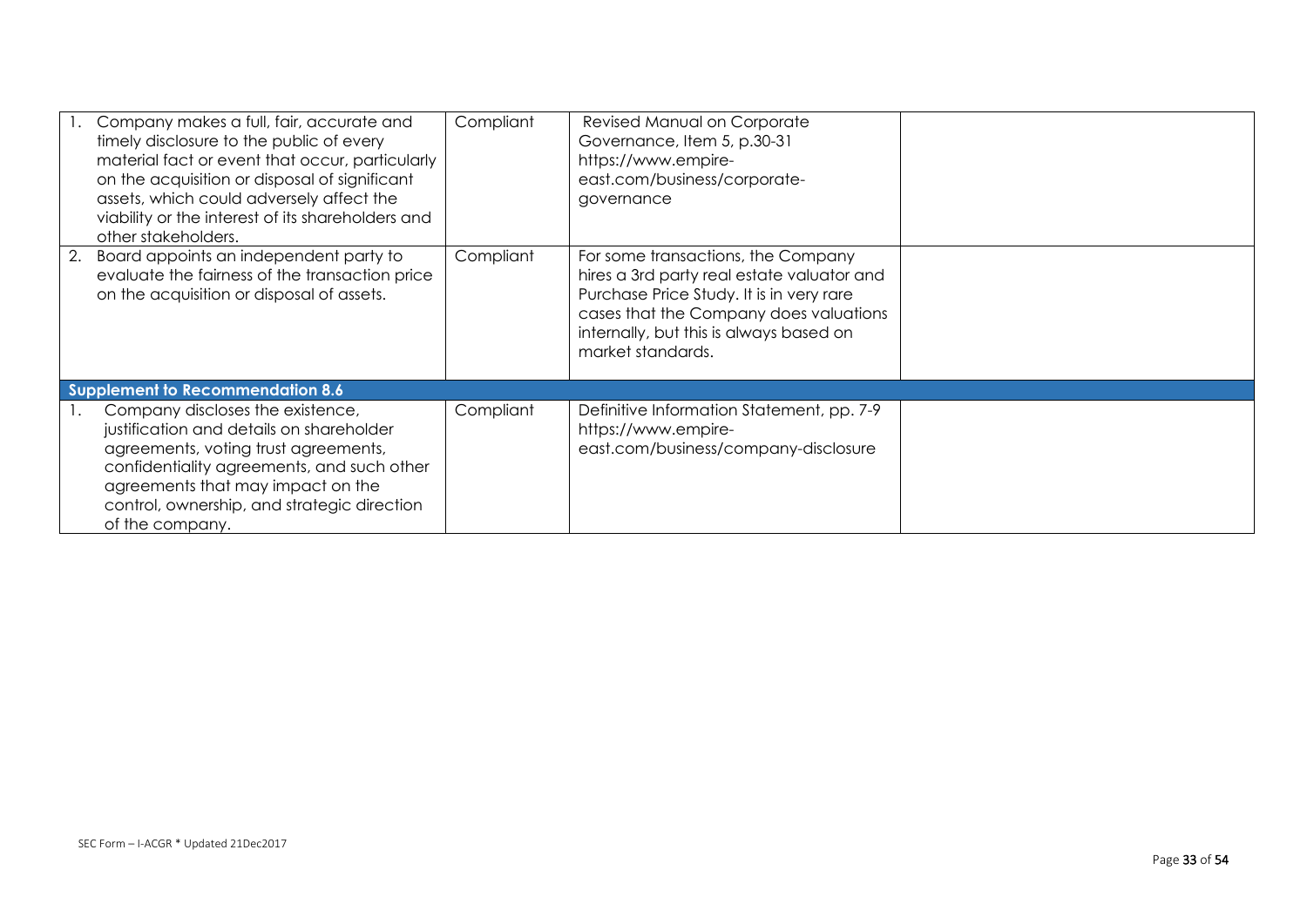| <b>Recommendation 8.7</b>                                                                                                                  |           |                                                                                                                   |  |
|--------------------------------------------------------------------------------------------------------------------------------------------|-----------|-------------------------------------------------------------------------------------------------------------------|--|
| 1. Company's corporate governance policies,<br>programs and procedures are contained in<br>its Manual on Corporate Governance<br>$(MCG)$ . | Compliant | Revised Manual on Corporate<br>Governance<br>https://www.empire-<br>east.com/business/corporate-<br>governance    |  |
| 2. Company's MCG is submitted to the SEC<br>and PSE.                                                                                       | Compliant | <b>PSE EDGE Disclosures</b><br>https://www.empire-                                                                |  |
| 3. Company's MCG is posted on its company<br>website.                                                                                      | Compliant | east.com/business/corporate-<br>governance                                                                        |  |
|                                                                                                                                            |           | Company Website<br>https://www.empire-east.com/business                                                           |  |
| <b>Supplement to Recommendation 8.7</b>                                                                                                    |           |                                                                                                                   |  |
| 1. Company submits to the SEC and PSE an<br>updated MCG to disclose any changes in its<br>corporate governance practices.                  | Compliant | Up to date, there are no changes in the<br>MCG, hence the company has not<br>submitted any changes in the manual. |  |
| <b>Optional: Principle 8</b>                                                                                                               |           |                                                                                                                   |  |
| Does the company's Annual Report disclose<br>the following information:                                                                    |           |                                                                                                                   |  |
| a. Corporate Objectives                                                                                                                    |           |                                                                                                                   |  |
| b. Financial performance indicators                                                                                                        |           |                                                                                                                   |  |
| c. Non-financial performance indicators                                                                                                    |           |                                                                                                                   |  |
| d. Dividend Policy                                                                                                                         |           |                                                                                                                   |  |
| Biographical details (at least age,<br>e.<br>academic qualifications, date of first<br>appointment, relevant experience, and               |           |                                                                                                                   |  |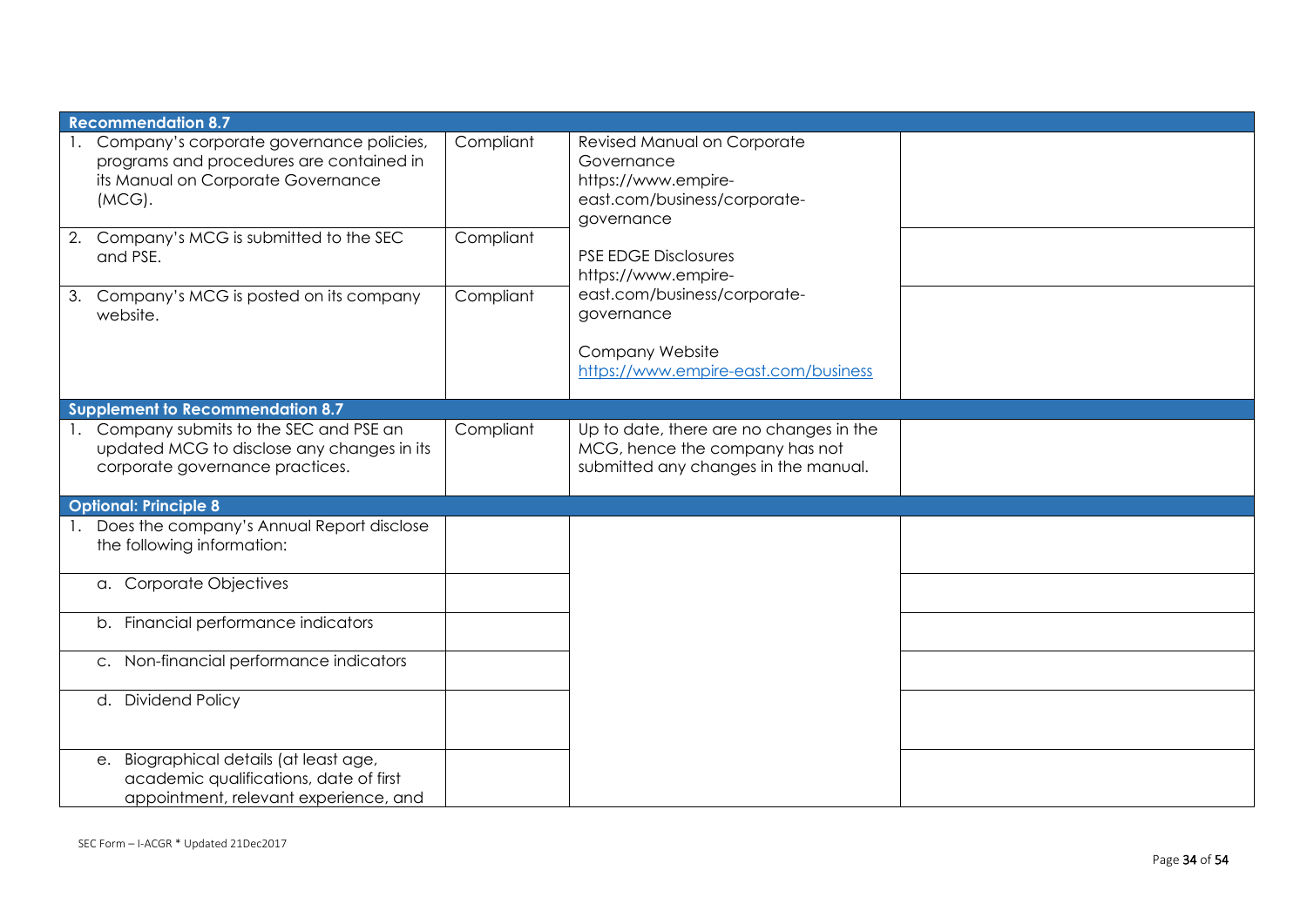| $\mathsf{t}$ . | other directorships in listed companies) of<br>all directors<br>Attendance details of each director in all<br>directors meetings held during the year                                                                                  |           |                                                                |  |
|----------------|----------------------------------------------------------------------------------------------------------------------------------------------------------------------------------------------------------------------------------------|-----------|----------------------------------------------------------------|--|
| a.             | Total remuneration of each member of<br>the board of directors                                                                                                                                                                         |           |                                                                |  |
|                | 2. The Annual Report contains a statement<br>confirming the company's full compliance<br>with the Code of Corporate Governance<br>and where there is non-compliance,<br>identifies and explains reason for each such<br>issue.         |           |                                                                |  |
| 3.             | The Annual Report/Annual CG Report<br>discloses that the board of directors<br>conducted a review of the company's<br>material controls (including operational,<br>financial and compliance controls) and risk<br>management systems.  |           |                                                                |  |
| 4.             | The Annual Report/Annual CG Report<br>contains a statement from the board of<br>directors or Audit Committee commenting<br>on the adequacy of the company's internal<br>controls/risk management systems.                              |           |                                                                |  |
|                | 5. The company discloses in the Annual Report<br>the key risks to which the company is<br>materially exposed to (i.e. financial,<br>operational including IT, environmental,<br>social, economic).                                     |           |                                                                |  |
|                |                                                                                                                                                                                                                                        |           |                                                                |  |
|                | Principle 9: The company should establish standards for the appropriate selection of an external auditor, and exercise effective oversight of the same to<br>strengthen the external auditor's independence and enhance audit quality. |           |                                                                |  |
|                | <b>Recommendation 9.1</b>                                                                                                                                                                                                              |           |                                                                |  |
|                | 1. Audit Committee has a robust process for<br>approving and recommending the                                                                                                                                                          | Compliant | Revised Manual on Corporate<br>Governance, Item 3.2.11.3, p.18 |  |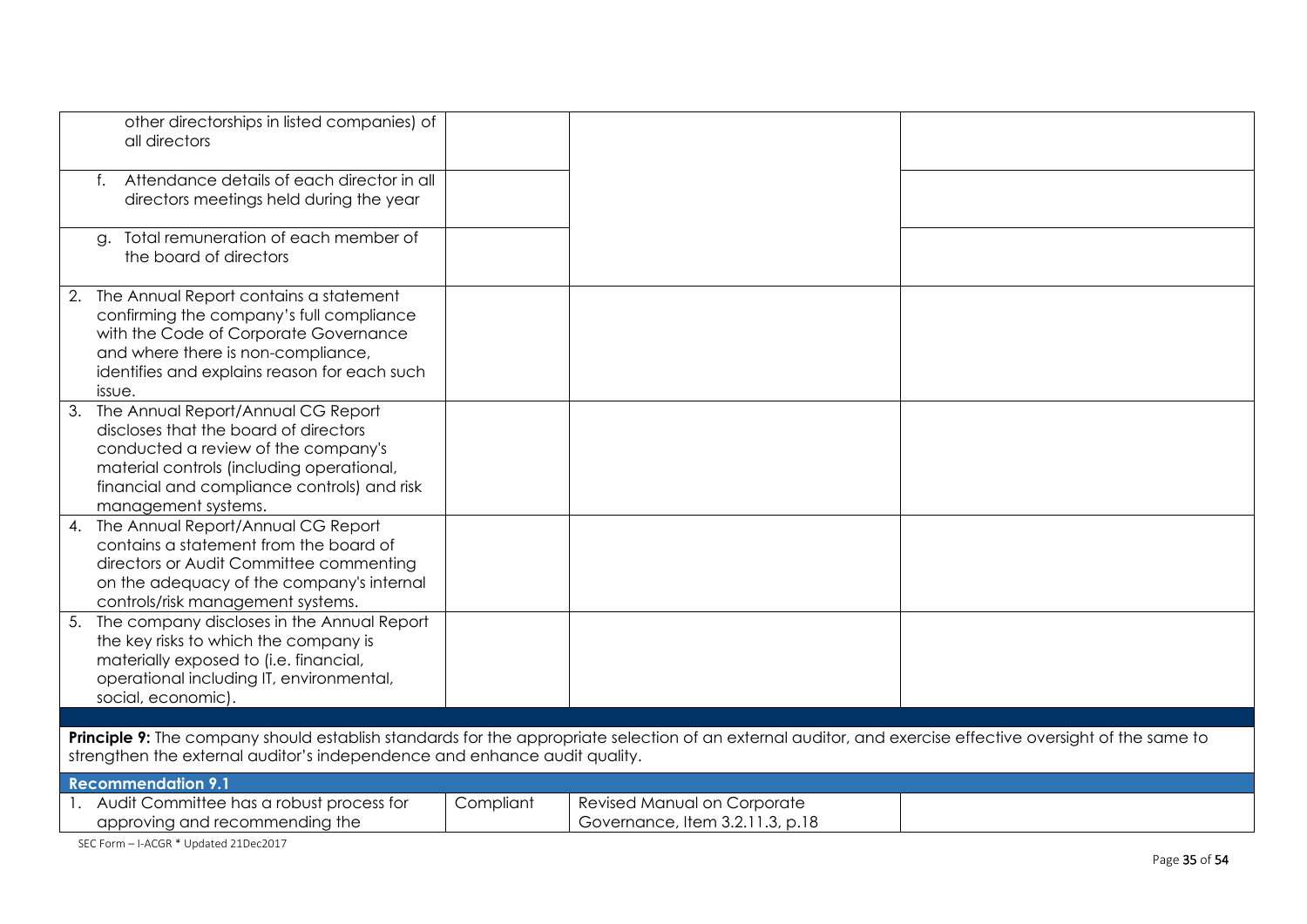|    | appointment, reappointment, removal, and<br>fees of the external auditors.<br>2. The appointment, reappointment, removal,<br>and fees of the external auditor is<br>recommended by the Audit Committee,<br>approved by the Board and ratified by the<br>shareholders. | Compliant | https://www.empire-<br>east.com/business/corporate-<br>governance                                                                                                                                                                   |  |
|----|-----------------------------------------------------------------------------------------------------------------------------------------------------------------------------------------------------------------------------------------------------------------------|-----------|-------------------------------------------------------------------------------------------------------------------------------------------------------------------------------------------------------------------------------------|--|
| 3. | For removal of the external auditor, the<br>reasons for removal or change are disclosed<br>to the regulators and the public through the<br>company website and required disclosures.                                                                                  | Compliant | Revised Manual on Corporate<br>Governance, Item 3.2.11.3, p.18<br>https://www.empire-<br>east.com/business/corporate-<br>governance<br>Audit Committee Charter<br>https://www.empire-<br>east.com/business/corporate-<br>governance |  |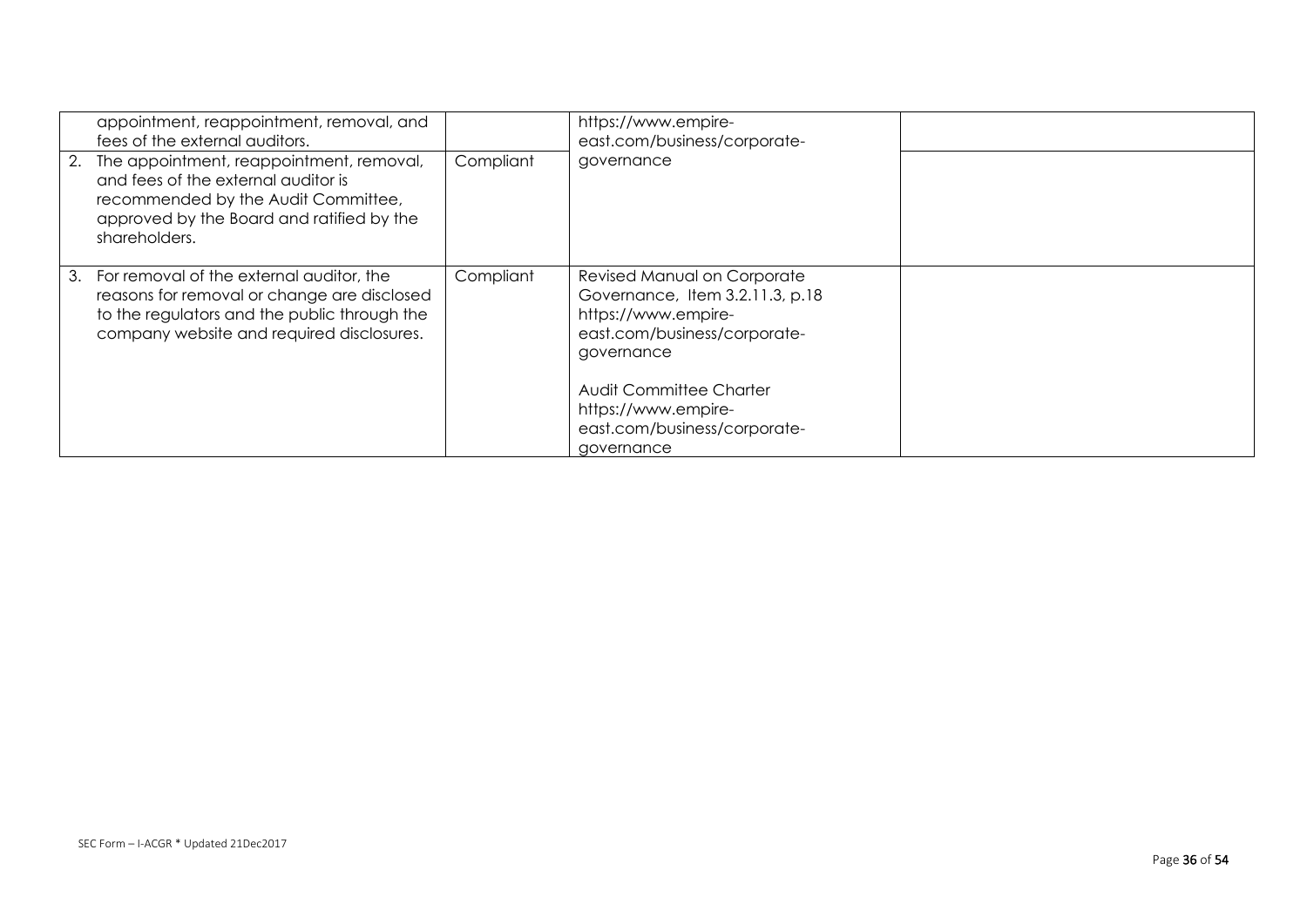| <b>Supplement to Recommendation 9.1</b>                                                                                                                                                                                                                                                                                                                                                                                                                                                                    |           |                                                                                                                        |  |
|------------------------------------------------------------------------------------------------------------------------------------------------------------------------------------------------------------------------------------------------------------------------------------------------------------------------------------------------------------------------------------------------------------------------------------------------------------------------------------------------------------|-----------|------------------------------------------------------------------------------------------------------------------------|--|
| 1. Company has a policy of rotating the lead<br>audit partner every five years.                                                                                                                                                                                                                                                                                                                                                                                                                            | Compliant | SEC Form 17-A - Annual Report, Part II<br>Item 9, p. 24<br>https://www.empire-<br>east.com/business/company-disclosure |  |
| <b>Recommendation 9.2</b>                                                                                                                                                                                                                                                                                                                                                                                                                                                                                  |           |                                                                                                                        |  |
| 1. Audit Committee Charter includes the Audit<br>Committee's responsibility on:<br>assessing the integrity and<br>i.<br>independence of external auditors;<br>ii.<br>exercising effective oversight to<br>review and monitor the external<br>auditor's independence and<br>objectivity; and<br>iii.<br>exercising effective oversight to<br>review and monitor the effectiveness<br>of the audit process, taking into<br>consideration relevant Philippine<br>professional and regulatory<br>requirements. | Compliant | Audit Committee Charter<br>https://www.empire-<br>east.com/business/corporate-<br>governance                           |  |
| 2. Audit Committee Charter contains the<br>Committee's responsibility on reviewing and<br>monitoring the external auditor's suitability<br>and effectiveness on an annual basis.                                                                                                                                                                                                                                                                                                                           | Compliant | <b>Audit Committee Charter</b><br>https://www.empire-<br>east.com/business/corporate-<br>governance                    |  |
| <b>Supplement to Recommendations 9.2</b>                                                                                                                                                                                                                                                                                                                                                                                                                                                                   |           |                                                                                                                        |  |
| 1. Audit Committee ensures that the external<br>auditor is credible, competent and has the<br>ability to understand complex related party<br>transactions, its counterparties, and<br>valuations of such transactions.                                                                                                                                                                                                                                                                                     | Compliant | Audit Committee Charter<br>https://www.empire-<br>east.com/business/corporate-<br>governance                           |  |
| 2. Audit Committee ensures that the external<br>auditor has adequate quality control<br>procedures.                                                                                                                                                                                                                                                                                                                                                                                                        | Compliant | Audit Committee Charter<br>https://www.empire-<br>east.com/business/corporate-<br>governance                           |  |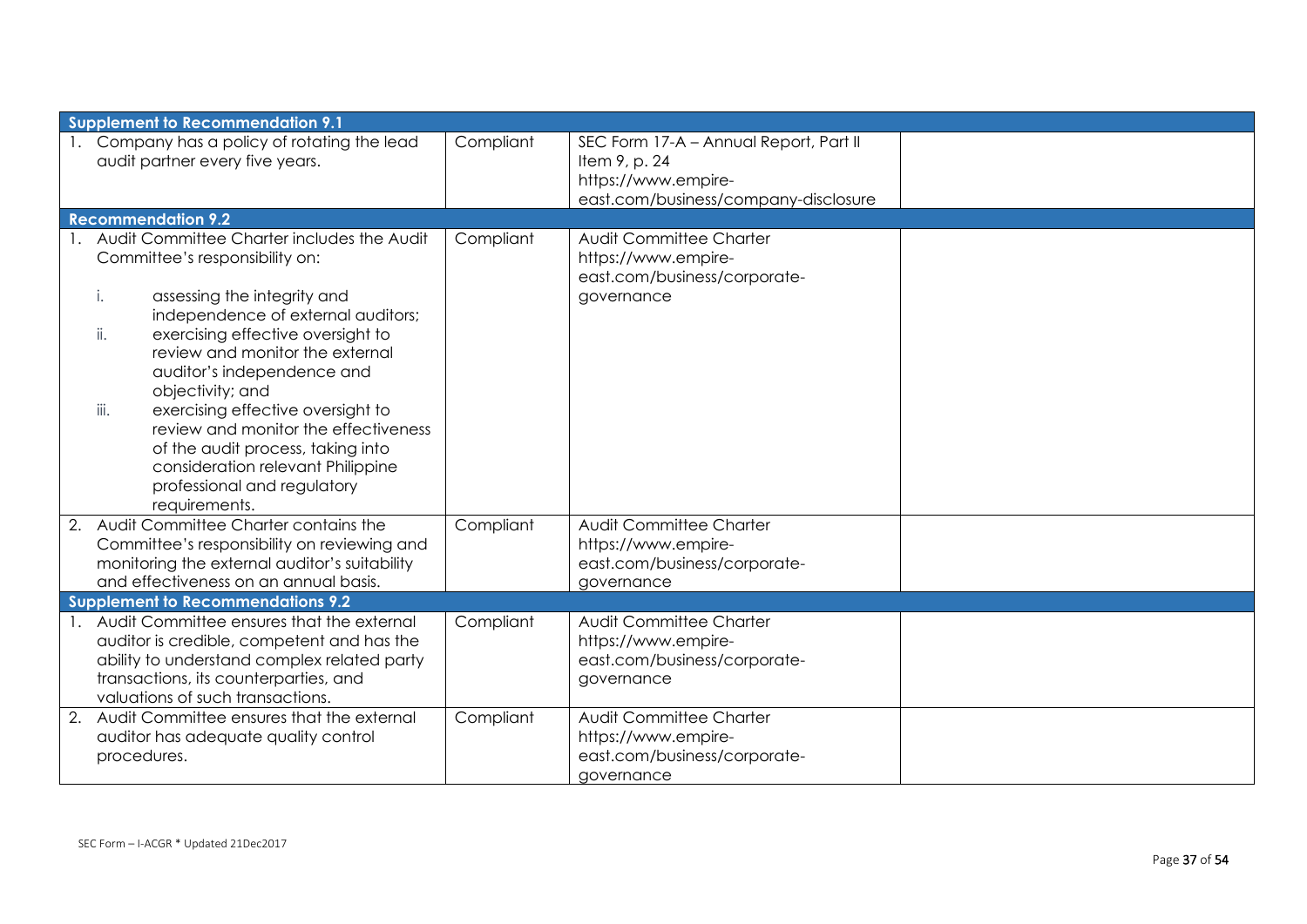| <b>Recommendation 9.3</b>                                                                                                                                                                                                    |           |                                                                                                                                                                                                                                                                                                                                                                            |  |
|------------------------------------------------------------------------------------------------------------------------------------------------------------------------------------------------------------------------------|-----------|----------------------------------------------------------------------------------------------------------------------------------------------------------------------------------------------------------------------------------------------------------------------------------------------------------------------------------------------------------------------------|--|
| 1. Company discloses the nature of non-audit<br>services performed by its external auditor in<br>the Annual Report to deal with the potential<br>conflict of interest.                                                       | Compliant | Revised Manual on Corporate<br>Governance, Item 3.2.11.3, p.19<br>https://www.empire-<br>east.com/business/corporate-<br>governance                                                                                                                                                                                                                                        |  |
| 2. Audit Committee stays alert for any potential<br>conflict of interest situations, given the<br>guidelines or policies on non-audit services,<br>which could be viewed as impairing the<br>external auditor's objectivity. | Compliant | Revised Manual on Corporate<br>Governance, Item 3.2.11.3, p.19<br>https://www.empire-<br>east.com/business/corporate-<br>governance                                                                                                                                                                                                                                        |  |
| <b>Supplement to Recommendation 9.3</b>                                                                                                                                                                                      |           |                                                                                                                                                                                                                                                                                                                                                                            |  |
| 1. Fees paid for non-audit services do not<br>outweigh the fees paid for audit services.                                                                                                                                     | Compliant | Revised Manual on Corporate<br>Governance, Item 3.2.11.3, p.19<br>https://www.empire-<br>east.com/business/corporate-<br>governance<br>Audit Committee Charter<br>https://www.empire-<br>east.com/business/corporate-<br>governance                                                                                                                                        |  |
| <b>Additional Recommendation to Principle 9</b>                                                                                                                                                                              |           |                                                                                                                                                                                                                                                                                                                                                                            |  |
| 1. Company's external auditor is duly<br>accredited by the SEC under Group A<br>category.                                                                                                                                    | Compliant | Provide information on company's<br>external auditor, such as:<br>1. Name of the audit engagement<br>partner<br><b>RENAN A. PIAMONTE:</b><br>2.<br>Accreditation number<br>107805-SEC; Firm - 0002<br>3. Date Accredited<br>Partner - March 10, 2020;<br>Firm - November 24, 2020<br>4. Expiry date of accreditation<br>December 31, 2023; Firm - December<br>31, 2024 and |  |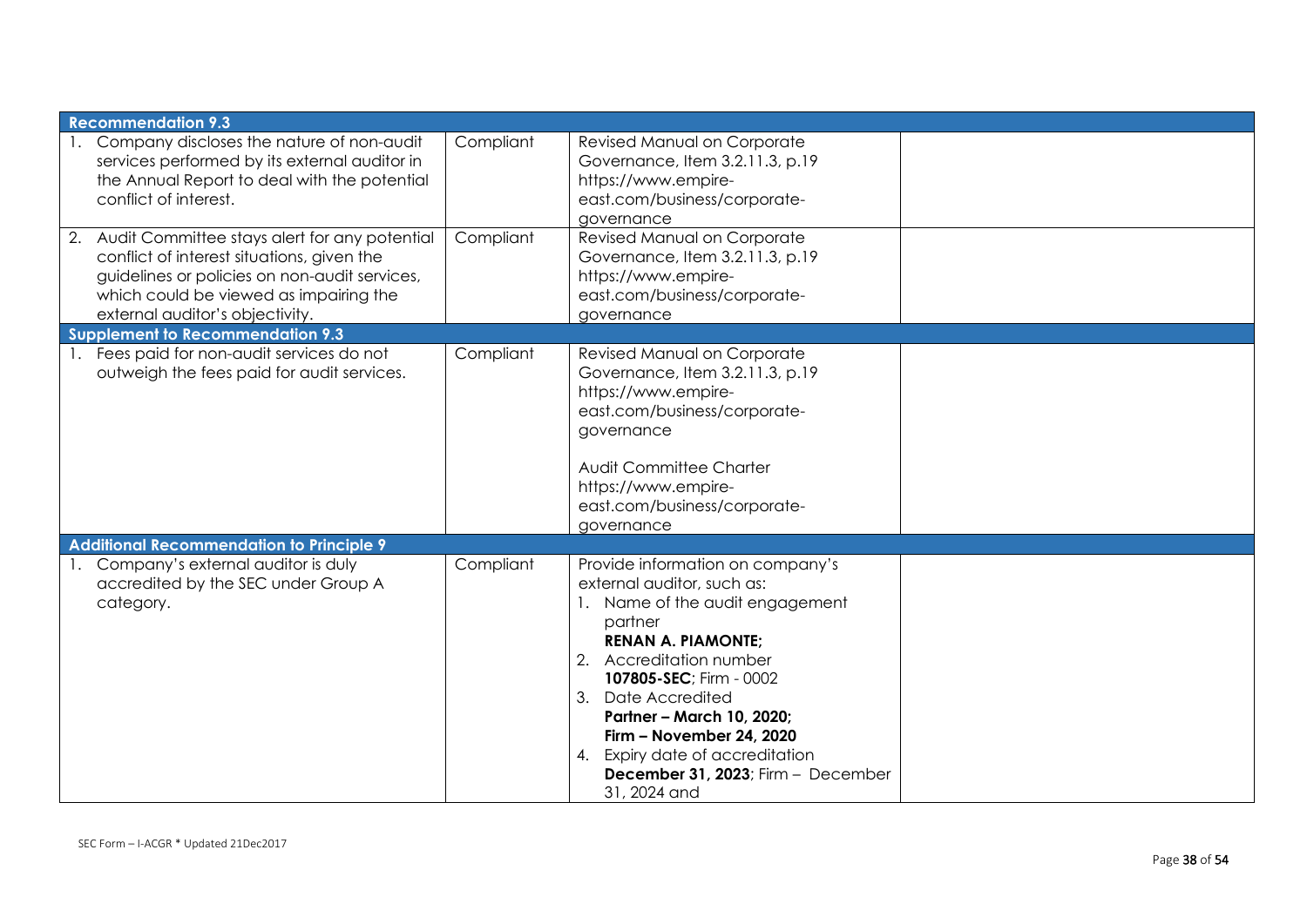| Name, address, contact number of<br>the audit firm<br><b>PUNONGBAYAN &amp; ARAULLO</b><br>20/F Tower 1, The Enterprise Center, |  |
|--------------------------------------------------------------------------------------------------------------------------------|--|
| 6766 Ayala Ave, 1200 Makati City,<br><b>Philippines</b>                                                                        |  |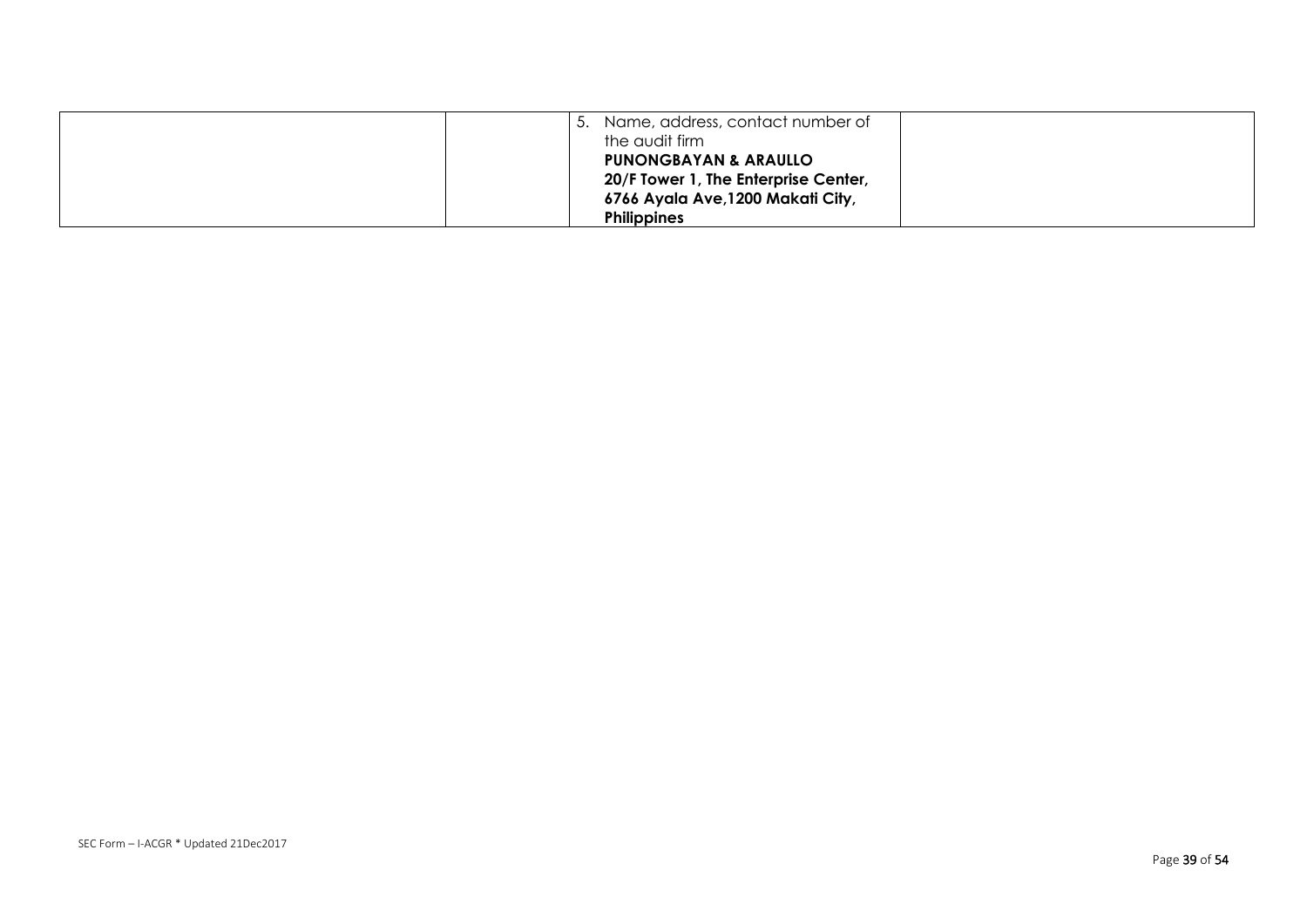|                            | Company's external auditor agreed to be<br>subjected to the SEC Oversight Assurance<br>Review (SOAR) Inspection Program<br>conducted by the SEC's Office of the<br>General Accountant (OGA).                                     | Compliant | In 2021, the members of Punongbayan<br>and Araullo's Audit Engagement Team<br>agreed to be subjected to the SOAR<br>Inspection Program.                                                                                                                                                                                                                                |                                                                                                                                                         |
|----------------------------|----------------------------------------------------------------------------------------------------------------------------------------------------------------------------------------------------------------------------------|-----------|------------------------------------------------------------------------------------------------------------------------------------------------------------------------------------------------------------------------------------------------------------------------------------------------------------------------------------------------------------------------|---------------------------------------------------------------------------------------------------------------------------------------------------------|
|                            |                                                                                                                                                                                                                                  |           | Principle 10: The company should ensure that the material and reportable non-financial and sustainability issues are disclosed.                                                                                                                                                                                                                                        |                                                                                                                                                         |
| <b>Recommendation 10.1</b> |                                                                                                                                                                                                                                  |           |                                                                                                                                                                                                                                                                                                                                                                        |                                                                                                                                                         |
| sustainability.            | Board has a clear and focused policy on the<br>disclosure of non-financial information, with<br>emphasis on the management of economic,<br>environmental, social and governance<br>(EESG) issues of its business, which underpin | Compliant | Revised Manual on Corporate<br>Governance, Item 7, p. 31<br>https://www.empire-<br>east.com/business/corporate-<br>governance                                                                                                                                                                                                                                          |                                                                                                                                                         |
|                            | 2. Company adopts a globally recognized<br>standard/framework in reporting<br>sustainability and non-financial issues.                                                                                                           | Compliant | SEC Form 17-A - Annual Report - Exhibit 2<br>https://www.empire-<br>east.com/business/company-disclosure                                                                                                                                                                                                                                                               |                                                                                                                                                         |
|                            |                                                                                                                                                                                                                                  |           |                                                                                                                                                                                                                                                                                                                                                                        |                                                                                                                                                         |
|                            | is crucial for informed decision-making by investors, stakeholders and other interested users.                                                                                                                                   |           |                                                                                                                                                                                                                                                                                                                                                                        | Principle 11: The company should maintain a comprehensive and cost-efficient communication channel for disseminating relevant information. This channel |
| <b>Recommendation 11.1</b> |                                                                                                                                                                                                                                  |           |                                                                                                                                                                                                                                                                                                                                                                        |                                                                                                                                                         |
|                            | Company has media and analysts' briefings<br>as channels of communication to ensure the<br>timely and accurate dissemination of public,<br>material and relevant information to its<br>shareholders and other investors.         | Compliant | The communication channels used by<br>the company are the following:<br>1. PSE disclosures -<br>http://edge.pse.com.ph/companyDiscl<br>osures/form.do?cmpy id=190<br>2. Company Website - https://empire-<br>east.com/<br>3. Analyst's briefing and Media briefings<br>4. press conferences<br>5. Office of the Investor Relations<br>6. Annual Stockholders' Meetings |                                                                                                                                                         |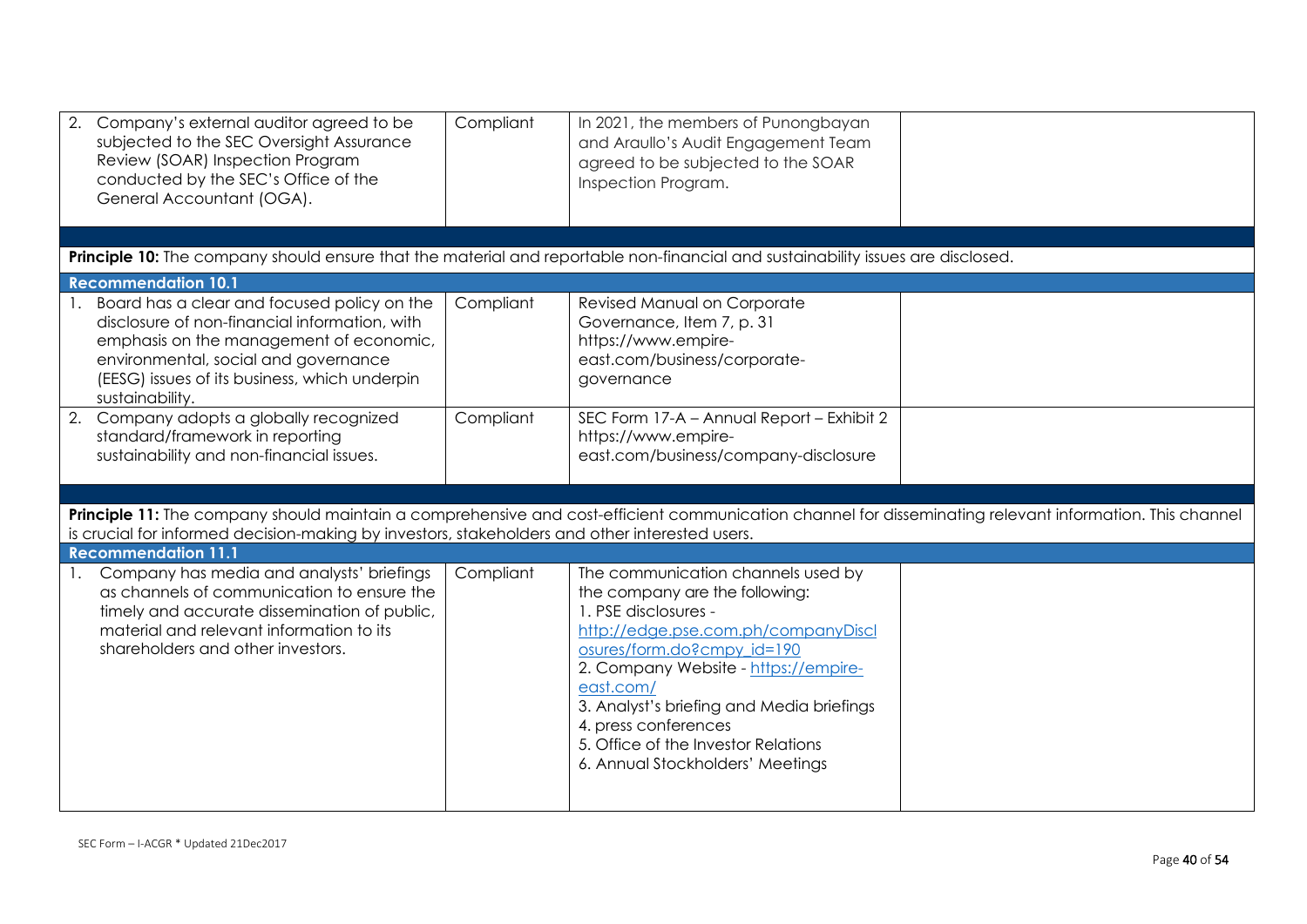| <b>Supplemental to Principle 11</b>                                           |           |                                                                     |  |  |
|-------------------------------------------------------------------------------|-----------|---------------------------------------------------------------------|--|--|
| Company has a website disclosing up-to-<br>date information on the following: |           | Company Website<br>https://www.empire-<br>east.com/business/company |  |  |
| Financial statements/reports (latest<br>a.<br>quarterly)                      | Compliant |                                                                     |  |  |
| Materials provided in briefings to analysts<br>b.<br>and media                | Compliant |                                                                     |  |  |
| Downloadable annual report<br>a.                                              | Compliant |                                                                     |  |  |
| b. Notice of ASM and/or SSM                                                   | Compliant |                                                                     |  |  |
| Minutes of ASM and/or SSM<br>$\mathsf{C}.$                                    | Compliant |                                                                     |  |  |
| Company's Articles of Incorporation and<br>d.<br>By-Laws                      | Compliant |                                                                     |  |  |
| <b>Additional Recommendation to Principle 11</b>                              |           |                                                                     |  |  |
| Company complies with SEC-prescribed<br>website template.                     | Compliant |                                                                     |  |  |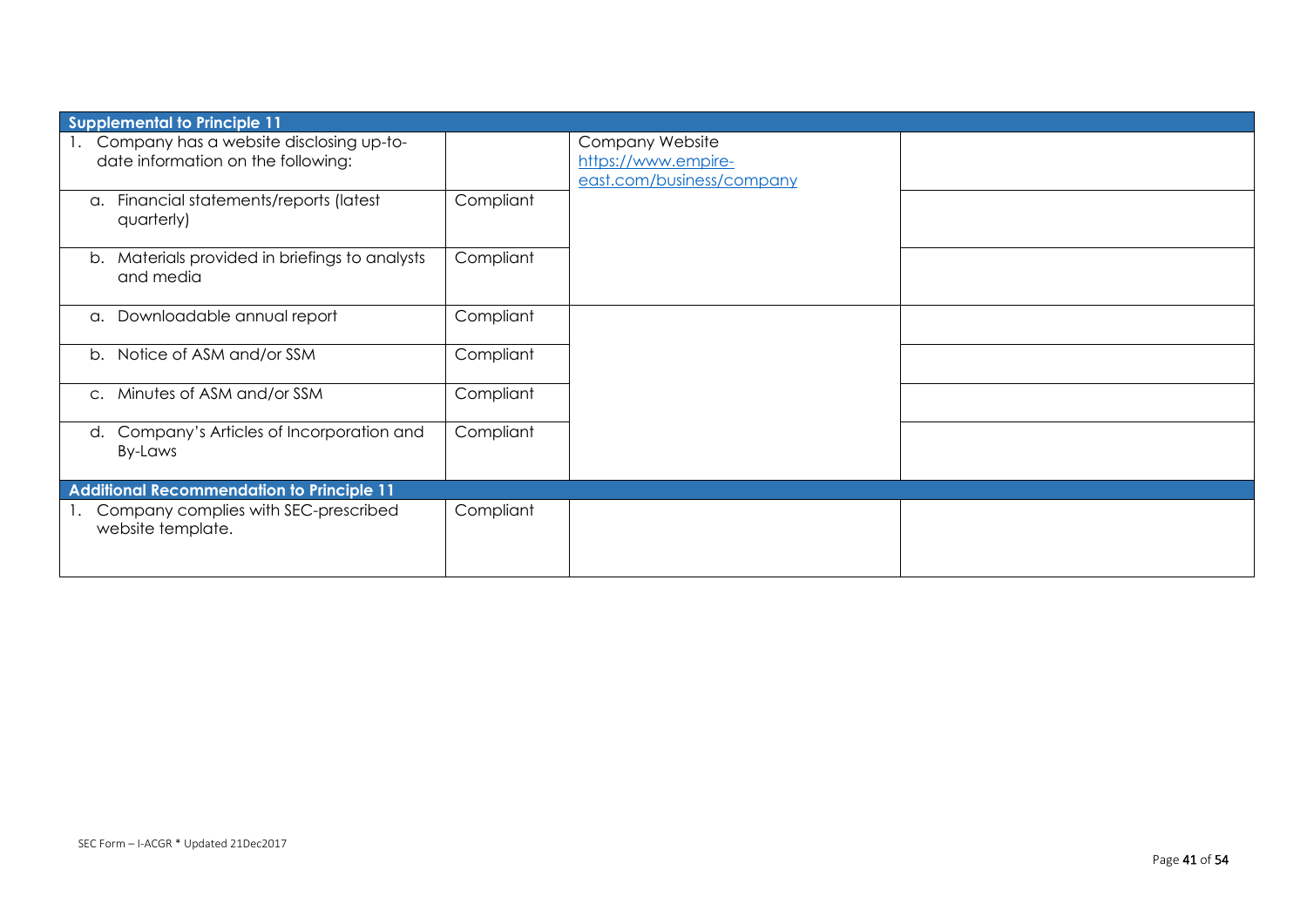| <b>Internal Control System and Risk Management Framework</b>                                                                                                                                                                                                                                                                                            |                        |                                                                                                                                     |  |  |
|---------------------------------------------------------------------------------------------------------------------------------------------------------------------------------------------------------------------------------------------------------------------------------------------------------------------------------------------------------|------------------------|-------------------------------------------------------------------------------------------------------------------------------------|--|--|
| Principle 12: To ensure the integrity, transparency and proper governance in the conduct of its affairs, the company should have a strong and effective<br>internal control system and enterprise risk management framework.                                                                                                                            |                        |                                                                                                                                     |  |  |
| <b>Recommendation 12.1</b>                                                                                                                                                                                                                                                                                                                              |                        |                                                                                                                                     |  |  |
| 1. Company has an adequate and effective<br>internal control system in the conduct of its<br>business.<br>2. Company has an adequate and effective<br>enterprise risk management framework in the<br>conduct of its business.                                                                                                                           | Compliant<br>Compliant | Revised Manual on Corporate<br>Governance, Item 3.2.8, p.13<br>https://www.empire-<br>east.com/business/corporate-<br>governance    |  |  |
| <b>Supplement to Recommendations 12.1</b>                                                                                                                                                                                                                                                                                                               |                        |                                                                                                                                     |  |  |
| Company has a formal comprehensive<br>$\overline{1}$ .<br>enterprise-wide compliance program<br>covering compliance with laws and<br>relevant regulations that is annually<br>reviewed. The program includes<br>appropriate training and awareness<br>initiatives to facilitate understanding,<br>acceptance and compliance with the said<br>issuances. | Compliant              | Revised Manual on Corporate<br>Governance, Item 3.2.11.2, p.16<br>https://www.empire-<br>east.com/business/corporate-<br>governance |  |  |
| <b>Optional: Recommendation 12.1</b>                                                                                                                                                                                                                                                                                                                    |                        |                                                                                                                                     |  |  |
| 1. Company has a governance process on IT<br>issues including disruption, cyber security,<br>and disaster recovery, to ensure that all key<br>risks are identified, managed and reported<br>to the board.                                                                                                                                               |                        |                                                                                                                                     |  |  |
| <b>Recommendation 12.2</b>                                                                                                                                                                                                                                                                                                                              |                        |                                                                                                                                     |  |  |
| Company has in place an independent<br>1.<br>internal audit function that provides an<br>independent and objective assurance, and<br>consulting services designed to add value<br>and improve the company's operations.                                                                                                                                 | Compliant              | Internal audit is in-house.                                                                                                         |  |  |
| <b>Recommendation 12.3</b>                                                                                                                                                                                                                                                                                                                              |                        |                                                                                                                                     |  |  |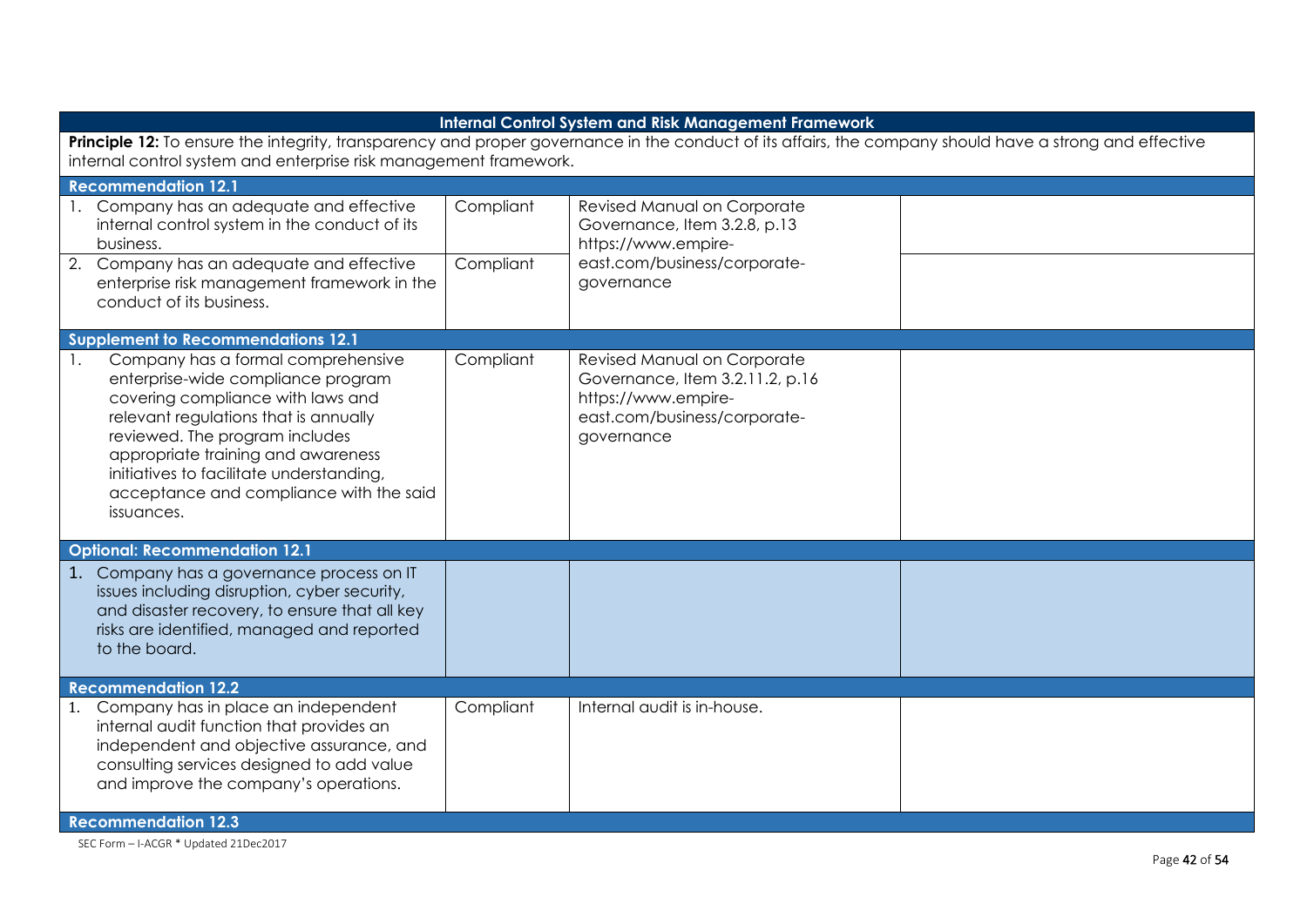| 1. Company has a qualified Chief Audit<br>Executive (CAE) appointed by the Board.<br>2. CAE oversees and is responsible for the<br>internal audit activity of the organization,<br>including that portion that is outsourced to a<br>third party service provider. | Non-<br>compliant<br>Non-<br>compliant |                                                                                                                                                                                                                                                                                                    | Although the Company has no Chief Audit<br>Executive (CAE), the internal audit functions<br>are exercised by the in-house internal<br>auditor. Being an in-house internal auditor<br>includes the following responsibilities such as<br>but not limited to:<br>1. Evaluating the reliability and integrity of<br>financial information.<br>Evaluating<br>effectiveness<br>2.<br>the<br>and<br>operations<br>efficiency<br>of<br>and<br>compliance with established policies<br>and procedures.<br>Evaluating the means of safeguarding<br>3.<br>assets and verifying the existence of<br>such assets.<br>Evaluating specific operations at the<br>4.<br>request of the Board or management,<br>as appropriate.<br>Reporting<br>5.<br>the<br>internal<br>audit<br>performance. |
|--------------------------------------------------------------------------------------------------------------------------------------------------------------------------------------------------------------------------------------------------------------------|----------------------------------------|----------------------------------------------------------------------------------------------------------------------------------------------------------------------------------------------------------------------------------------------------------------------------------------------------|-------------------------------------------------------------------------------------------------------------------------------------------------------------------------------------------------------------------------------------------------------------------------------------------------------------------------------------------------------------------------------------------------------------------------------------------------------------------------------------------------------------------------------------------------------------------------------------------------------------------------------------------------------------------------------------------------------------------------------------------------------------------------------|
| 3. In case of a fully outsourced internal audit<br>activity, a qualified independent executive<br>or senior management personnel is assigned<br>the responsibility for managing the fully<br>outsourced internal audit activity.                                   | Non-<br>compliant                      |                                                                                                                                                                                                                                                                                                    |                                                                                                                                                                                                                                                                                                                                                                                                                                                                                                                                                                                                                                                                                                                                                                               |
| <b>Recommendation 12.4</b>                                                                                                                                                                                                                                         |                                        |                                                                                                                                                                                                                                                                                                    |                                                                                                                                                                                                                                                                                                                                                                                                                                                                                                                                                                                                                                                                                                                                                                               |
| Company has a separate risk management<br>1.<br>function to identify, assess and monitor key<br>risk exposures.<br><b>Supplement to Recommendation 12.4</b>                                                                                                        | Compliant                              | Revised Manual on Corporate<br>Governance, Item 3.2.8, p.13<br>https://www.empire-<br>east.com/business/corporate-<br>governance                                                                                                                                                                   |                                                                                                                                                                                                                                                                                                                                                                                                                                                                                                                                                                                                                                                                                                                                                                               |
| Company seeks external technical support<br>in risk management when such<br>competence is not available internally.<br><b>Recommendation 12.5</b>                                                                                                                  | Compliant                              | The Board may seek external professional<br>or technical opinion or advice as it<br>deems necessary in connection with any<br>matter which is pending before the<br>Board, and which opinion or advice the<br>members may consider in their individual<br>assessment and evaluation of the issues. |                                                                                                                                                                                                                                                                                                                                                                                                                                                                                                                                                                                                                                                                                                                                                                               |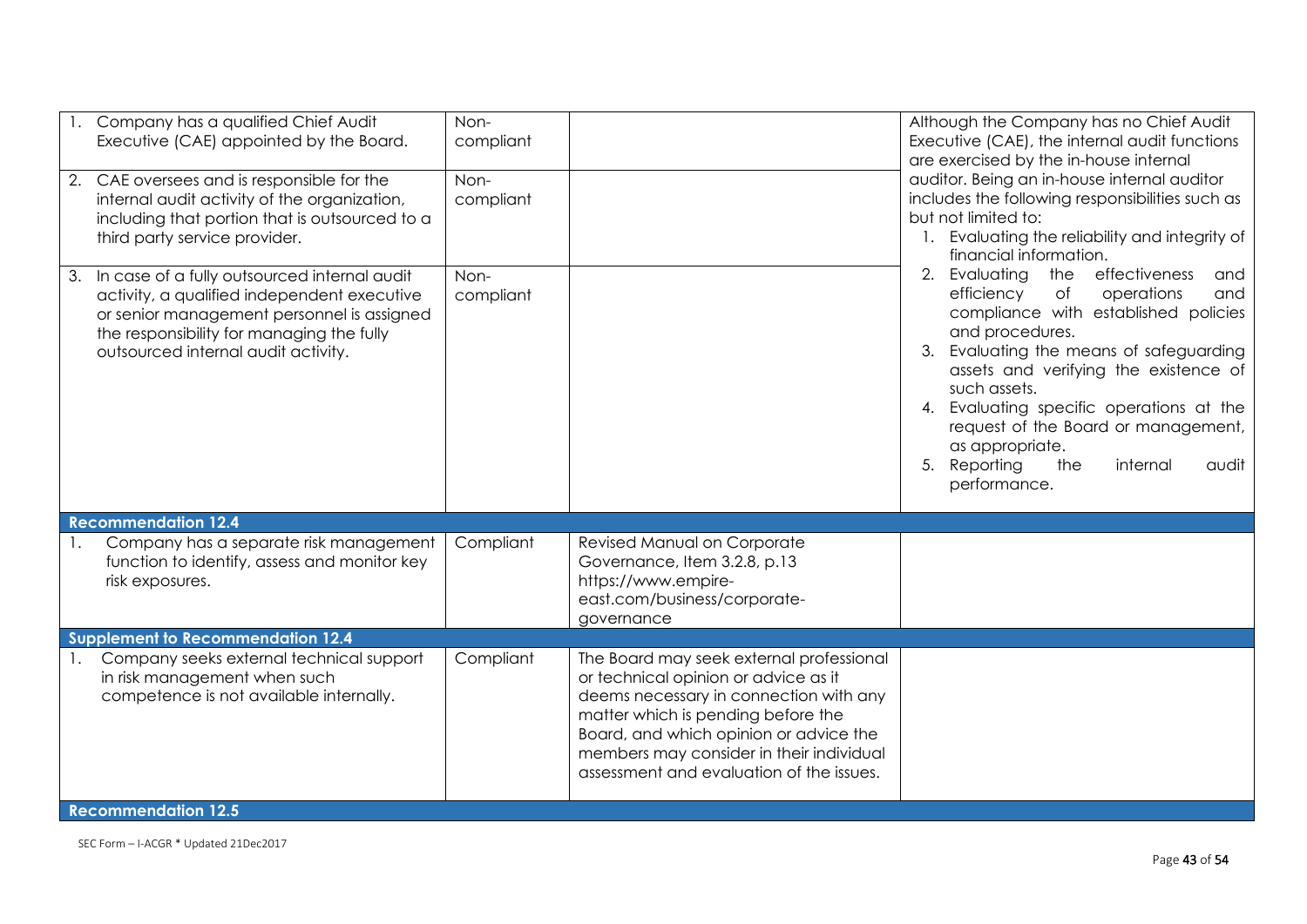| In managing the company's Risk<br>Management System, the company has a<br>Chief Risk Officer (CRO), who is the ultimate<br>champion of Enterprise Risk Management<br>(ERM).                                   | Non-<br>compliant |                                                                                                                | Although the Company doesn't have a<br>Chief Risk Officer, risk management is<br>handled collectively by different groups,<br>including legal, internal audit, finance,<br>under the supervision of the Board Risk<br>Oversight Committee to oversee the<br>Corporation's Enterprise Risk Management<br>system to ensure its functionality and<br>effectiveness.                                                                                                                                      |
|---------------------------------------------------------------------------------------------------------------------------------------------------------------------------------------------------------------|-------------------|----------------------------------------------------------------------------------------------------------------|-------------------------------------------------------------------------------------------------------------------------------------------------------------------------------------------------------------------------------------------------------------------------------------------------------------------------------------------------------------------------------------------------------------------------------------------------------------------------------------------------------|
| CRO has adequate authority, stature,<br>2.<br>resources and support to fulfill his/her<br>responsibilities.                                                                                                   | Non-<br>Compliant |                                                                                                                | Although the Company doesn't have a<br>Chief Risk Officer, risk management is<br>handled collectively by different groups,<br>including legal, internal audit, finance,<br>under the supervision of the Board Risk<br>Oversight Committee to oversee the<br>Corporation's Enterprise Risk Management<br>system to ensure its functionality and<br>effectiveness.                                                                                                                                      |
| <b>Additional Recommendation to Principle 12</b>                                                                                                                                                              |                   |                                                                                                                |                                                                                                                                                                                                                                                                                                                                                                                                                                                                                                       |
| Company's Chief Executive Officer and<br>Chief Audit Executive attest in writing, at<br>least annually, that a sound internal audit,<br>control and compliance system is in place<br>and working effectively. | Compliant         | SEC Form 17-A - Annual Report Signature<br>Page<br>https://www.empire-<br>east.com/business/company-disclosure | The directors of the Company have<br>reviewed the effectiveness of the<br>Company's and its subsidiaries, affiliates and<br>business segments internal control system<br>and consider them effective and adequate.<br>For each subsidiary, affiliate and business<br>segment, internal controls are reviewed<br>annually and are handled at that level. Any<br>major<br>findings that cannot be resolved at that<br>level are elevated to the Company through<br>the Audit Committee of the<br>Board. |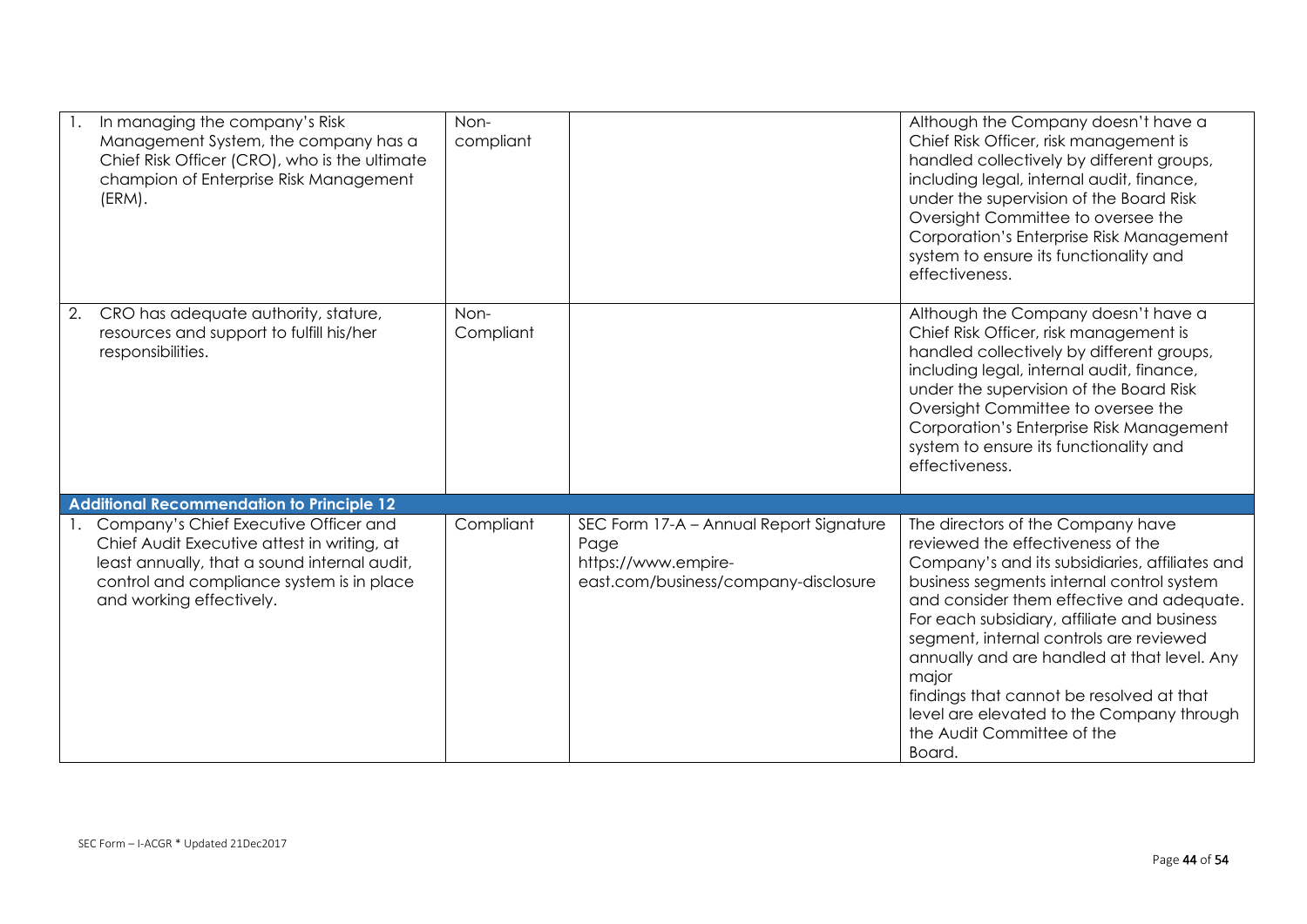| <b>Cultivating a Synergic Relationship with Shareholders</b>                                                                                                                                                   |           |                                                                                                                                  |  |  |
|----------------------------------------------------------------------------------------------------------------------------------------------------------------------------------------------------------------|-----------|----------------------------------------------------------------------------------------------------------------------------------|--|--|
| Principle 13: The company should treat all shareholders fairly and equitably, and also recognize, protect and facilitate the exercise of their rights.                                                         |           |                                                                                                                                  |  |  |
| <b>Recommendation 13.1</b>                                                                                                                                                                                     |           |                                                                                                                                  |  |  |
| 1. Board ensures that basic shareholder rights<br>are disclosed in the Manual on Corporate<br>Governance.                                                                                                      | Compliant | Revised Manual on Corporate<br>Governance pp.27-30<br>https://www.empire-<br>east.com/business/corporate-<br>governance          |  |  |
| 2. Board ensures that basic shareholder rights<br>are disclosed on the company's website.                                                                                                                      | Compliant | Company Website - Revised Manual on<br>Corporate Governance<br>https://www.empire-<br>east.com/business/corporate-<br>governance |  |  |
| <b>Supplement to Recommendation 13.1</b>                                                                                                                                                                       |           |                                                                                                                                  |  |  |
| 1. Company's common share has one vote for<br>one share.                                                                                                                                                       | Compliant |                                                                                                                                  |  |  |
| 2. Board ensures that all shareholders of the<br>same class are treated equally with respect<br>to voting rights, subscription rights and<br>transfer rights.                                                  | Compliant | Revised Manual on Corporate<br>Governance, Item 4, pp.27-30<br>https://www.empire-<br>east.com/business/corporate-               |  |  |
| Board has an effective, secure, and efficient<br>3.<br>voting system.                                                                                                                                          | Compliant | governance                                                                                                                       |  |  |
| 4. Board has an effective shareholder voting<br>mechanisms such as supermajority or<br>"majority of minority" requirements to protect<br>minority shareholders against actions of<br>controlling shareholders. | Compliant |                                                                                                                                  |  |  |
| Board allows shareholders to call a special<br>5.<br>shareholders' meeting and submit a<br>proposal for consideration or agenda item at<br>the AGM or special meeting.                                         | Compliant |                                                                                                                                  |  |  |
| 6. Board clearly articulates and enforces<br>policies with respect to treatment of minority<br>shareholders.                                                                                                   | Compliant |                                                                                                                                  |  |  |
| 7. Company has a transparent and specific<br>dividend policy.                                                                                                                                                  | Compliant |                                                                                                                                  |  |  |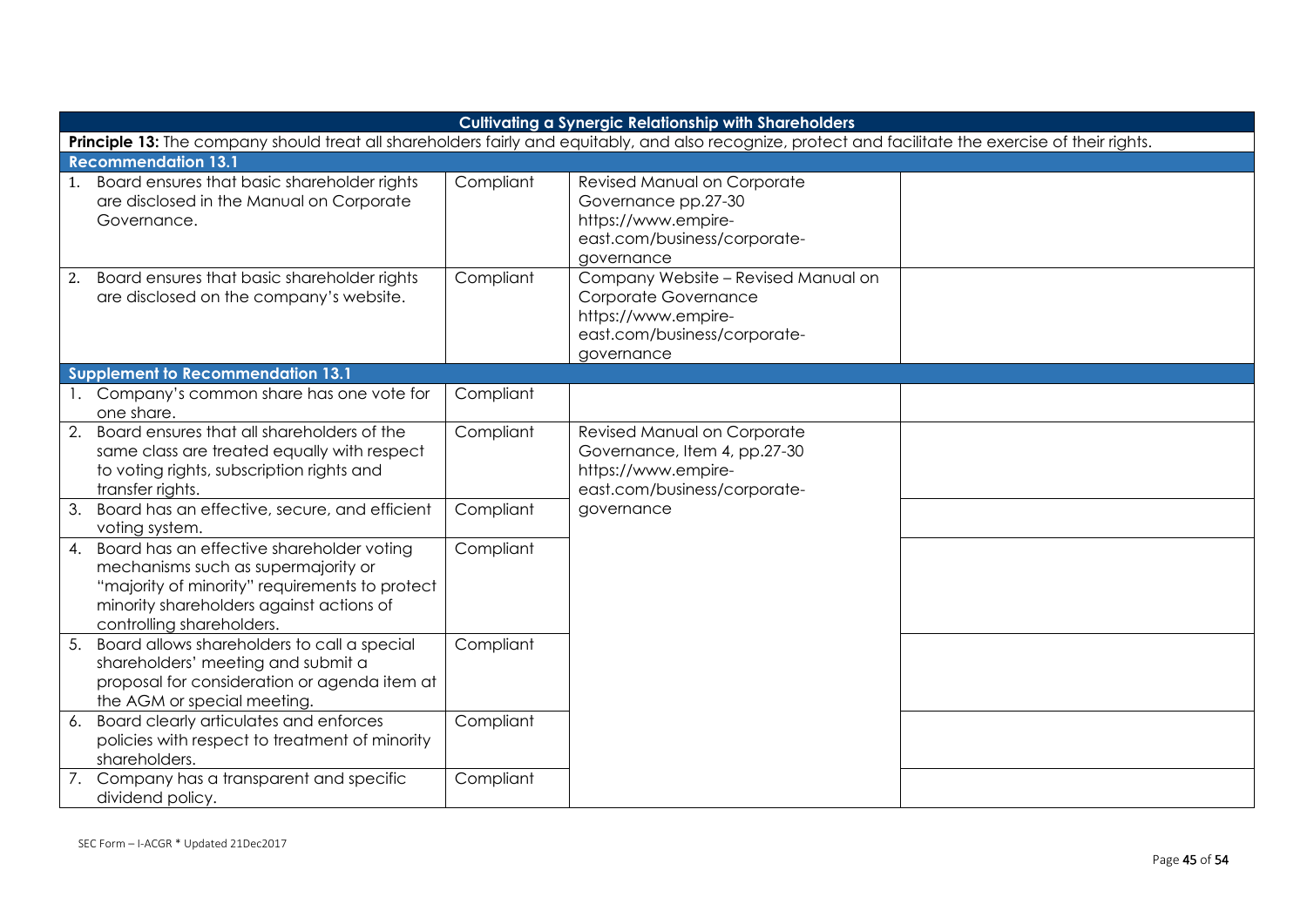| <b>Optional: Recommendation 13.1</b>                                                                                                                                                                                |           |                                                                                                               |  |
|---------------------------------------------------------------------------------------------------------------------------------------------------------------------------------------------------------------------|-----------|---------------------------------------------------------------------------------------------------------------|--|
| Company appoints an independent party to                                                                                                                                                                            |           |                                                                                                               |  |
| count and/or validate the votes at the<br>Annual Shareholders' Meeting.                                                                                                                                             |           |                                                                                                               |  |
| <b>Recommendation 13.2</b>                                                                                                                                                                                          |           |                                                                                                               |  |
| Board encourages active shareholder<br>1.<br>participation by sending the Notice of<br>Annual and Special Shareholders' Meeting<br>with sufficient and relevant information at<br>least 28 days before the meeting. | Compliant | Definitive Information Statement, p.2<br>https://www.empire-<br>east.com/business/company-disclosure          |  |
| <b>Supplemental to Recommendation 13.2</b>                                                                                                                                                                          |           |                                                                                                               |  |
| Company's Notice of Annual Stockholders'<br>Meeting contains the following information:                                                                                                                             |           | Notice of 2021 Annual Stockholders'<br>Meeting<br>https://www.empire-<br>east.com/business/company-disclosure |  |
| a. The profiles of directors (i.e., age,<br>academic qualifications, date of first<br>appointment, experience, and<br>directorships in other listed companies)                                                      | Compliant | Definitive Information Statement, pp/23-25<br>https://www.empire-<br>east.com/business/company-disclosure     |  |
| Auditors seeking appointment/re-<br>b.<br>appointment                                                                                                                                                               | Compliant | Definitive Information Statement, p/13<br>https://www.empire-<br>east.com/business/company-disclosure         |  |
| Proxy documents<br>$C_{\bullet}$                                                                                                                                                                                    | Compliant | Definitive Information Statement, p.5<br>https://www.empire-<br>east.com/business/company-disclosure          |  |
| <b>Optional: Recommendation 13.2</b>                                                                                                                                                                                |           |                                                                                                               |  |
| Company provides rationale for the agenda<br>items for the annual stockholders meeting                                                                                                                              | Compliant | Definitive Information Statement, pp.3-4<br>https://www.empire-<br>east.com/business/company-disclosure       |  |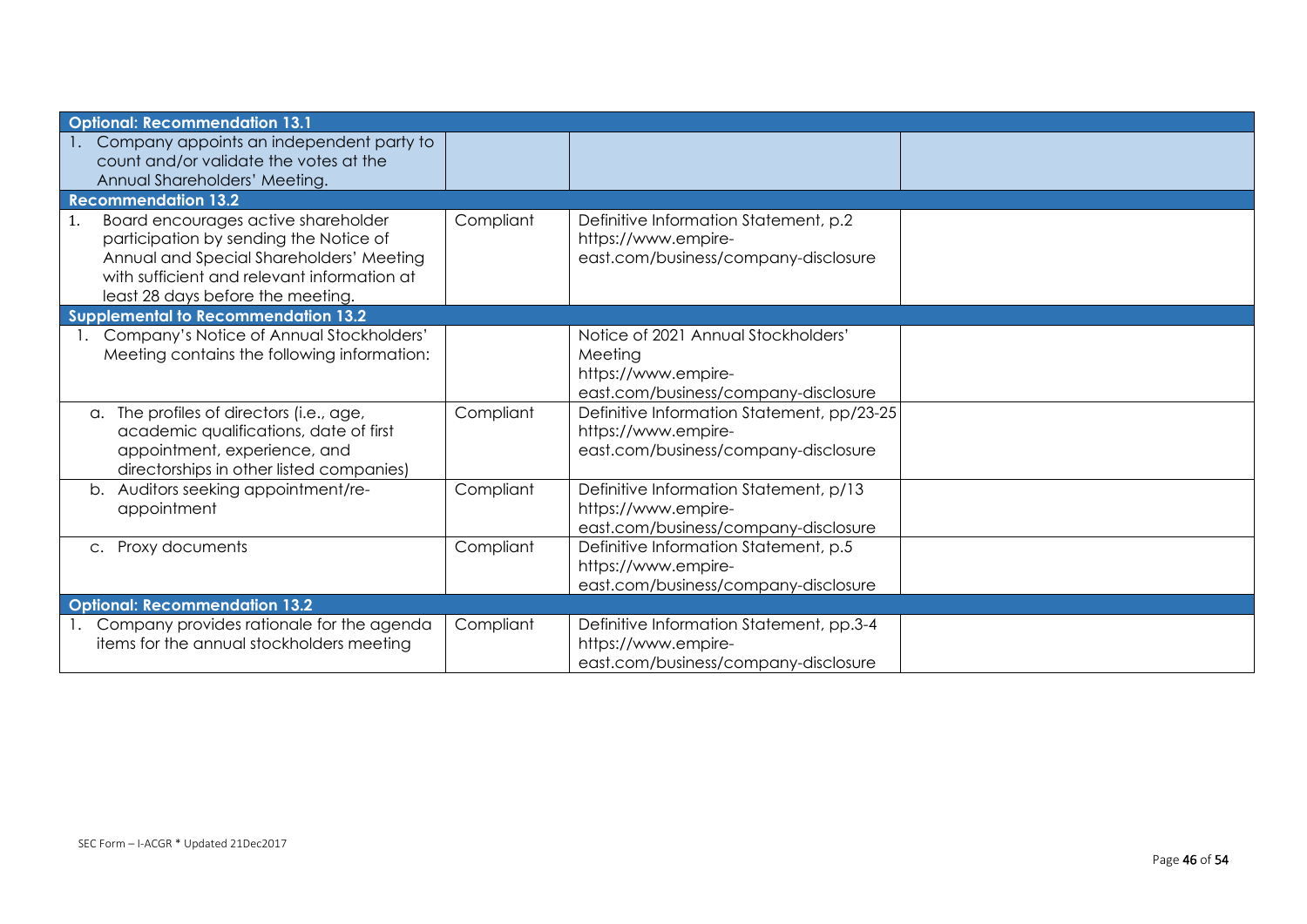|    | <b>Recommendation 13.3</b>                                                                                                                                                                                    |           |                                                                                                                                                                                                                                                                 |  |
|----|---------------------------------------------------------------------------------------------------------------------------------------------------------------------------------------------------------------|-----------|-----------------------------------------------------------------------------------------------------------------------------------------------------------------------------------------------------------------------------------------------------------------|--|
|    | Board encourages active shareholder<br>participation by making the result of the<br>votes taken during the most recent Annual<br>or Special Shareholders' Meeting publicly<br>available the next working day. | Compliant | Minutes of the Annual Stockholders'<br>Meeting for 2021<br>https://www.empire-<br>east.com/business/company-disclosure<br>Results of Annual Stockholders' Meeting<br>https://edge.pse.com.ph/openDiscView<br>er.do?edge_no=167af4d087f6b61e5d542<br>af6f1e997b9 |  |
| 2. | Minutes of the Annual and Special<br>Shareholders' Meetings were available on<br>the company website within five business<br>days from the end of the meeting.                                                | Compliant | Minutes of the Annual Stockholders'<br>Meeting for 2021<br>https://www.empire-<br>east.com/business/company-disclosure                                                                                                                                          |  |
|    | <b>Supplement to Recommendation 13.3</b>                                                                                                                                                                      |           |                                                                                                                                                                                                                                                                 |  |
|    | Board ensures the attendance of the<br>external auditor and other relevant<br>individuals to answer shareholders questions<br>during the ASM and SSM.                                                         | Compliant | Minutes of the Annual Stockholders'<br>Meeting for 2021<br>https://www.empire-<br>east.com/business/company-disclosure                                                                                                                                          |  |
|    | <b>Recommendation 13.4</b>                                                                                                                                                                                    |           |                                                                                                                                                                                                                                                                 |  |
|    | Board makes available, at the option of a<br>shareholder, an alternative dispute<br>mechanism to resolve intra-corporate<br>disputes in an amicable and effective<br>manner.                                  | Compliant | Revised Manual on Corporate<br>Governance Report, Item 4, p. 29<br>https://www.empire-<br>east.com/business/corporate-<br>governance                                                                                                                            |  |
|    | 2. The alternative dispute mechanism is<br>included in the company's Manual on<br>Corporate Governance.                                                                                                       | Compliant |                                                                                                                                                                                                                                                                 |  |
|    | <b>Recommendation 13.5</b>                                                                                                                                                                                    |           |                                                                                                                                                                                                                                                                 |  |
|    | Board establishes an Investor Relations Office<br>(IRO) to ensure constant engagement with<br>its shareholders.                                                                                               | Compliant | Disclose the contact details of the<br>officer/office responsible for investor<br>relations, such as:                                                                                                                                                           |  |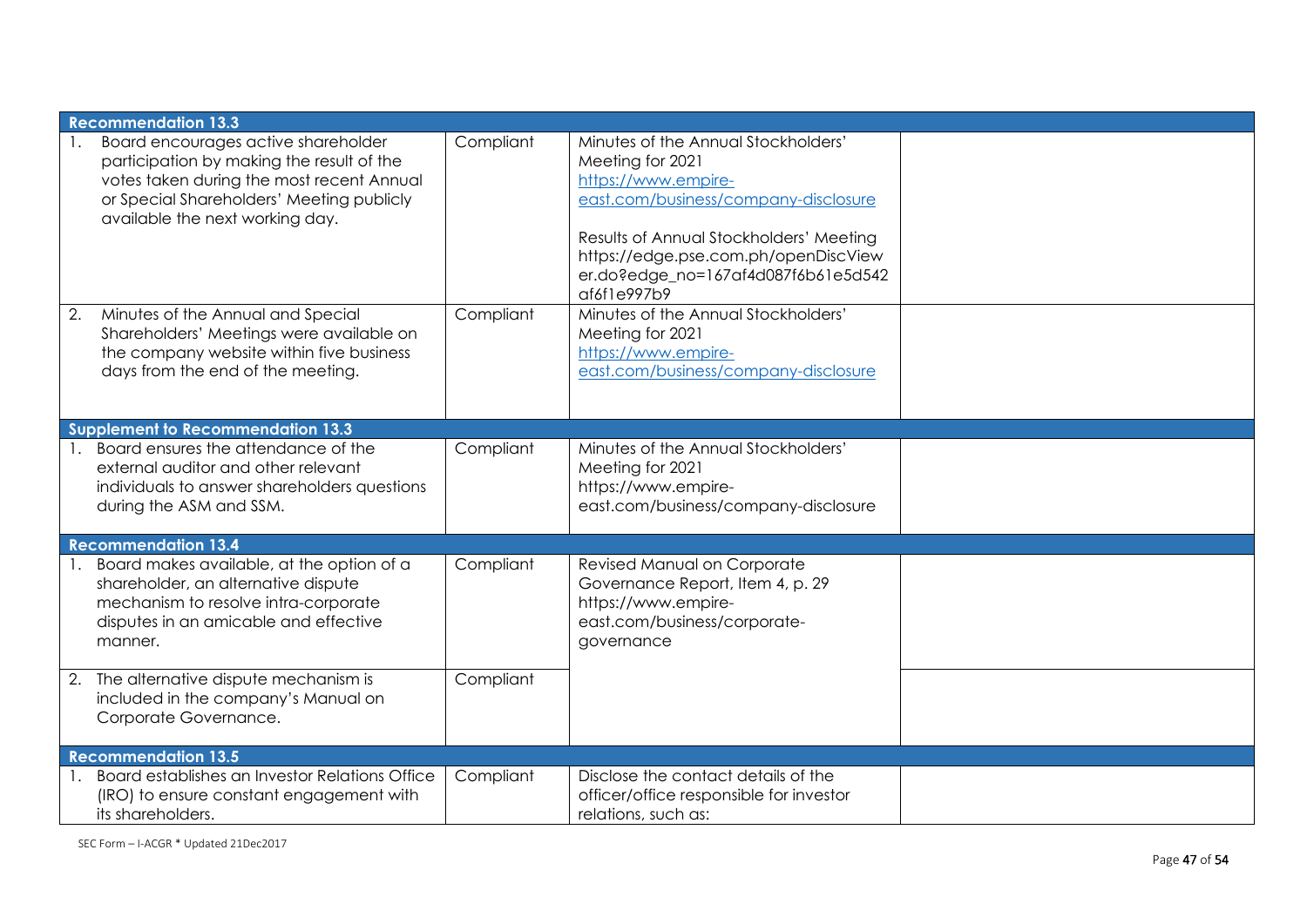|                                                                                                                                                        |                   | 1. Name: Dave Michael V. Valeriano<br>2. Contact no.: (02)8894-63-00<br>3. E-mail address:<br>dvaleriano@megaworldcorp.com                       |                                                                                                                                                                                                                                                                                      |
|--------------------------------------------------------------------------------------------------------------------------------------------------------|-------------------|--------------------------------------------------------------------------------------------------------------------------------------------------|--------------------------------------------------------------------------------------------------------------------------------------------------------------------------------------------------------------------------------------------------------------------------------------|
| 2. IRO is present at every shareholder's<br>meeting.                                                                                                   | Compliant         | IRO or his representative was present<br>during the ASM.                                                                                         |                                                                                                                                                                                                                                                                                      |
| <b>Supplemental Recommendations to Principle 13</b>                                                                                                    |                   |                                                                                                                                                  |                                                                                                                                                                                                                                                                                      |
| Board avoids anti-takeover measures or<br>similar devices that may entrench ineffective<br>management or the existing controlling<br>shareholder group | Compliant         | Revised Manual on Corporate<br>Governance, Appraisal Right, Item 4,<br>p.28<br>https://www.empire-<br>east.com/business/corporate-<br>governance |                                                                                                                                                                                                                                                                                      |
| 2. Company has at least thirty percent (30%)<br>public float to increase liquidity in the<br>market.                                                   | Non-<br>compliant |                                                                                                                                                  | As of December 31, 2021 the Company's<br>public float is 16.52 %.<br>The Company complies with the Minimum<br>Public Ownership, which requires listed<br>companies whose shares are listed and<br>traded in an exchange to have a public<br>float of at least fifteen percent (15%). |
| <b>Optional: Principle 13</b>                                                                                                                          |                   |                                                                                                                                                  |                                                                                                                                                                                                                                                                                      |
| Company has policies and practices to<br>encourage shareholders to engage with the<br>company beyond the Annual Stockholders'<br>Meeting               |                   |                                                                                                                                                  |                                                                                                                                                                                                                                                                                      |
| 2.<br>Company practices secure electronic<br>voting in absentia at the Annual<br>Shareholders' Meeting.                                                |                   |                                                                                                                                                  |                                                                                                                                                                                                                                                                                      |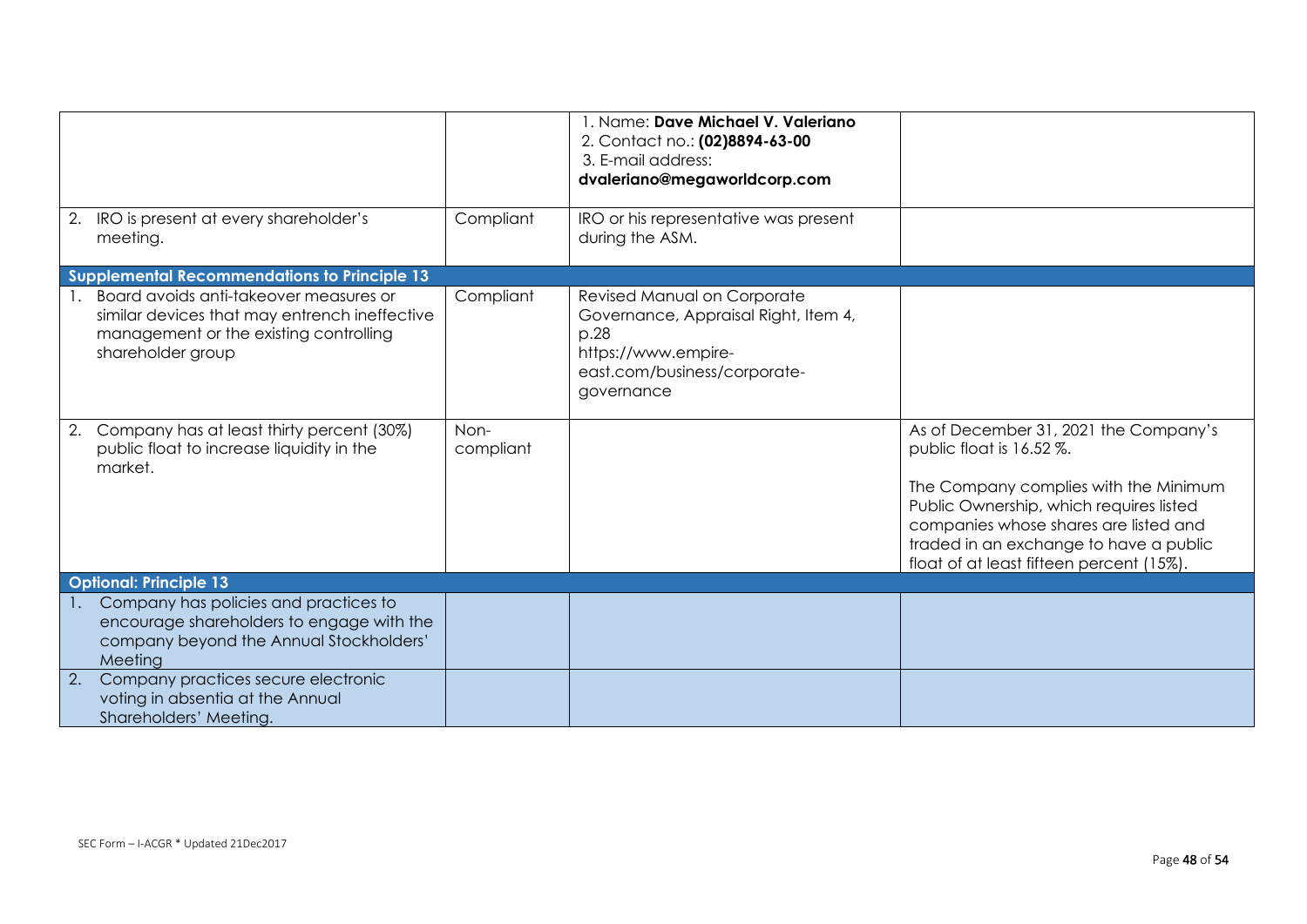| <b>Duties to Stakeholders</b>                                                                                                                                      |           |                                                                 |  |  |
|--------------------------------------------------------------------------------------------------------------------------------------------------------------------|-----------|-----------------------------------------------------------------|--|--|
| Principle 14: The rights of stakeholders established by law, by contractual relations and through voluntary commitments must be respected. Where                   |           |                                                                 |  |  |
| stakeholders' rights and/or interests are at stake, stakeholders should have the opportunity to obtain prompt effective redress for the violation of their rights. |           |                                                                 |  |  |
| <b>Recommendation 14.1</b>                                                                                                                                         |           |                                                                 |  |  |
| Board identifies the company's various<br>stakeholders and promotes cooperation                                                                                    | Compliant | <b>Revised Manual on Corporate</b><br>Governance, Item 4, p.30  |  |  |
| between them and the company in creating                                                                                                                           |           | https://www.empire-                                             |  |  |
| wealth, growth and sustainability.                                                                                                                                 |           | east.com/business/corporate-                                    |  |  |
|                                                                                                                                                                    |           | governance                                                      |  |  |
|                                                                                                                                                                    |           | <b>Company Website</b>                                          |  |  |
|                                                                                                                                                                    |           | https://www.empire-east.com/business                            |  |  |
| <b>Recommendation 14.2</b>                                                                                                                                         |           |                                                                 |  |  |
| Board establishes clear policies and                                                                                                                               | Compliant | Revised Manual on Corporate                                     |  |  |
| programs to provide a mechanism on the                                                                                                                             |           | Governance, Item 4, p.30                                        |  |  |
| fair treatment and protection of                                                                                                                                   |           | https://www.empire-                                             |  |  |
| stakeholders.                                                                                                                                                      |           | east.com/business/corporate-                                    |  |  |
|                                                                                                                                                                    |           | governance<br>Company Website                                   |  |  |
|                                                                                                                                                                    |           | https://www.empire-east.com/business                            |  |  |
| <b>Recommendation 14.3</b>                                                                                                                                         |           |                                                                 |  |  |
| Board adopts a transparent framework and                                                                                                                           | Compliant | Revised Manual on Corporate                                     |  |  |
| process that allow stakeholders to                                                                                                                                 |           | Governance, Item 4, p.30                                        |  |  |
| communicate with the company and to                                                                                                                                |           | https://www.empire-                                             |  |  |
| obtain redress for the violation of their rights.                                                                                                                  |           | east.com/business/corporate-                                    |  |  |
|                                                                                                                                                                    |           | governance                                                      |  |  |
|                                                                                                                                                                    |           | Company Website                                                 |  |  |
|                                                                                                                                                                    |           | https://www.empire-east.com/business                            |  |  |
| <b>Supplement to Recommendation 14.3</b>                                                                                                                           |           |                                                                 |  |  |
| Company establishes an alternative dispute                                                                                                                         | Compliant | Revised Manual on Corporate                                     |  |  |
| resolution system so that conflicts and<br>differences with key stakeholders is settled in                                                                         |           | Governance, Item 3.2.6; and Item 4, p.11<br>https://www.empire- |  |  |
| a fair and expeditious manner.                                                                                                                                     |           | east.com/business/corporate-                                    |  |  |
|                                                                                                                                                                    |           | governance                                                      |  |  |
|                                                                                                                                                                    |           |                                                                 |  |  |
|                                                                                                                                                                    |           | <b>Company Website</b>                                          |  |  |
|                                                                                                                                                                    |           | https://www.empire-east.com/business                            |  |  |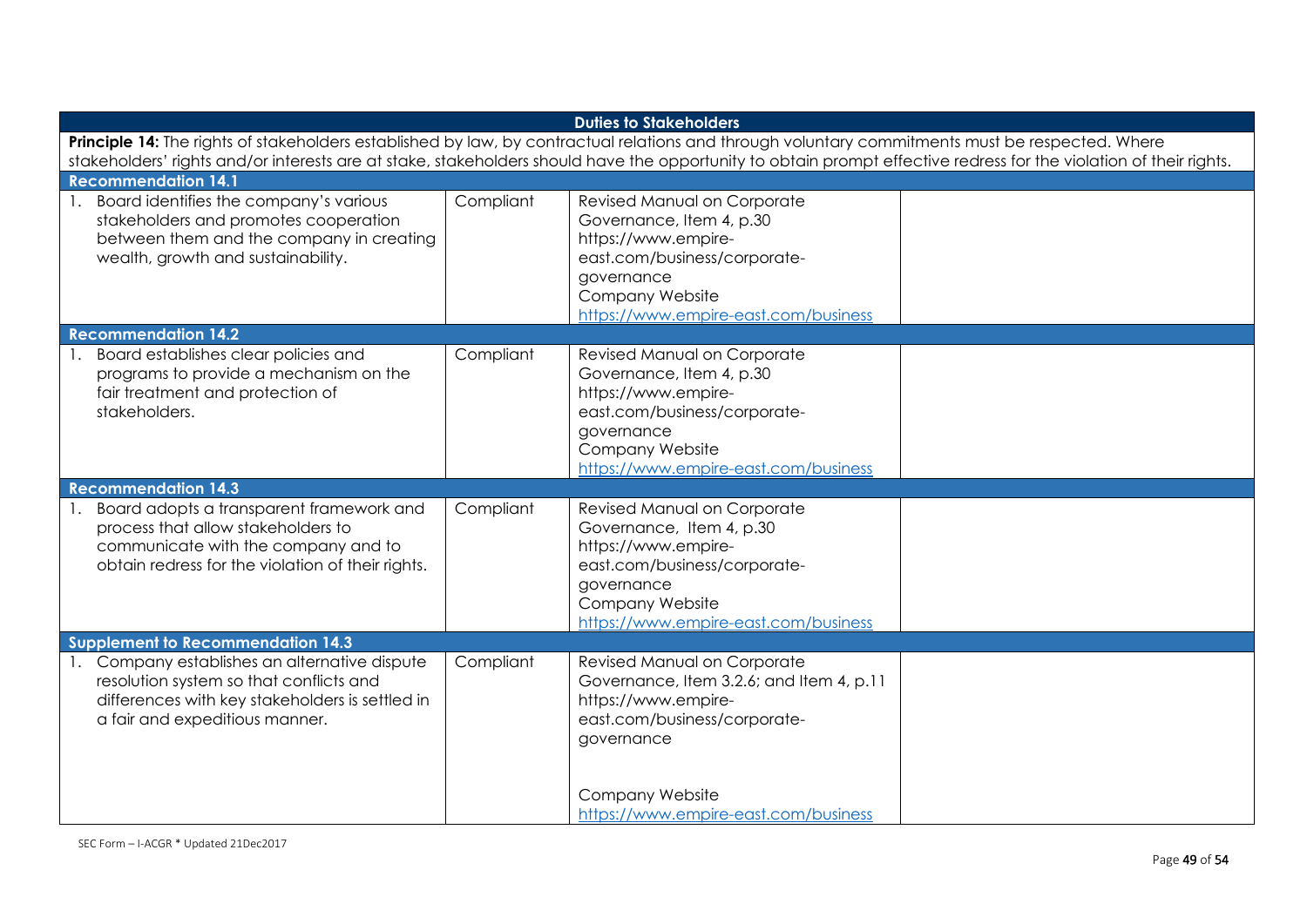|            | Additional Recommendations to Principle 14                                                                                                                                                                                                                                                                                                                               |           |                                                                                                                                                                        |  |
|------------|--------------------------------------------------------------------------------------------------------------------------------------------------------------------------------------------------------------------------------------------------------------------------------------------------------------------------------------------------------------------------|-----------|------------------------------------------------------------------------------------------------------------------------------------------------------------------------|--|
|            | Company does not seek any exemption<br>from the application of a law, rule or<br>regulation especially when it refers to a<br>corporate governance issue. If an exemption<br>was sought, the company discloses the<br>reason for such action, as well as presents<br>the specific steps being taken to finally<br>comply with the applicable law, rule or<br>regulation. | Compliant | The Company has not yet sought any<br>exemption for the application of any<br>law, rule or regulation especially when<br>it refers to a corporate governance<br>issue. |  |
| 2.         | Company respects intellectual property<br>rights.                                                                                                                                                                                                                                                                                                                        | Compliant | The Company has registered its<br>trademark as IP Registration No.<br>4200300006225.                                                                                   |  |
|            | <b>Optional: Principle 14</b>                                                                                                                                                                                                                                                                                                                                            |           |                                                                                                                                                                        |  |
|            | 1. Company discloses its policies and practices<br>that address customers' welfare                                                                                                                                                                                                                                                                                       |           |                                                                                                                                                                        |  |
| $\cdot$ 2. | Company discloses its policies and practices<br>that address supplier/contractor selection<br>procedures                                                                                                                                                                                                                                                                 |           |                                                                                                                                                                        |  |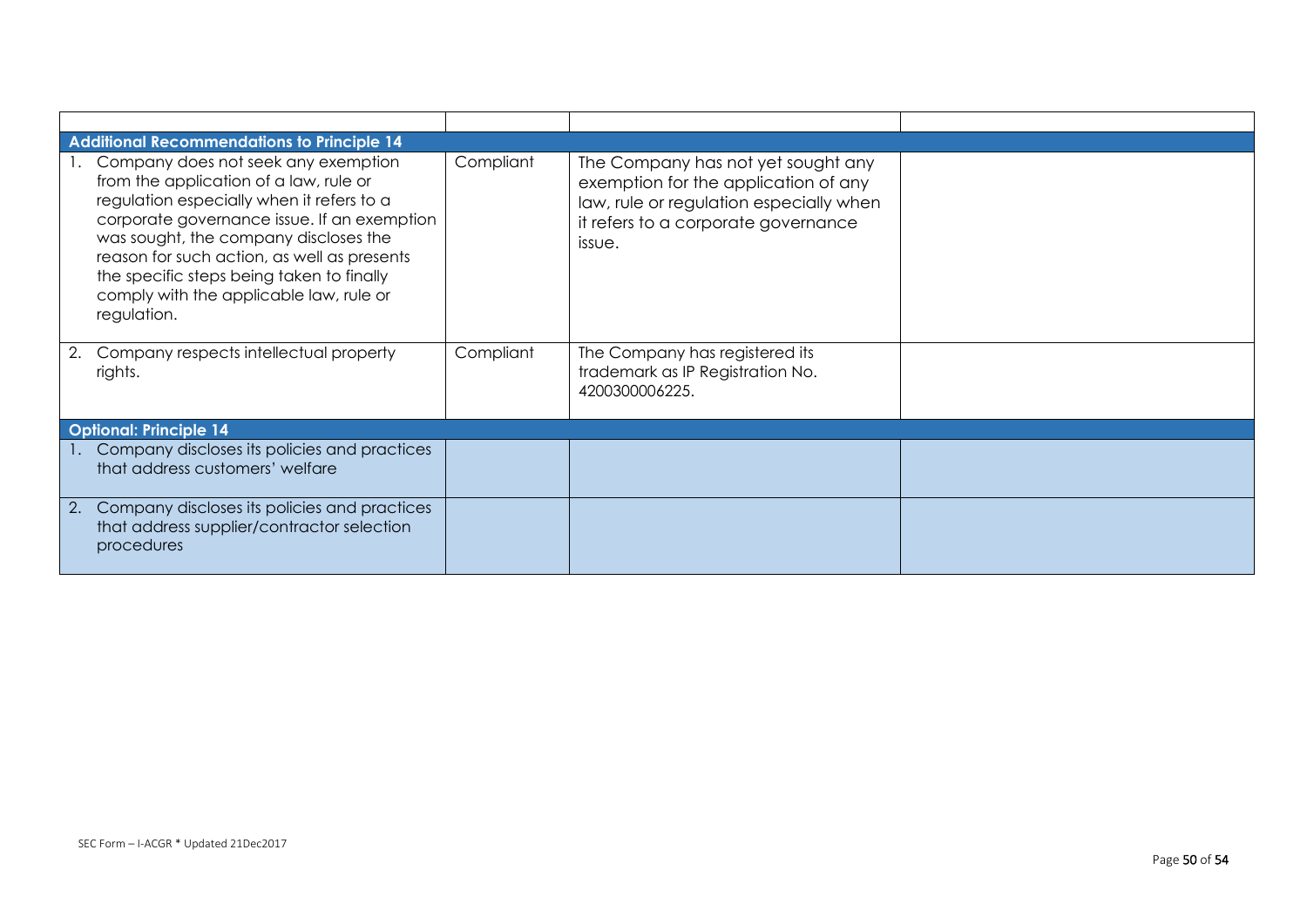| Principle 15: A mechanism for employee participation should be developed to create a symbiotic environment, realize the company's goals and                                       |           |                                                                                                                                                                                                                |  |  |
|-----------------------------------------------------------------------------------------------------------------------------------------------------------------------------------|-----------|----------------------------------------------------------------------------------------------------------------------------------------------------------------------------------------------------------------|--|--|
| participate in its corporate governance processes.<br><b>Recommendation 15.1</b>                                                                                                  |           |                                                                                                                                                                                                                |  |  |
| 1. Board establishes policies, programs and<br>procedures that encourage employees to<br>actively participate in the realization of the<br>company's goals and in its governance. | Compliant | Revised Manual on Corporate<br>Governance, Item 6, p.31<br>https://www.empire-<br>east.com/business/corporate-<br>governance<br><b>Corporate Social Responsibility</b><br>https://www.empire-east.com/business |  |  |
| <b>Supplement to Recommendation 15.1</b>                                                                                                                                          |           |                                                                                                                                                                                                                |  |  |
| 1. Company has a reward/compensation<br>policy that accounts for the performance of<br>the company beyond short-term financial<br>measures.                                       | Compliant | The Company continuously develops<br>programs for the employees to actively<br>participate in the realization of the<br>company's goals and its governance.                                                    |  |  |
| 2. Company has policies and practices on<br>health, safety and welfare of its employees.                                                                                          | Compliant | Revised Manual on Corporate<br>Governance, Item 6, p.31<br>https://www.empire-                                                                                                                                 |  |  |
| 3. Company has policies and practices on<br>training and development of its employees.                                                                                            | Compliant | east.com/business/corporate-<br>governance                                                                                                                                                                     |  |  |
|                                                                                                                                                                                   |           | Company's Policy<br>https://www.empire-<br>east.com/business/corporate-<br>governance                                                                                                                          |  |  |
| <b>Recommendation 15.2</b>                                                                                                                                                        |           |                                                                                                                                                                                                                |  |  |
| Board sets the tone and makes a stand<br>against corrupt practices by adopting an<br>anti-corruption policy and program in its<br>Code of Conduct.                                | Compliant | Revised Manual on Corporate<br>Governance, Item 6, p. 31<br>https://www.empire-<br>east.com/business/corporate-<br>governance                                                                                  |  |  |
| 2. Board disseminates the policy and program<br>to employees across the organization<br>through trainings to embed them in the<br>company's culture.                              | Compliant | Code of Business Conduct and Ethics                                                                                                                                                                            |  |  |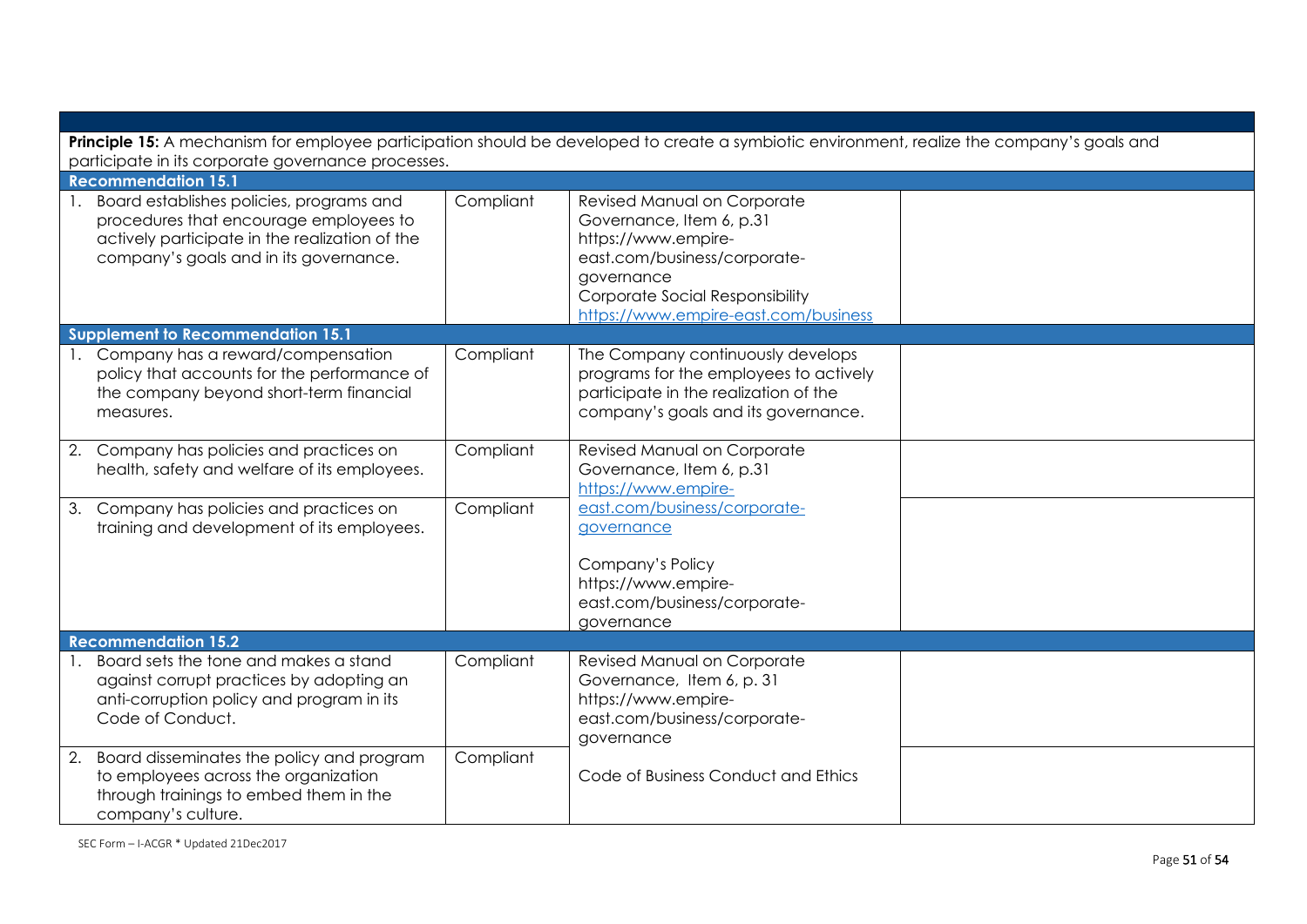|  | https://<br>//www.empire-           |  |
|--|-------------------------------------|--|
|  | <u>east.com/business/corporate-</u> |  |
|  | governance                          |  |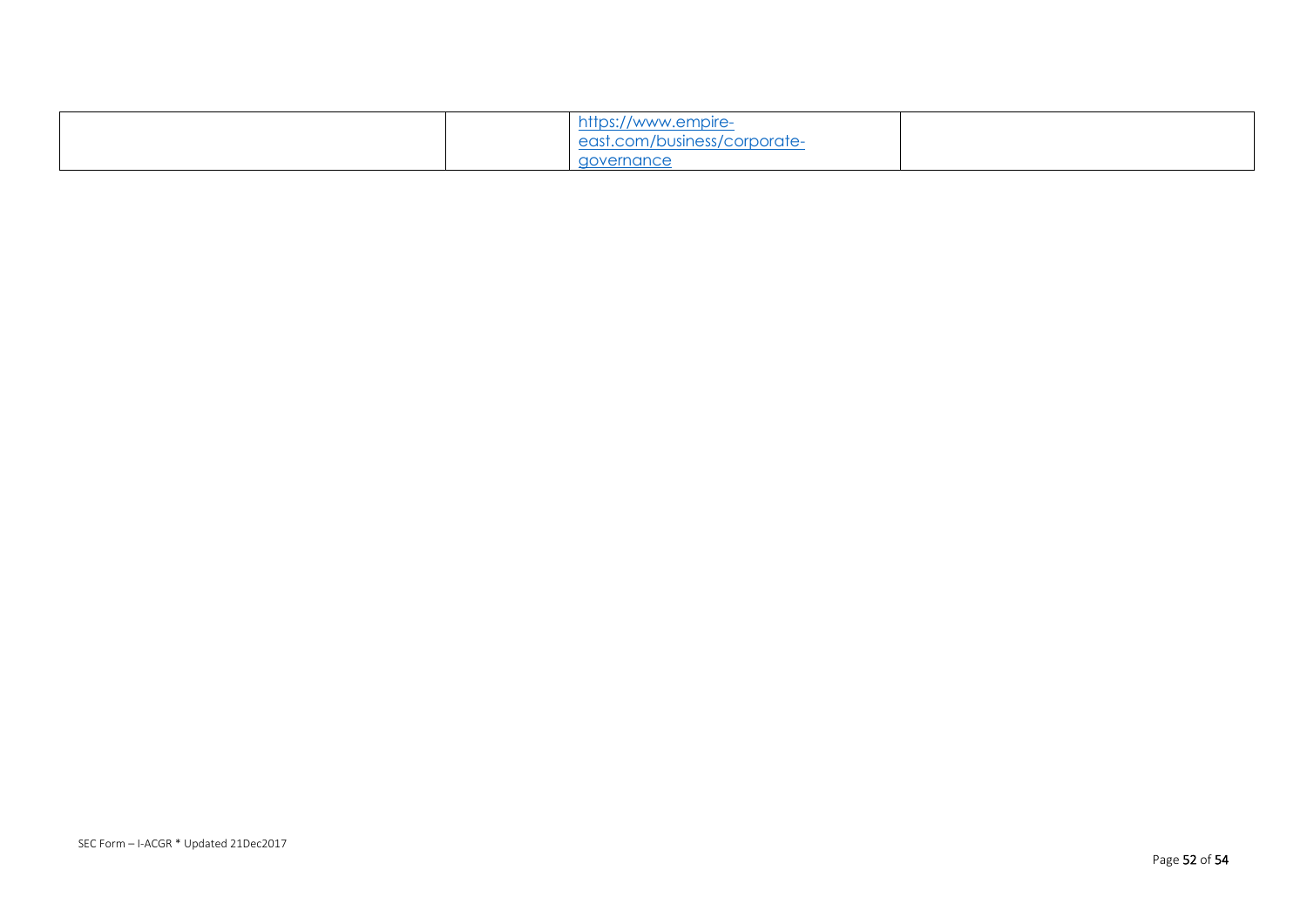| <b>Supplement to Recommendation 15.2</b>                                                                                                                                                                           |           |                                                                                                                                                                                                                                           |  |
|--------------------------------------------------------------------------------------------------------------------------------------------------------------------------------------------------------------------|-----------|-------------------------------------------------------------------------------------------------------------------------------------------------------------------------------------------------------------------------------------------|--|
| Company has clear and stringent policies<br>and procedures on curbing and penalizing<br>employee involvement in offering, paying<br>and receiving bribes.                                                          | Compliant | Revised Manual on Corporate<br>Governance, Item 6, p. 31<br>https://www.empire-<br>east.com/business/corporate-<br>governance<br>Code of Business Conduct and Ethics<br>https://www.empire-<br>east.com/business/corporate-<br>governance |  |
| <b>Recommendation 15.3</b>                                                                                                                                                                                         |           |                                                                                                                                                                                                                                           |  |
| Board establishes a suitable framework for<br>whistleblowing that allows employees to<br>freely communicate their concerns about<br>illegal or unethical practices, without fear of<br>retaliation                 | Compliant | Revised Manual on Corporate<br>Governance, Item 6, p.31<br>https://www.empire-<br>east.com/business/corporate-<br>governance                                                                                                              |  |
| Board establishes a suitable framework for<br>2.<br>whistleblowing that allows employees to<br>have direct access to an independent<br>member of the Board or a unit created to<br>handle whistleblowing concerns. | Compliant | Code of Business Conduct and Ethics<br>https://www.empire-<br>east.com/business/corporate-<br>governance                                                                                                                                  |  |
| Board supervises and ensures the<br>3.<br>enforcement of the whistleblowing<br>framework.                                                                                                                          | Compliant | Company's Policy<br>https://www.empire-<br>east.com/business/corporate-<br>governance                                                                                                                                                     |  |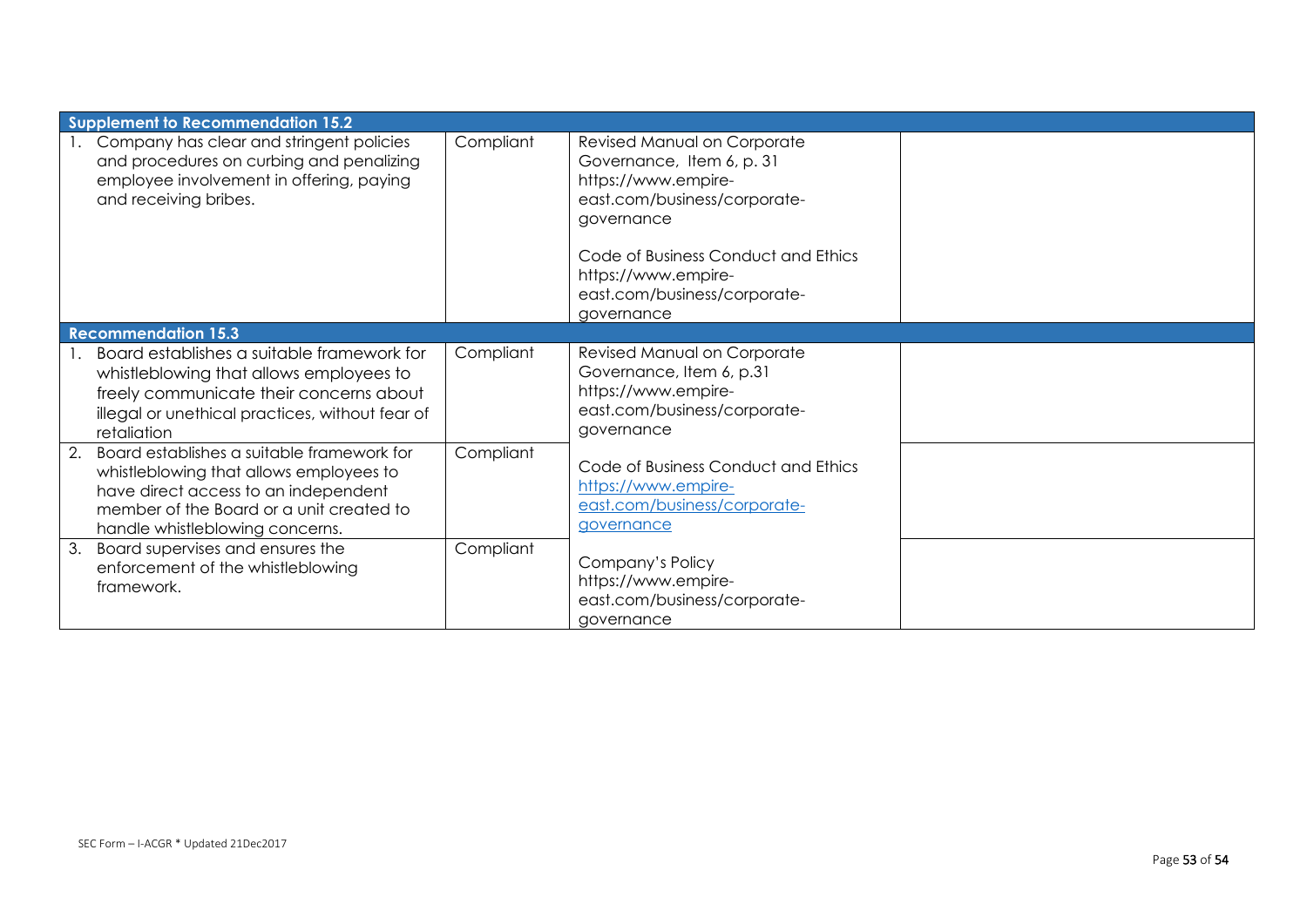| Principle 16: The company should be socially responsible in all its dealings with the communities where it operates. It should ensure that its interactions serve<br>its environment and stakeholders in a positive and progressive manner that is fully supportive of its comprehensive and balanced development. |           |                                                                                                                                                                                                                                                                                         |  |  |
|--------------------------------------------------------------------------------------------------------------------------------------------------------------------------------------------------------------------------------------------------------------------------------------------------------------------|-----------|-----------------------------------------------------------------------------------------------------------------------------------------------------------------------------------------------------------------------------------------------------------------------------------------|--|--|
| <b>Recommendation 16.1</b>                                                                                                                                                                                                                                                                                         |           |                                                                                                                                                                                                                                                                                         |  |  |
| Company recognizes and places<br>importance on the interdependence<br>between business and society, and<br>promotes a mutually beneficial relationship<br>that allows the company to grow its business,<br>while contributing to the advancement of<br>the society where it operates.                              | Compliant | Company Website<br>https://www.empire-east.com/business<br>Revised Manual on Corporate<br>Governance, Item 7, p.31<br>https://www.empire-<br>east.com/business/corporate-<br>governance<br>SEC Form 17-A - Annual Report<br>https://www.empire-<br>east.com/business/company-disclosure |  |  |
| <b>Optional: Principle 16</b>                                                                                                                                                                                                                                                                                      |           |                                                                                                                                                                                                                                                                                         |  |  |
| Company ensures that its value chain is<br>environmentally friendly or is consistent with<br>promoting sustainable development                                                                                                                                                                                     |           |                                                                                                                                                                                                                                                                                         |  |  |
| Company exerts effort to interact positively<br>2.<br>with the communities in which it operates                                                                                                                                                                                                                    |           |                                                                                                                                                                                                                                                                                         |  |  |